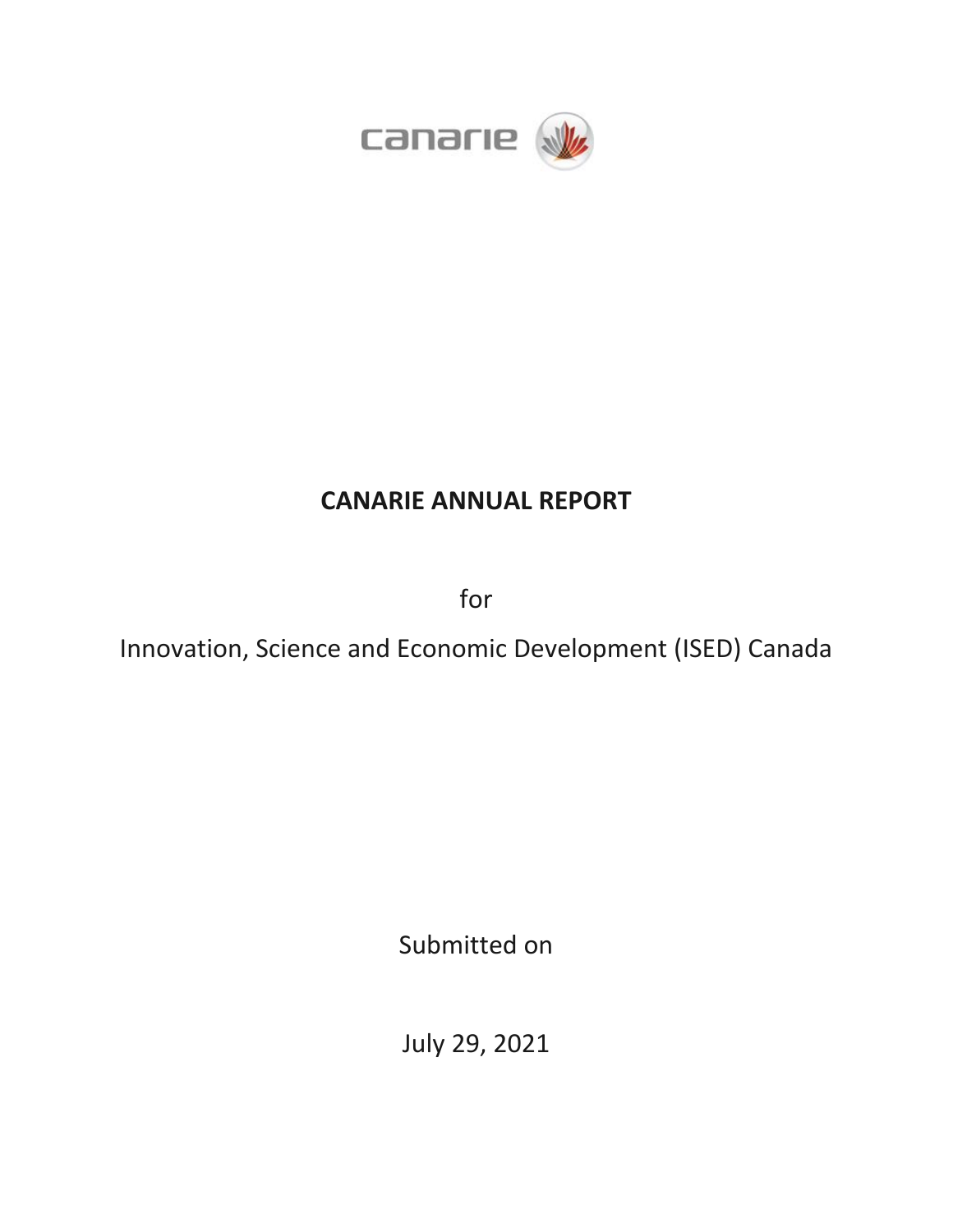## **Table of Contents**

| 2. Statement of Eligible Activities for 2020-21 and Report on the Extent to Which CANARIE Met the Expected |
|------------------------------------------------------------------------------------------------------------|
|                                                                                                            |
|                                                                                                            |
|                                                                                                            |
|                                                                                                            |
|                                                                                                            |
|                                                                                                            |
|                                                                                                            |
|                                                                                                            |
|                                                                                                            |
|                                                                                                            |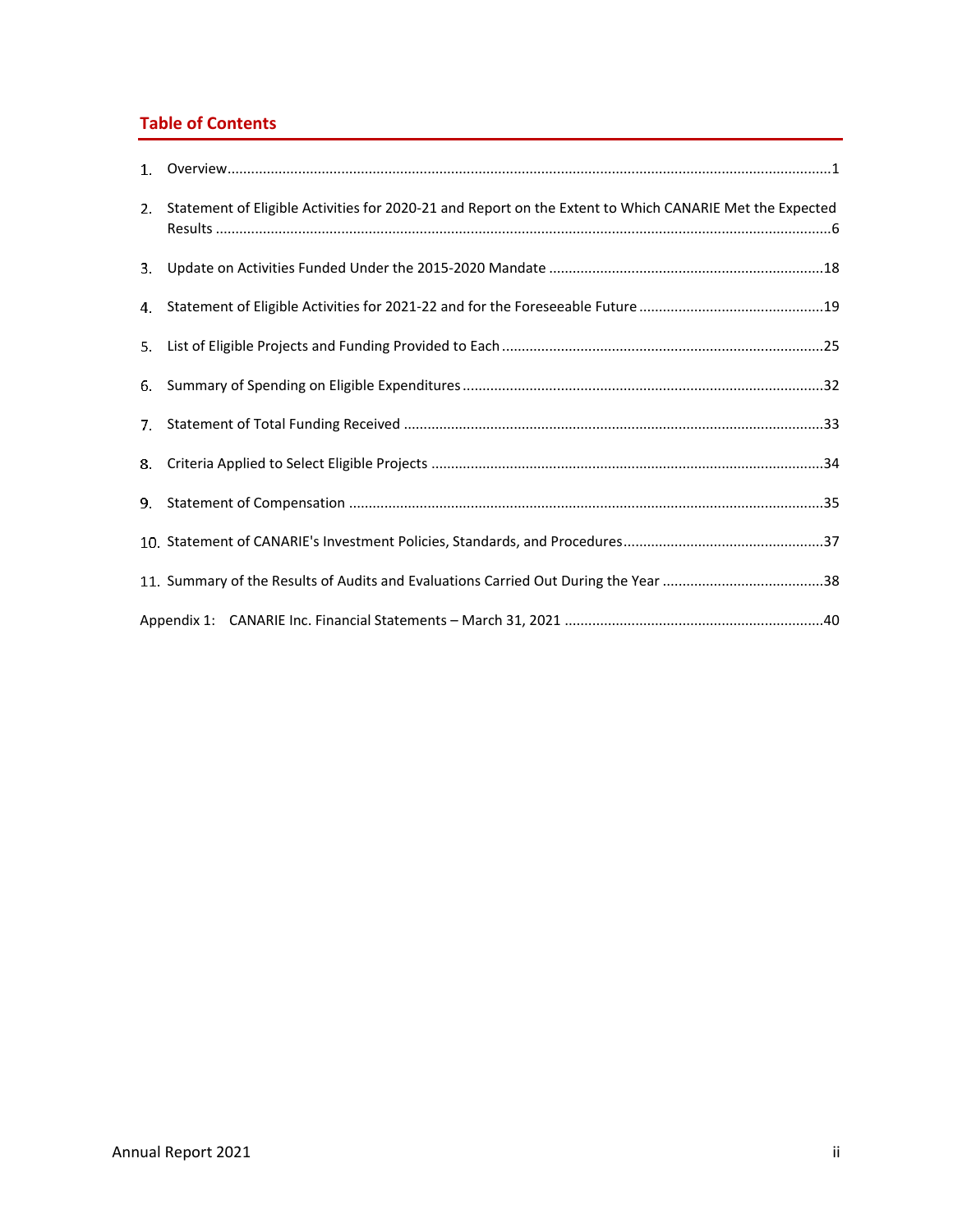## <span id="page-2-0"></span>**Overview**

#### **Context for CANARIE**

CANARIE's role in Canada's innovation ecosystem was set out in its 1993 Articles of Incorporation, and reiterated in its 2013 Articles of Continuance: *to contribute to Canadian competitiveness in all sectors of the economy, to wealth and job creation and to the quality of life of Canadians.*

Throughout its history, CANARIE has evolved to support Canadian competitiveness through the development and deployment of digital technology for Canada's research, education and innovation communities. Over the course of its 28-year history, CANARIE has helped shape Canada's digital landscape by leading, among others, the following initiatives, many of which were incubated at CANARIE before being spun out into the community:

- laying the groundwork, with provincial partner networks, for the first commercial Internet in Canada;
- incubating the Internet Registration Authority in Canada, now known as CIRA;
- supporting hundreds of Canadian businesses, educational and health organizations in their transition to digital models and processes via the Technology Development, Technology Diffusion Program; Technology Applications Development Program; and E-business, E-learning and E-health Programs;
- working with global peers to align international research and education infrastructures to support globally collaborative research;
- developing the grid certificate authority in Canada that provides secure access to data generated from the Large Hadron Collider and other advanced digital technologies;
- identifying gaps in research software and championing the development of powerful research software tools to accelerate discovery; and
- supporting Research Data Canada to align research data activities within Canada and internationally.

CANARIE's activities serve to continually advance Canada's digital infrastructure for research, education and innovation so that Canadians are positioned to compete in the global knowledge economy. More detailed information on current activities may be found below.

#### **Executive Summary**

CANARIE's Contribution Agreement for 2020-2024 with Innovation, Science and Economic Development (ISED) Canada requires the organization to "provide to the Minister, by July 31 of each Fiscal Year, beginning in 2021, an Annual Report approved by the Board, in both official languages relating to the previous Fiscal Year." This report addresses those requirements.

Over the past year, CANARIE has executed on all eligible activities outlined in its 2020-2021 Business Plan. These eligible activities align with CANARIE's core purpose: **the advancement of Canada's knowledge and innovation infrastructure,** and its mission: **to design and deliver digital infrastructure, and drive its adoption for research, education and innovation**. At a high level, through its programs, CANARIE works towards achieving these objectives by: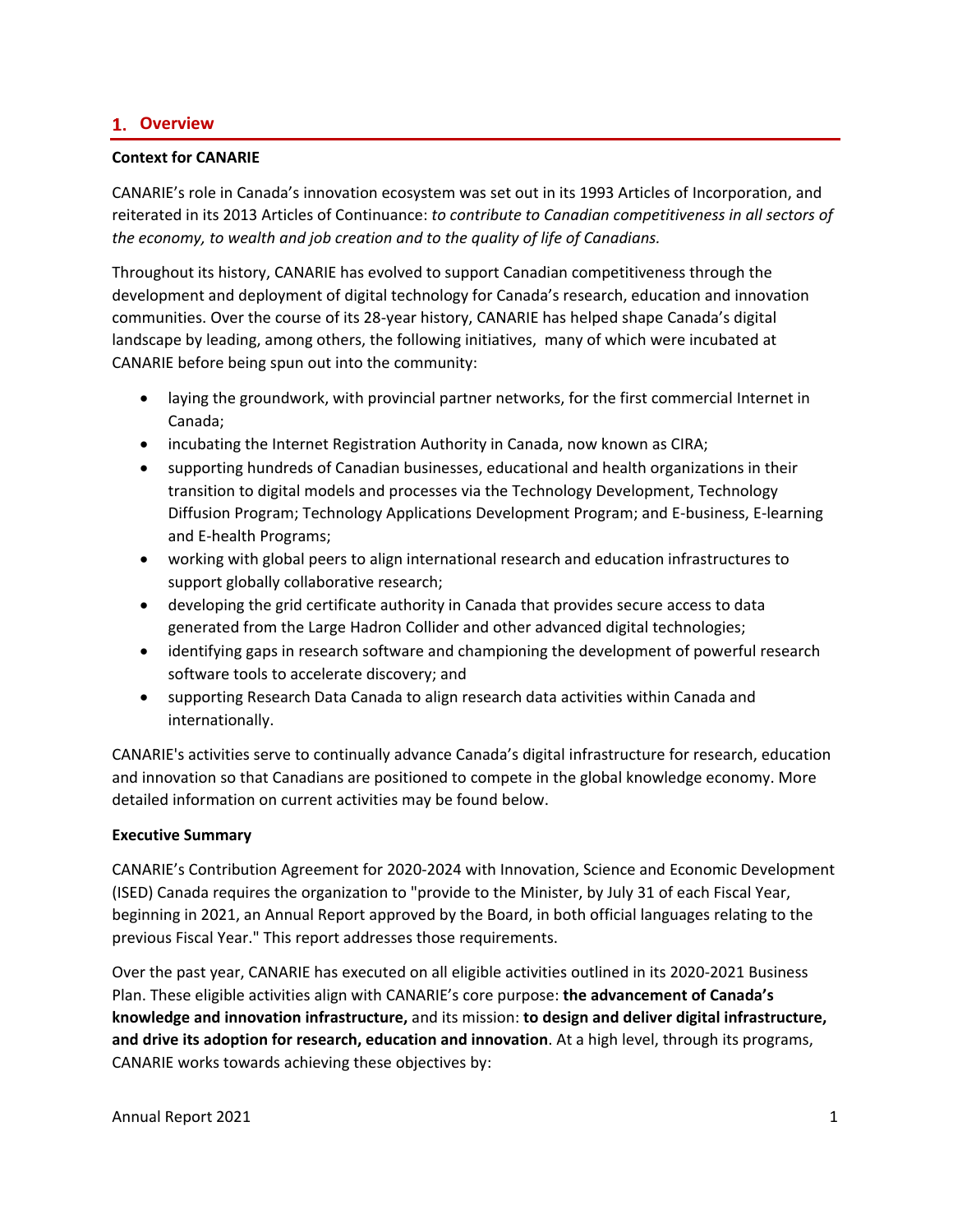- overseeing the ongoing evolution of Canada's National Research and Education Network (NREN);
- supporting a collaborative approach to improving cybersecurity in the research and education ecosystem;
- championing the development of research software, research data management, and collaboration tools; and
- providing users in the private sector with access to advanced technologies to accelerate their time to market.

Together, these activities align to deliver more integrated and accessible digital research infrastructure, tools and services. Beyond these activities, CANARIE also champions the evolution of Canada's digital research infrastructure - such as supporting the developing of the New Digital Research Infrastructure Organization (NDRIO) - which is a critical lever driving social and economic gains that benefit all Canadians.

#### **Network Evolution**

As the primary role of the CANARIE network is to provide interprovincial and international connectivity for Canada's National Research and Education Network (NREN), CANARIE works closely with provincial and territorial network partners that build and operate regional networks in their province or territory to co-deliver services to the Canadian research and education community. Through a governance structure which is led by the NREN Governance Committee, this successful federal/provincial partnership manages the evolution of the NREN as a whole to ensure that Canada's research, education and innovation communities can access nationally and globally distributed data, tools and colleagues.

CANARIE understands the impact of increasing amounts of digital data on research, education, and innovation, and has evolved the national backbone network to ensure Canada's research and education community can continue to access and leverage these data to support world-class research. Due to the COVID-19 pandemic, which saw most students studying off campuses, data traffic decreased approximately 18.5% from FY20 to FY21, though we expect traffic levels to recover in the near future.

Given the foundational nature of the network to a wide range of research, education, and innovation activities, CANARIE focuses on both its core network and the ongoing strategic evolution of Canada's NREN. Of particular note is the on-going execution of the 2020-2024 NREN Strategic Plan, which supports the federal-provincial partnership that is the cornerstone of Canada's NREN.

CANARIE continues to represent Canada in the international advanced networking community, participating actively in the NREN CEO Forum, including chairing the Financial Benchmarking Working Group, the Global Marketing Communications Group (SIG-Marcomms), and the Global R&E Network Advancement Group (GNA-G). CANARIE's CFO also sits on the Programme Committee for TNC, the global NREN conference run by the pan-European network GÉANT. CANARIE's participation in these and other communities ensures that Canada's digital research infrastructure evolves to enable Canada's research and education communities to participate and lead globally collaborative research.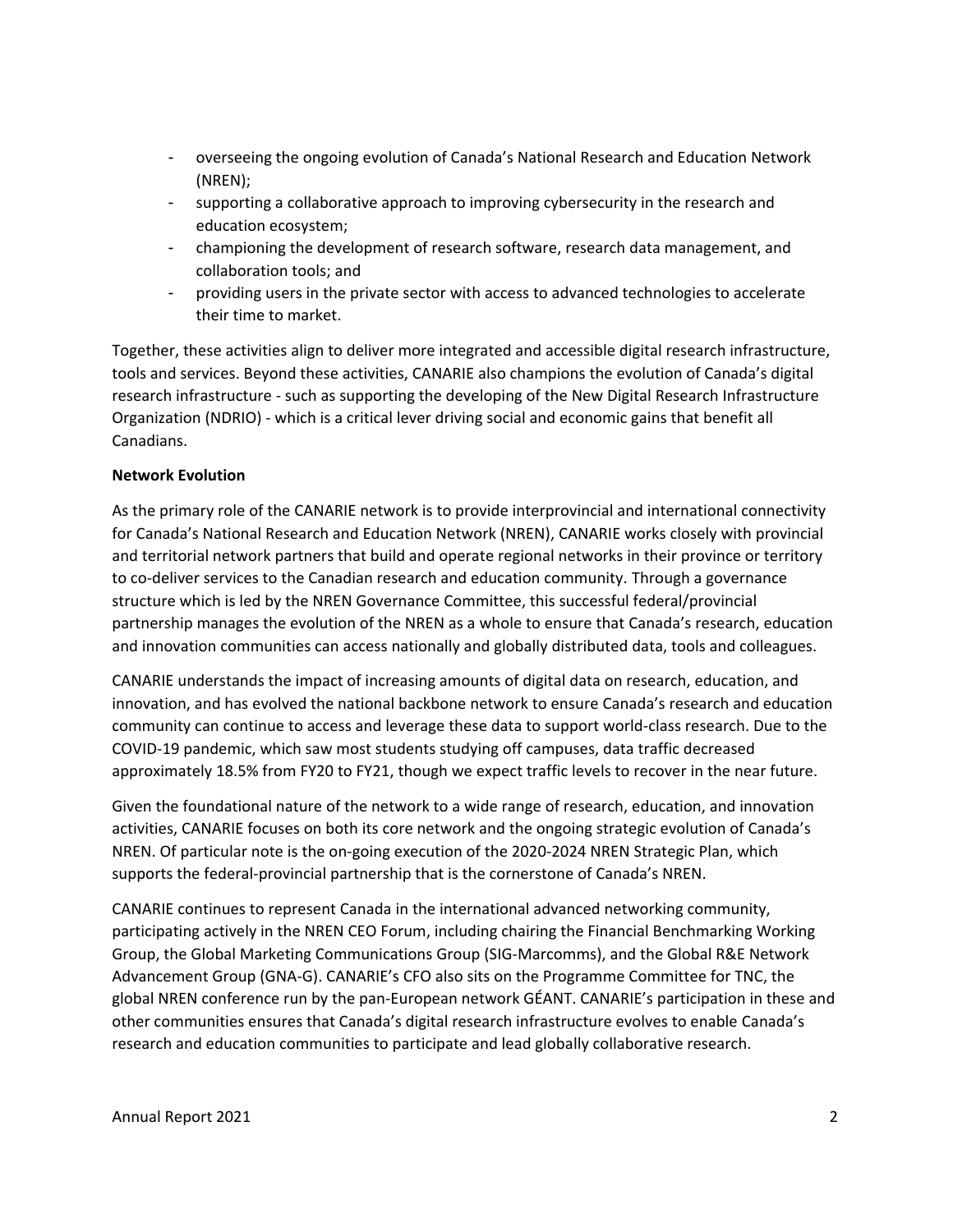CANARIE supports mission-critical research at a range of government laboratories. As well, a CANARIE representative sits on Shared Services Canada (SSC)'s IT Infrastructure Roundtable to provide unbiased information and expertise to assist SSC in network and network-based services planning and execution. CANARIE is increasingly called upon to provide objective advice to government partners regarding new technology initiatives and opportunities for Canada.

#### **Collaboration Tools**

Under the Canadian Access Federation (CAF) service umbrella, CANARIE enables Canadian students, faculty and staff to securely access remote resources using digital identities from their home institutions. This service enables seamless access to protected online content, and to campus Wi-Fi networks through *eduroam*. CANARIE continues to see significant growth in the use of these services and to evolve the technical and administrative infrastructures that support Canada's increasingly mobile cohort of students, faculty and staff.

At the onset of the COVID-19 pandemic, the *eduroam* service experienced a reduction in use between March and April of 2020. Since then, the use of *eduroam* continues to increase, given the need for secure access to online resources close to home and as attendance on campuses gradually recover.

#### **Cybersecurity**

Cybersecurity is a growing concern for all sectors, but institutions in the research and education sector operate in a uniquely complex environment: large and mobile user bases; policies that support "bringyour-own device" to campus; and significant amounts of IT infrastructure outside the purview of central IT. These organizations also hold a large amount of data of value to cybercriminals, including personal data of staff, faculty and students, and research data.

Not only has CANARIE undertaken significant work itself and with our NREN Partners to ensure the security of the foundational digital research infrastructure supporting these institutions, but it is also working with the community to strengthen the whole sector with advanced technologies, improved processes, and broadened expertise. This work started in CANARIE's previous mandate with the launch of the Intrusion Detection System pilot and Call 1 (then called the Joint Security Project Pilot and Call) , and has evolved with the launch of the Cybersecurity Initiatives Program (CIP) in FY21 all under the Joint Security Project.

CANARIE is working to engage the broad community to drive all elements of the CIP, most importantly, its governance, in order to drive the evolution of cybersecurity related services for the sector. The Cybersecurity Advisory Committee (CAC) and its standing committees represent Canada's research and education institutions and supporting organizations, and advocate for the priorities, realities, and challenges of the sector.

#### **Research Software**

Recognizing that software is essential infrastructure to support access to data and its computation, CANARIE has invested in research software tools since 2007. CANARIE's long-term vision is to enable software reuse and software development best practices within Canada's research community. Through its Research Software Program, CANARIE has spearheaded the development of 146 reusable software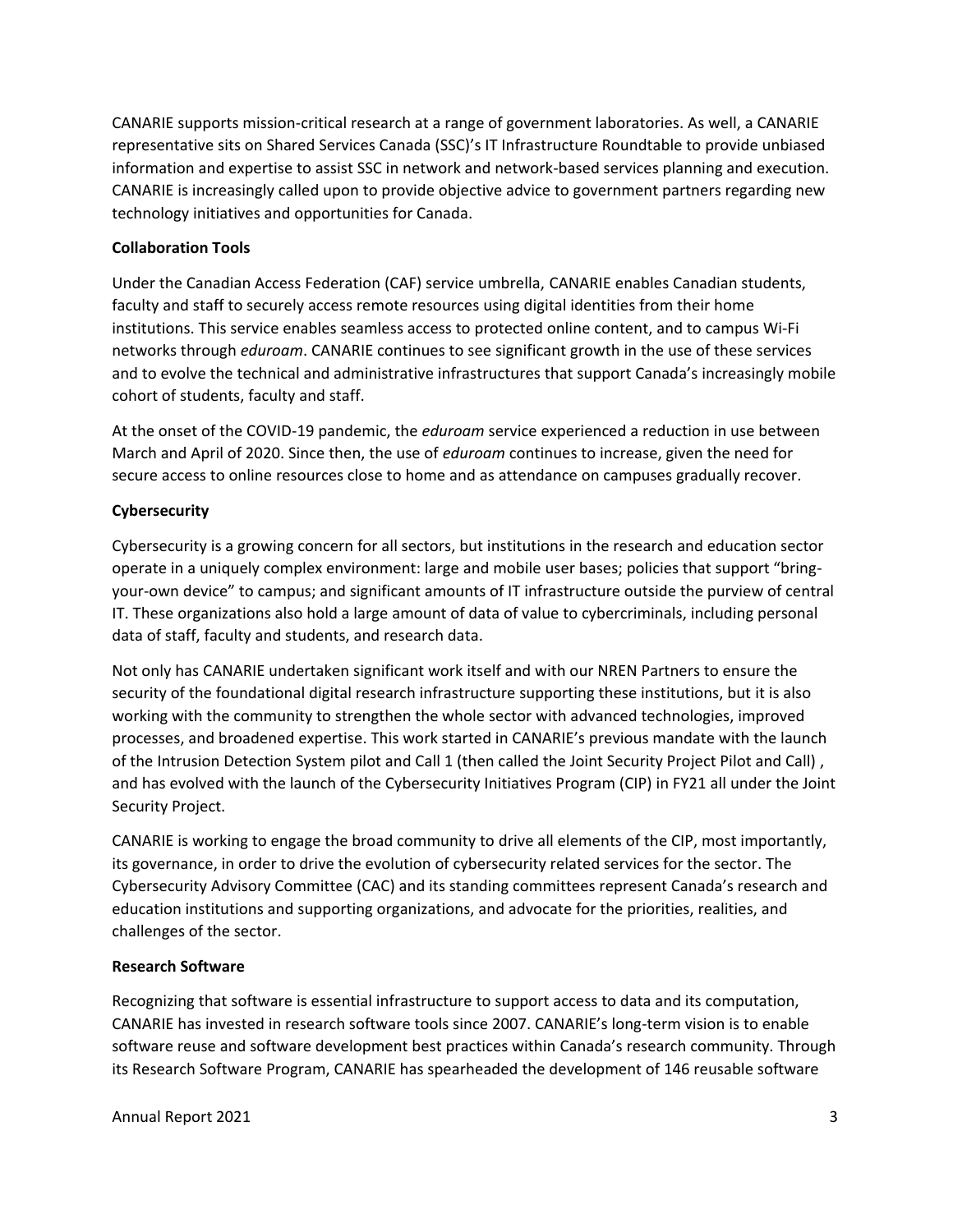tools and is now supporting the onboarding of new researchers onto existing research software tools. In order to maximize the impact of these investments, these software tools are available to all researchers.

CANARIE's most recent funding calls have added support for the modification and maintenance of existing research software platforms to meet the needs of research teams, and funded local software expertise on campuses to enable and support the use of research software tools.

#### **Research Data Management**

Since 2014, CANARIE has been providing funding for Research Data Canada (RDC) and its programs, enabling opportunities for greater integration of the elements of digital research infrastructure. RDC's Executive Director works with stakeholders to develop the policy frameworks that enable reuse of research data resources. This initiative not only represents an opportunity to address a gap in Canada's digital research infrastructure, but also leverages and informs CANARIE's Research Software, Canadian Access Federation, and DAIR programs.

Most recently, CANARIE launched a Research Data Management program to fund the development of national data management tools and software. The program has funded 14 research teams over two calls to develop software components and tools to enable Canadian researchers to adopt best practices in managing data resulting from scientific research.

#### **Private Sector Innovation**

CANARIE enables users in the private sector to leverage digital infrastructure to accelerate the commercialization process. The Digital Accelerator for Innovation and Research (DAIR) Program has supported over 1,600 small and medium-sized enterprises (SMEs) to test and develop a range of novel Information and Communications Technology (ICT) products and services. The DAIR Program provides SMEs with an opportunity to benefit from the scale and agility of cloud resources (computing and storage resources that are located in distributed data centres). Deploying these advanced technologies provides businesses with an opportunity to test and develop innovative products at no cost, which both speeds time to market and reduces development costs. Further, the opportunity to deploy cloud technologies in early product development is a powerful demonstration of how these technologies can transform traditional business models and serves to further incent businesses in adopting cloud technologies as part of their long-term business strategy.

Additionally, to support the use of other emerging technologies that can leverage cloud resources, CANARIE launched the DAIR "BoosterPacks" initiative. Boosterpacks are curated packages of resources on specific emerging technology, available for free, built by experienced Canadian businesses. CANARIE enlists experienced Canadian businesses – "BoosterPack Builders" – to curate their knowledge and expertise with specific emerging technologies. The goal of each BoosterPack is to help SMEs get to market faster by benefiting from some of the tips and resources that helped the Builders, while avoiding some of their pitfalls.

CANARIE continues to promote the use of DAIR and the transformative power of cloud technologies through a range of media, and a range of case studies, published on the CANARIE website, which highlight these businesses' use of DAIR and the tangible competitive value delivered through the use of cloud infrastructures to the SME community.

Annual Report 2021 4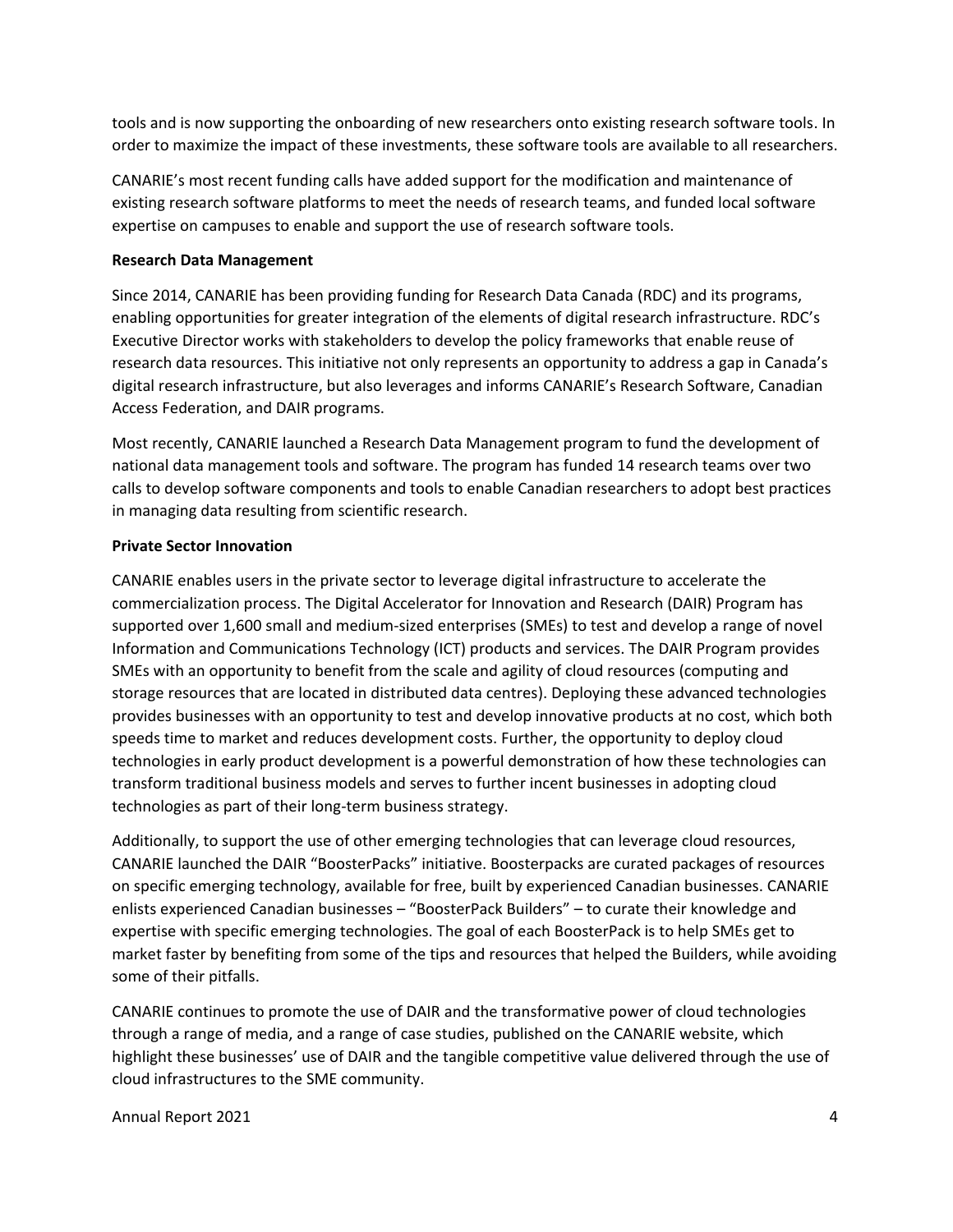To advance Canada's leadership in networking technology, CANARIE is a founding partner in the Centre of Excellence in Next Generation Networks (CENGN). CENGN is a consortium of industry, academic, and research leaders who are pooling their expertise and equipment to enable SMEs to test new products at scale, with the goal of accelerating the commercialization of Canadian networking technologies in the global marketplace. CANARIE continues to provide connections and support to stakeholders in the private and public sectors that underpin CENGN.

#### **Partnerships and Community Engagement**

CANARIE continues to engage with a broad range of stakeholders to ensure its activities align with changing community needs, including NDRIO, the CFI, Compute Canada, Universities Canada, the U15, CUCCIO, CAUBO, Colleges and Institutes Canada, Polytechnics Canada, Genome Canada, and the granting councils. CANARIE is working extensively with NDRIO and the broader community to ensure the smooth transition of Research Software and Research Data Management Activities to NDRIO by the end of FY22. Additionally, CANARIE is working closely with NDRIO to ensure the DRI ecosystem functions seamlessly for users. A new Joint DRI Ecosystem Plan developed by the two organizations was submitted for the first time in January 2021, and the results will be reported on in the inaugural Joint DRI Ecosystem Report in July 2022.

CANARIE's role in the digital research infrastructure landscape continues to solidify through premier events such as the CANARIE National Summit, which will return in 2022, speaking opportunities for CANARIE staff at provincial, national, and international events and conferences, through ongoing updates to its corporate website (which was recently refreshed) and social media platforms, and with outreach/educational materials.

On behalf of the Board of Directors, CANARIE would like to thank the Minister and officials at Innovation, Science and Economic Development Canada, for their continued support and confidence in CANARIE. CANARIE looks forward to providing Canada's research, education, and innovation communities in the public and private sectors with world-class digital research infrastructure, so that Canada can grow its innovation capacity and compete and win in the global digital economy.

---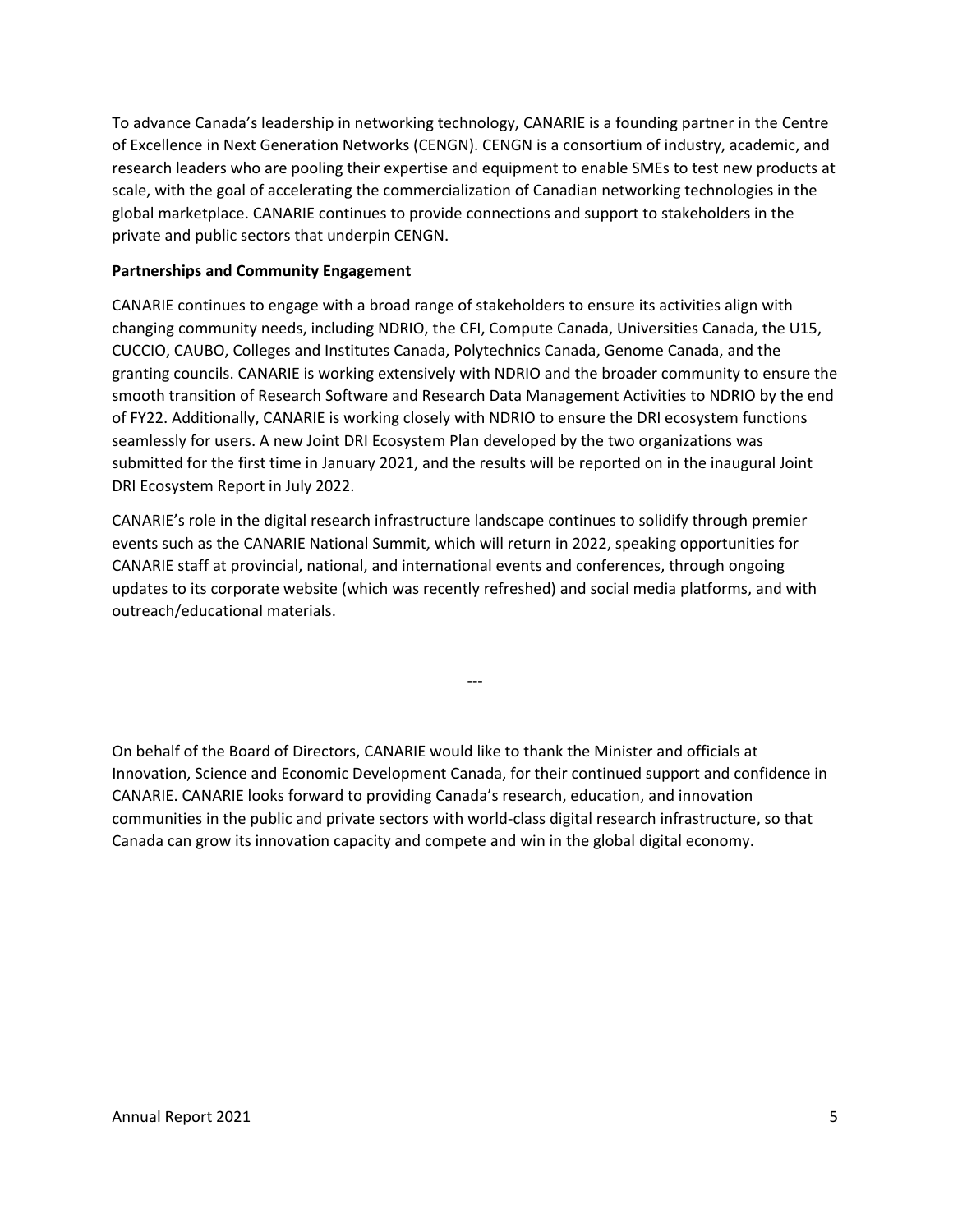## <span id="page-7-0"></span>**Statement of Eligible Activities for 2020-21 and Report on the Extent to Which CANARIE Met the Expected Results**

Throughout its 2020-2024 mandate period, CANARIE will support the Government of Canada's DRI Strategy. CANARIE's activities in the first year of this mandate were aligned with "ensue that Canadian researchers have the digital tools they need to support scientific excellence.<sup>1</sup>"

CANARIE's three eligible activities in the 2020-2021 Business Plan are detailed below. A report on the extent to which each eligible activity was achieved is contained in the paragraphs following.

## **2.1 Network Operations**

#### **Evolve/extend Canada's world-leading collaboration network**

In order to address the evolving needs of users in research, education and innovation communities, CANARIE will enable a pan-Canadian collaboration capability through a world-leading high performance network and network-based services.

#### *CANARIE Network:*

To evolve and expand the CANARIE network in a flexible and cost-effective manner over the long-term, CANARIE's vision is to deploy fibre, where economical, from coast-to-coast across Canada. In high-use, high-growth network corridors, CANARIE has purchased long term use of fibre and therefore has the flexibility to add capacity and deploy transformative technologies at a considerably lower incremental cost. To further build out the network, CANARIE uses leased services from suppliers where the traffic demand does not warrant dedicated fibre, for service resiliency, or when fibre acquisition is cost prohibitive.

## *Deployment of additional network capacity to support traffic growth*

CANARIE completed the work with ORION for a 100Gbps circuit from Winnipeg to Sudbury. This new circuit was being interconnected with the existing circuit between Toronto and Ottawa to establish a redundant service supporting CANARIE network nodes in Winnipeg, Toronto and Ottawa. This integrated service will strengthen the network connectivity east of Winnipeg. In the Atlantic region, CANARIE added two 100Gbps circuits from Montreal into Halifax. These two 100Gbps circuits serve two sites in Montreal, providing network redundancy from Montreal into the router in Halifax.

*The top five CANARIE network users in 2020-21 were:* 

*Simon Fraser University, SHARCNET, TRIUMF, the University of Victoria, and the University of British Columbia*

#### *Deployment of additional network capacity to support Northern connectivity*

CANARIE completed a service upgrade to Yukon to a 300Mbps service. CANARIE continues working with Northwest Territories to assess the connectivity needs supporting network evolution in the territory.

Annual Report 2021 6 <sup>1</sup> https://www.ic.gc.ca/eic/site/136.nsf/eng/home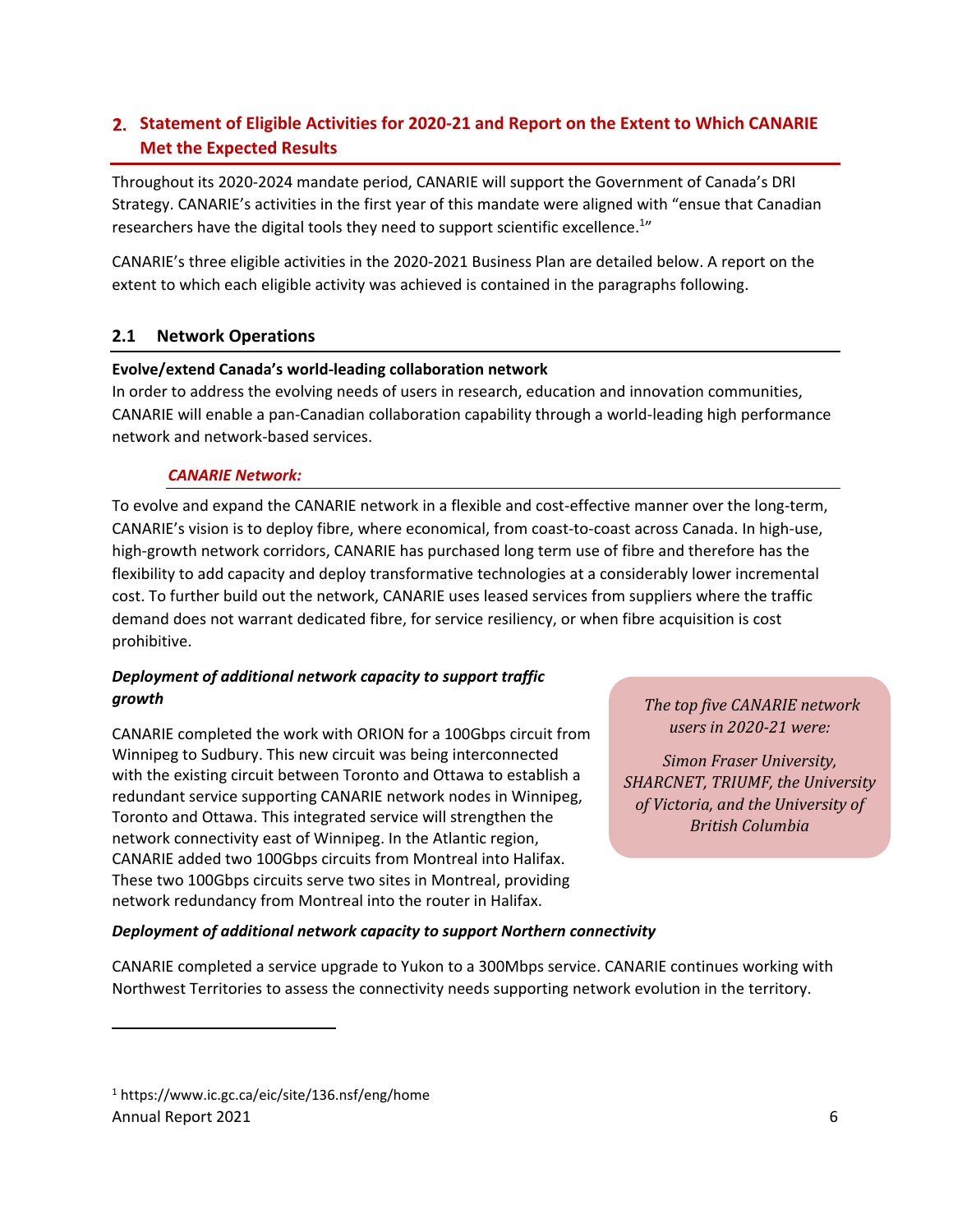#### *Improved core node reliability to provide network continuity under certain failure conditions*

CANARIE added two network nodes, one in Vancouver and the other in Montreal, in FY20. In early FY21, CANARIE added 100Gbps circuits into these nodes to interconnect them to existing network nodes in metro Vancouver and Montreal, to improve network redundancy. These additional services enhanced inter-site connectivity and backbone resiliency.

#### *Improvement of network security monitoring and measurement system*

CANARIE has been working with our NREN partners in defining best practices and mitigation processes to handle Distributed Denial of Service (DDoS) attacks. This collaborative work aims to define a common model for reporting DDoS events, as well best practices to mitigate DDoS attacks. An NREN DDoS Working Group has been struck; they have drafted a DDoS support and communications document.

#### *Deployment of the Software Networking Applications*

CANARIE continues to collaborate with its Advanced North Atlantic (ANA) partners to expand the software networking experiment to include other international NRENs and advanced networking research groups. In FY21, CANARIE collaborated with SURFnet, CERN, and TRIUMF to test a new way of triggering network capacity increase through software application. This new approach will improve Large Hadron Collider (LHC) data distribution more effectively from CERN into Tier 1 data centres such as the one at TRIUMF. The CERN team will schedule further tests in the coming year.

#### *Deployment of support tools accessible through the user portal*

CANARIE continues to enhance its network support toolset to manage the network more effectively. In FY21, CANARIE deployed an enhanced notification tool to inform users of outages and maintenance. CANARIE will further the deployment of this tool, integrating it with other systems in the coming year. In addition, improvements were made to the data collection of network traffic stats and the method of report generation.

#### *Development of commercial cloud support strategy*

CANARIE has concluded that establishing direct connections with large content providers at strategic locations, such as Vancouver, Toronto, and Montreal, provides greater flexibility to increase capacity as needed. In FY21, CANARIE implemented direct connections with Amazon (all three locations) and Microsoft (Vancouver and Toronto).

#### *Launch of the Global Research and Education Network (GREN) Map*

CANARIE is leading a distributed team of software developers to realize a real-time map of the reach of the global research and education network (GREN). This network of research and education networks allows Canadian researchers to work with peers and data in nearly every country in the world. Data from Canada's NREN is serving to validate the mapping software, and a full demonstration is expected to be ready in June 2021.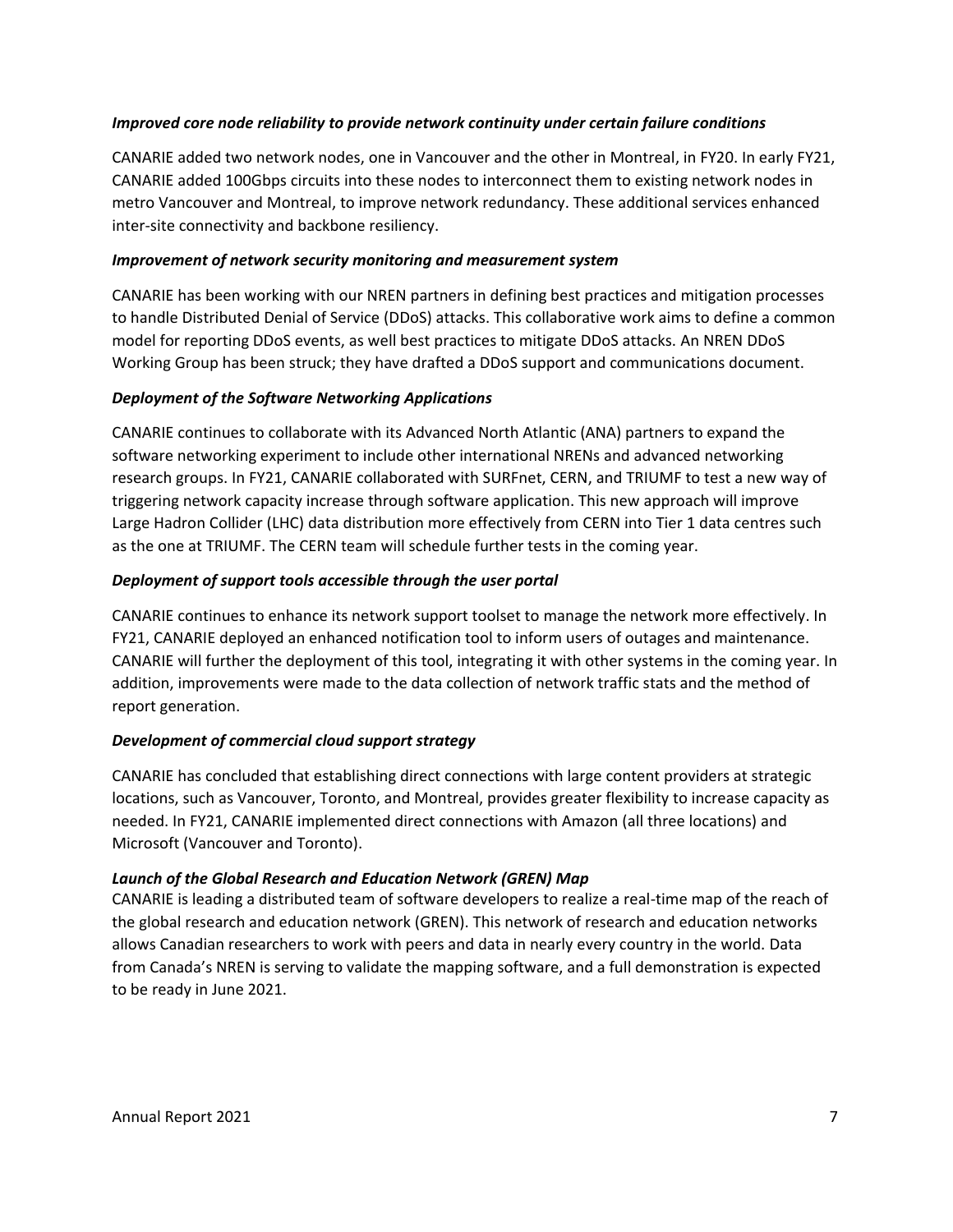## *Continue to support connections to government research facilities that meet the performance needs of the government science community*

CANARIE continues to work with Shared Services Canada (SSC) on building the Government of Canada Science Network (GCSN), migrating other department connections as needed, and activating new connections if necessary.

## *Provide sustainable cybersecurity monitoring service by efficiently managing and integrating the SIEM (Security Information and Event Management) systems deployed on CANARIE infrastructure and network, and at each NREN Partner location*

Following a joint RFP, the Fortinet SIEM was deployed both on CANARIE infrastructure and at ten NREN Partners. Each SIEM system is operated by at least one local Security Analyst, and these Analysts have formed a community which has been engaged in developing in-house expertise and capabilities to sustain incident response mechanisms for each organization. The community continues to evolve and is working on knowledge sharing related to SIEM Metrics, Use Cases, and Common Operating Procedures, including Incident Response.

## *Operate the Distributed Denial of Service (DDoS) detection system dedicated to the CANARIE network and actively collaborate with NREN Partners on validation of incident data and delivery of mitigation options*

In FY21, CANARIE finalized the deployment of ARBOR – NETSCOUT Distributed Denial of Service (DDoS) Sightline detection platform. This system has traffic remote monitoring capabilities and is able to investigate data flows collected from across the CANARIE network. Detection of DDoS attacks can be manually or automated mitigated by CANARIE, and incident escalation procedures were developed to enhance CANARIE collaboration with our NREN Partners when a DDoS attack requires a consolidated mitigation effort.

## *Promote and implement in-house cybersecurity expertise development for CANARIE's dedicated security staff and the NREN security analyst community*

CANARIE continues to grow its cybersecurity expertise in relation to deployed tools (SIEM; Sightlight; Intrusion Detection System), and as such CANARIE was able to successfully resolve all support cases and provide remote assistance to institutions using the Intrusion Detection System.

## **Other Achievements – Network:**

## *Ottawa Point of Presence (PoP) Relocation*

In June 2020, our co-location provider in Ottawa informed CANARIE that they were planning to shut down the co-location site at the end of March 2021 and required CANARIE to vacate the space by then. Immediately, CANARIE searched for new potential sites in Ottawa for our Point of Presence (PoP), with the University of Ottawa identified as the most appropriate location. CANARIE worked diligently with the University of Ottawa and our partners, including ORION and RISQ, throughout the migration, which was executed smoothly despite challenges related to COVID-19 health and safety protocols.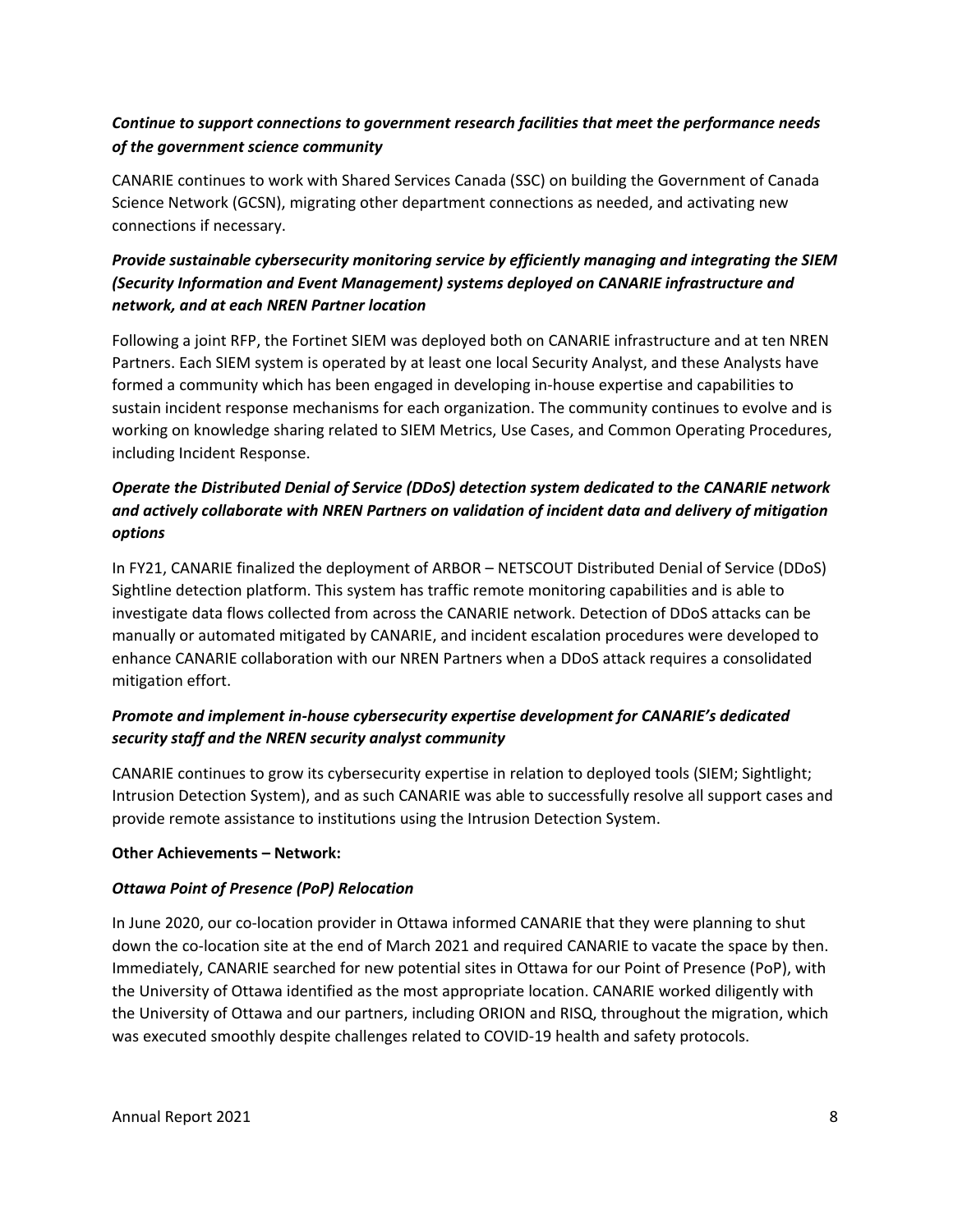#### *International Partnerships – NREN CEO Forum*

CANARIE continues to participate as a member of the Global NREN CEO Forum. This forum brings together the CEOs of 17 national research and education networks to collaborate on the global evolution of critical digital infrastructures and associated services. In spite of a lack of face to face meetings due to the COVID-19 pandemic, the forum continued to meet regularly on a virtual basis. The forum provides an opportunity for Canadian representation on a broad range of global research and education initiatives that include networking evolution, shared marketing collateral, and identity management.

#### *International Partnerships – Global Network Advancement Group (GNA-G)*

CANARIE was actively involved in the Global Network Architecture (GNA) initiative with the goal of defining a reference architecture and creating a roadmap for both national and regional research and education networks to more seamlessly support research. This group has evolved into the Global Network Advancement Group (GNA-G), to provide a broader effort that will establish more capable, predictable, cost-effective, and resilient next-generation global connectivity for research and education. CANARIE's CEO serves as the Executive Liaison between the GNA-G leads and CEOs of R&E networks globally.

#### *Canadian Access Federation:*

CANARIE works with stakeholder groups to identify demand for network services and collaborates with national and global partners to deliver them. Currently, CANARIE is the national operator of the Canadian Access Federation (CAF), which enables Canadian students, faculty, and staff to access protected online content using their home institution digital identities through its Federated Identity Management (FIM) service. Institutions participating in CAF also benefit from the *eduroam* service, which provides students, faculty, and staff with secure access to Wi-Fi at the participating site they are visiting, by using their home institution's credentials.

## *Increased adoption of CAF services*

In 2020-21, participation in the Canadian Access Federation increased from 188 to 204 organizations. Participants continue to benefit from the *eduroam* service as the need for secure access to online resources close to home has increased. In 2020-21, CANARIE supported 89.9 million *eduroam* interinstitutional logins.

#### *NREN Program:*

Canada's National Research and Education Network (NREN) operates on a co-delivery model, as a partnership between CANARIE and provincial/territorial NREN Partners. CANARIE provides interprovincial and international connectivity, while the NREN Partners provide connections to institutions and organizations within their jurisdictions. NREN Partners' data that travels out of a province or territory traverses CANARIE network links to NREN Partners in other provinces or territories, or internationally via CANARIE links connecting Canada to the rest of the world.

A coherent technical and strategic evolution of the NREN as a whole is driven by a vision to ensure that Canadians from coast to coast to coast have a comparable user experience within Canada, and to users

Annual Report 2021 9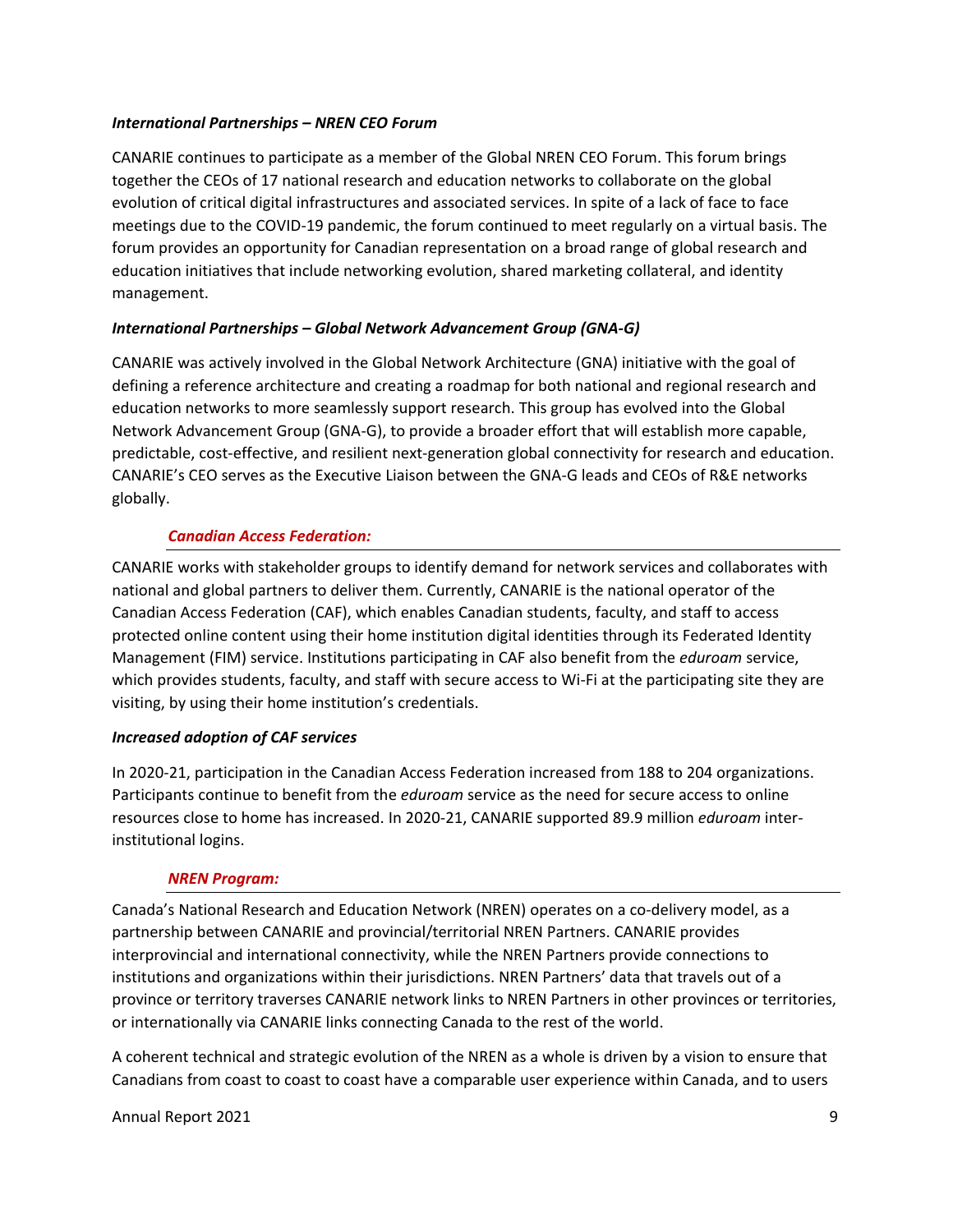of NRENs in other countries. CANARIE's NREN Program provides funding for NREN Partners to increase the capacity and reliability of existing equipment and infrastructure; to enable network management (tools and training); and to extend the reach of NREN Partner networks to more institutions.

#### *Interconnection Agreements executed with all CANARIE-approved NREN Partners*

Interconnection Agreements were executed with 13 NREN Partners for the course of CANARIE's 2020- 2024 Mandate.

#### *Completion of first competitive funding call issued to meet NREN Partner networks' requirements*

The first of two calls of the Competitive funding component of the NREN Program was launched via a ranked Expression of Interest which closed on May 7, 2020. Eligible projects were then invited to submit full proposals by August 31, 2020. Six projects from across the NREN were selected for funding in this first round of competitive funding.

## *Technical audits of funded projects*

No technical audits of NREN Projects were required in FY21.

#### *Increased reliability, capacity, and security on network segments shared by NREN Partners*

CANARIE completed the work with ORION for a 100Gbps circuit from Winnipeg to Sudbury. This new circuit interconnected with the existing circuit between Toronto and Ottawa to establish a backup service to increase network availability of CANARIE network nodes in Winnipeg, Toronto, and Ottawa.

#### *Increased NREN security through continuation of the NREN SIEM Project*

Ten partners in the NREN participated in the NREN SIEM Project, which began with a national joint procurement of a Security Information and Event Management (SIEM) tool at NREN partners. The project also incorporated the hiring of dedicated Cybersecurity Analysts at NREN partners, thereby creating a community of security practitioners across the country. This dedicated group of Cybersecurity Analysts work together to protect the NREN community by efficiently leveraging resources and best practices; creating a national view with local implementation.

#### *Development and launch of projects to enhance security*

The NREN launched a Working Group to implement MANRS (Mutually Agreed Norms for Routing Security) across the NREN.

#### *Completion of an updated strategic plan to support the evolution of the NREN*

The 2020-2024 NREN Strategic Plan was developed by the NREN Governance Committee and approved in August 2020. The plan identifies four main areas of focus for the current mandate; NREN Evolution, Network, Cybersecurity, and Communications.

#### *Nunavut NREN Partner*

In August 2020, CANARIE signed an agreement with Nunavut Arctic College for the college to become the NREN Partner in Nunavut, thereby completing the Canadian NREN. In the short term, CANARIE will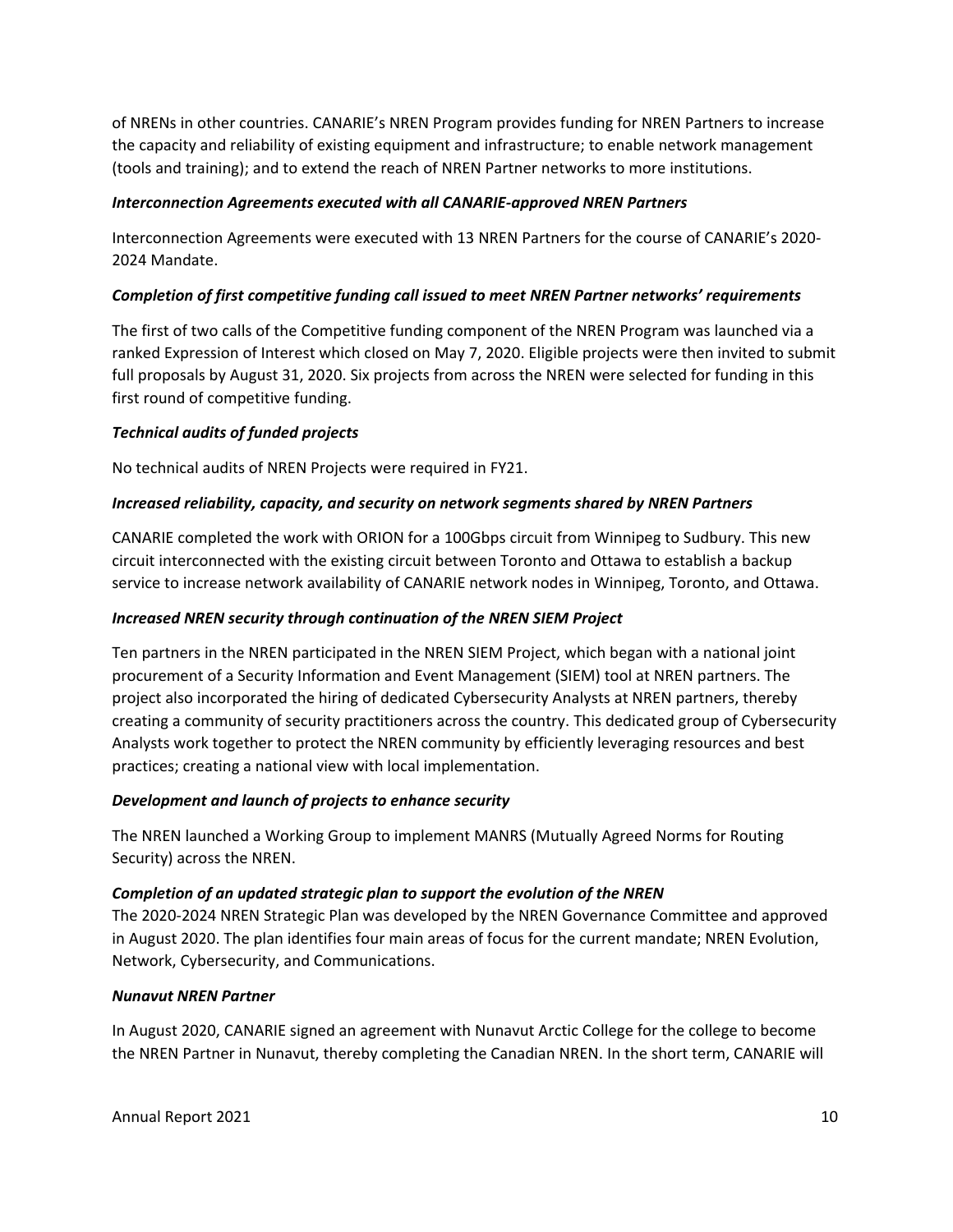support the technical and administrative development of its newest NREN Partner to optimize and secure access to research and education resources for all Nunavummiut.

#### **Other Achievements – NREN**

#### *NREN Assembly*

CANARIE facilitated the third NREN Assembly – the first held online – in October 2020, bringing together staff from across the NREN. The event provides an opportunity for NREN staff to learn more about what is taking place across the entirety of the Canadian NREN, and to develop operational priorities for the coming year.

#### *NREN Summit*

In December 2020, the Canadian NREN Partners, including CANARIE, hosted the first NREN Summit, which featured speakers looking at how Canadians leveraged our national, digital infrastructure ecosystem to support mission-critical activities such as education, research, and cybersecurity.

#### *Financial audits of the NREN SIEM Project*

All 10 projects have been scheduled for audits which are in progress.

## *Cybersecurity Initiatives Program:*

In response to the need identified by Canada's research and education community for national coordination and alignment of cybersecurity efforts, CANARIE invests in initiatives that will strengthen the whole sector with advanced technologies, improved processes, and broadened expertise. These initiatives are delivered to eligible organizations through the provincial and territorial partners in Canada's National Research and Education Network (NREN).

## *Continue to evolve the Joint Security Project (JSP); and launch new cybersecurity funding program(s) based on the development of a national cybersecurity framework*

In line with CANARIE's goal of strengthening the overall security of the NREN and the organizations connected to it, CANARIE launched its Cybersecurity Initiatives Program (CIP) in November 2020. The CIP funds initiatives that are recommended by the Cybersecurity Advisory Committee in order to support a community led evolution of the JSP.

Initiatives funded by the CIP will support the evolution of a complementary set of capabilities at all layers - from local to national - which collectively support the goal of enhancing the overall cybersecurity posture of the sector. Funding will support activities that address priorities or gaps with the greatest potential to advance cybersecurity posture across the broadest portion of the ecosystem. Additionally, funded initiatives must allow all NREN-connected eligible organizations to participate in and/or benefit from initiatives.

The first initiative launched under the CIP was the CIRA DNS Firewall, which provides protection against malware and phishing attacks by blocking access to malicious websites.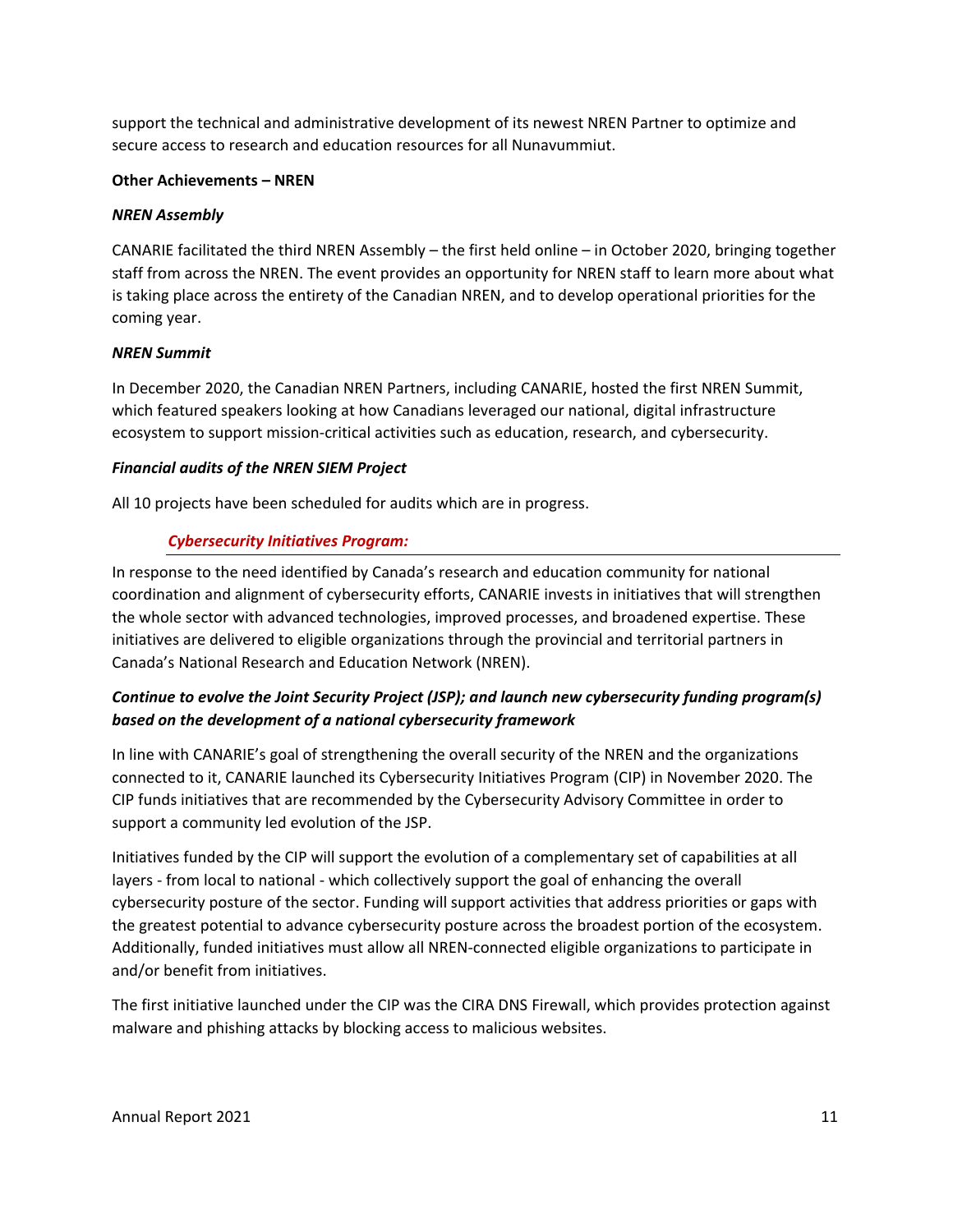## *Collaborate with over-the-network security offerings such as CanSSOC, and work to provide integrated security solutions*

CANARIE continues to work closely with a number of organizations, including the institutions supporting CanSSOC, with the goal of making the integration of security services more seamless to eligible organizations. To this end, CANARIE will be funding the Threat Feed developed by CanSSOC institutional partners via the CIP to eligible organizations in FY22.

## **Other Achievements – CIP**

## *Cybersecurity Advisory Committee*

To support the development of ecosystem-wide approaches to cybersecurity, and to advise on the evolution of CANARIE's CIP, CANARIE has struck a Cybersecurity Advisory Committee (CAC), made up of representatives from academia, not for profit organizations, and the private sector. Additionally, there are three standing committees and a working group reporting into the CAC, in generate input from specialists in specific areas related to cybersecurity technology, implementation, identity management, and metrics.

## **2.2 Technology Innovation:**

#### *Research Software Program:*

In order to address gaps in research infrastructure and leverage existing investments in research software, CANARIE supports the creation of technologies to bring new collaboration capabilities, not previously offered, to the research community. The Research Software program currently focuses on three principles: funding software re-use and adaptation, to minimise development efforts; promoting research software best practices; and supporting long-term software sustainability.

#### *Maintain visits to science.canarie.ca consistent with FY20 levels*

CANARIE continues to maintain and promote the software portal at [science.canarie.ca](http://science.canarie.ca/) to encourage the reuse of existing research software tools. There were 65,003 visits to the portal in 2020-21, compared to 59,034 in 2019-20.

#### *Enhanced documented metrics and best practices for the Local Research Software Support Initiative*

Best practices and metrics that demonstrate the value of Local Research Software Support to institutions were developed in conjunction with the 3 institutions that participated in the pilot. This information was made available to applicants under Local Research Software Support Call 1 to inform their project plans.

#### *Execution of the development and maintenance portions of projects funded under Call 2a, 2b and 3*

Research Software Calls 2a, 2b, and 3 were launched in 2016, 2018 and 2020 respectively, to support the adaptation of existing platforms to support new users. CANARIE continued to monitor the maintenance activities of the projects funded under Calls 2a and 2b until the completion of the Calls in September 2020.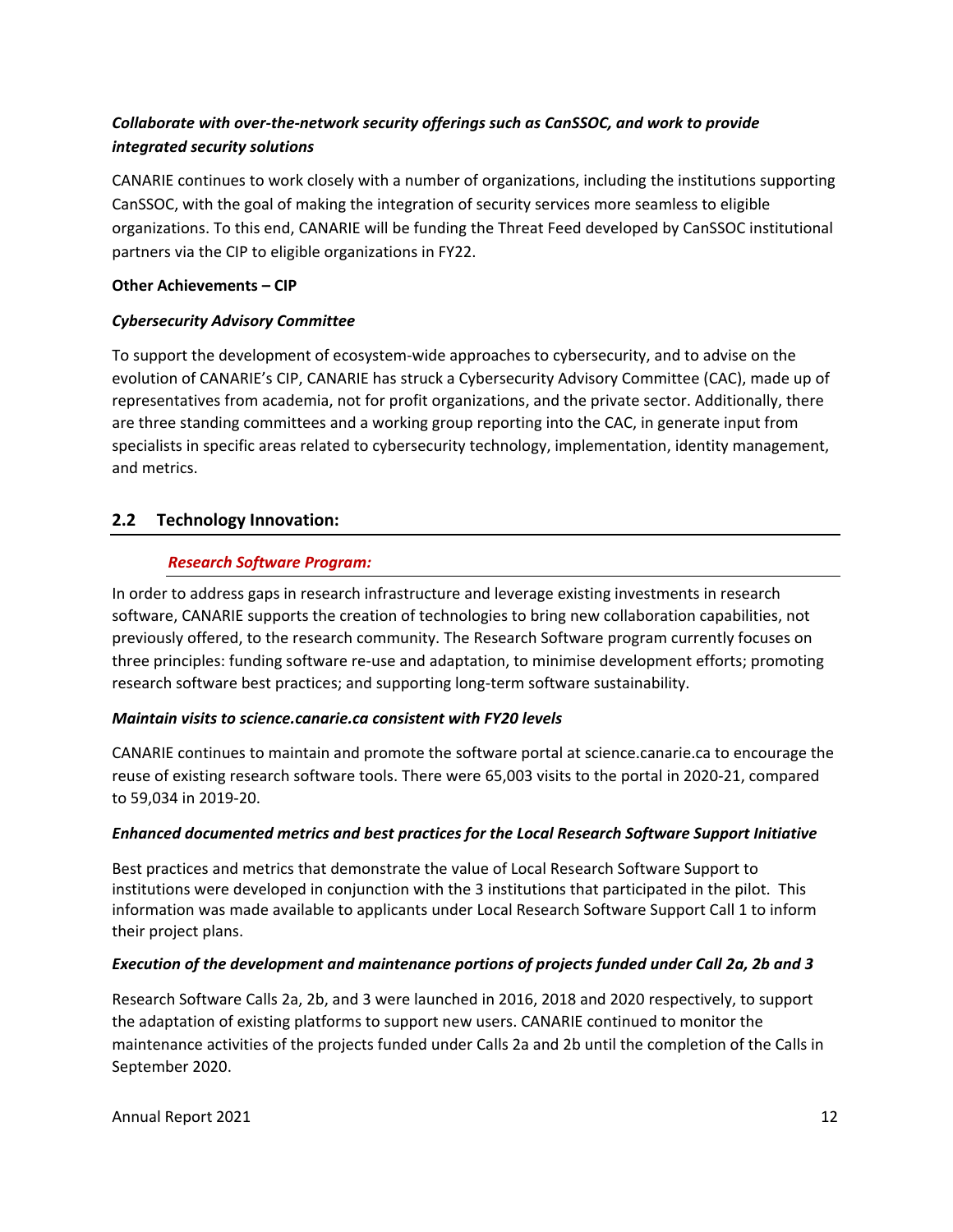#### *• Selection and execution of the first year of projects under Local Research Software Support Call 1*

Eighteen (18) proposals were received under Local Research Software Support Call 1 and six (6) institutions were selected to participate. All 6 of these institutions added staff to their Local Research Software Support teams, engaged researchers and are currently working on software projects.

#### *• Financial audits of funded projects for Calls 2a, 2b and the Local Research Software Support Call 1*

Audits have been completed for 9 projects, another 18 are in progress.

#### *• Canadian Research Software Conference (CRSC) 2020 held and feedback from attendees documented*

Due to the COVID-19 pandemic, CRSC 2020 was cancelled. CRSC will return in 2021 as an online event.

#### **Other Achievements – Research Software**

#### *Execution of projects funded under the Local* **Research Software Support Pilot**

The Local Research Software Support Pilot was launched in 2018 at 3 pilot institutions. Teams of software developers dedicated to providing research software support across disciplines at the institution were funded. CANARIE continued to monitor the activities of the pilot teams until the completion of the Pilot in March 2021.

#### *Research Data Management:*

In response to consistent community feedback that identified the need to coordinate activities in research data management, CANARIE took action and provided funding to support Research Data Canada in 2014. RDC's overarching goal is to improve the management of research data in Canada so that it is broadly available to support knowledge creation and innovation. CANARIE was given the mandate to support RDC in its 2015 Contribution Agreement, and an Executive Director was hired in 2016.

Members of the community presented the need for the development of software tools to bridge gaps in the Research Data Management ecosystem. As a result, CANARIE launched a Research Data Management (RDM) program in 2017-18 to fund the development of RDM tools.

#### *Execution underway for all approved projects in Research Data Management competitive calls*

Execution is underway for all the projects funded under Call 2.

## *Development of an action plan for RDC's outreach efforts, including Canada's National Data Services Framework*

RDC's Roadmap for 2020-22 was approved in 2019 and has 3 main areas of focus: Embedding the National Data Services Framework (focused on facilitating the adoption of best practices in RDM); Building International Linkages and Partnerships; and Strengthening the RDM Ecosystem During NDRIO Transition. As of May 2021, most of the actions in the Roadmap have been completed.

In March 2021, RDC hosted the 2021 National Data Services Framework Summit, with the theme of "Crafting the Canadian Open Research Commons". This theme led to a focus on developing a digital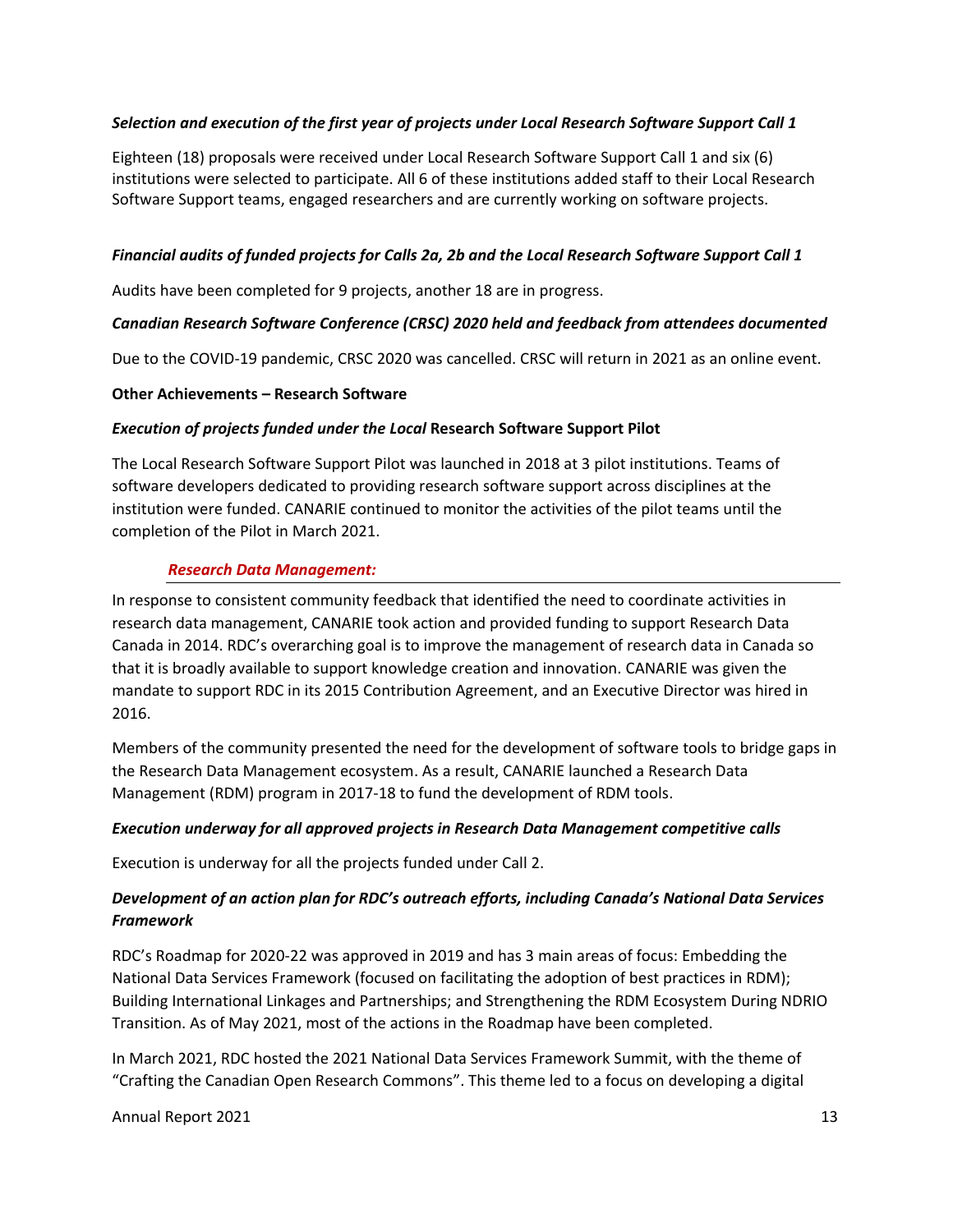research infrastructure ecosystem that is available to all Canadian researchers, and that is interoperable at a global level. The discussions and outputs of the Summit are being transformed into a document which will be open for community consultation, before being finalized and sent to participants and appropriate stakeholders.

#### *Financial audits of Call 1 funded projects completed*

Audits have been completed for 7 projects; another 2 are in progress.

## *Development and use of RDM services, tools and platforms that enable Canadians to adopt RDM practices and comply with evolving funder policy*

RDC facilitated the adoption of RDM best practices in FY21, but some of these efforts were impacted by the delay in the launch of the Tri-Council data management policy.

## *Development of end-of-project metrics that demonstrate the impact of targeted funding to the RDM community*

CANARIE's funding for CARL-Portage was completed, and relevant metrics will be submitted to the Government of Canada as part of CANARIE's Performance Report.

#### **2.3 Private Sector Innovation**

CANARIE seeks opportunities to leverage digital infrastructure and tools to maximize the use of transformative technologies and drive increased innovation and commercialization. CANARIE currently participates in two major initiatives to support ICT sector innovation and commercialization.

#### *DAIR Program:*

In order to leverage CANARIE resources to stimulate commercialization, CANARIE delivers a cloud-based program, the Digital Accelerator for Innovation and Research (DAIR), that enables advanced ICT research and development, providing an opportunity for entrepreneurs to accelerate time-to-market. DAIR offers powerful cloud computing resources to small and medium-sized enterprises (SMEs) to

accelerate their product development timelines. DAIR exposes users to the power of cloud technologies to transform traditional business models and provides these businesses with an opportunity to adopt these technologies as part of their long-term growth strategy.

## *Continued increase in the total number of DAIR users to beyond 1500 by the end of FY21*

The aggregate number of DAIR users as of April 1, 2021 was 1,622 which is up from 1,390 in the prior year.

#### *Hubert Sugeng,*

*Director of Engineering, BluWave-ai:*

*"As a start-up, careful allocation of funds is critical to success and using the DAIR Cloud allowed us to direct more funds into product development instead of worrying about cloud infrastructure."*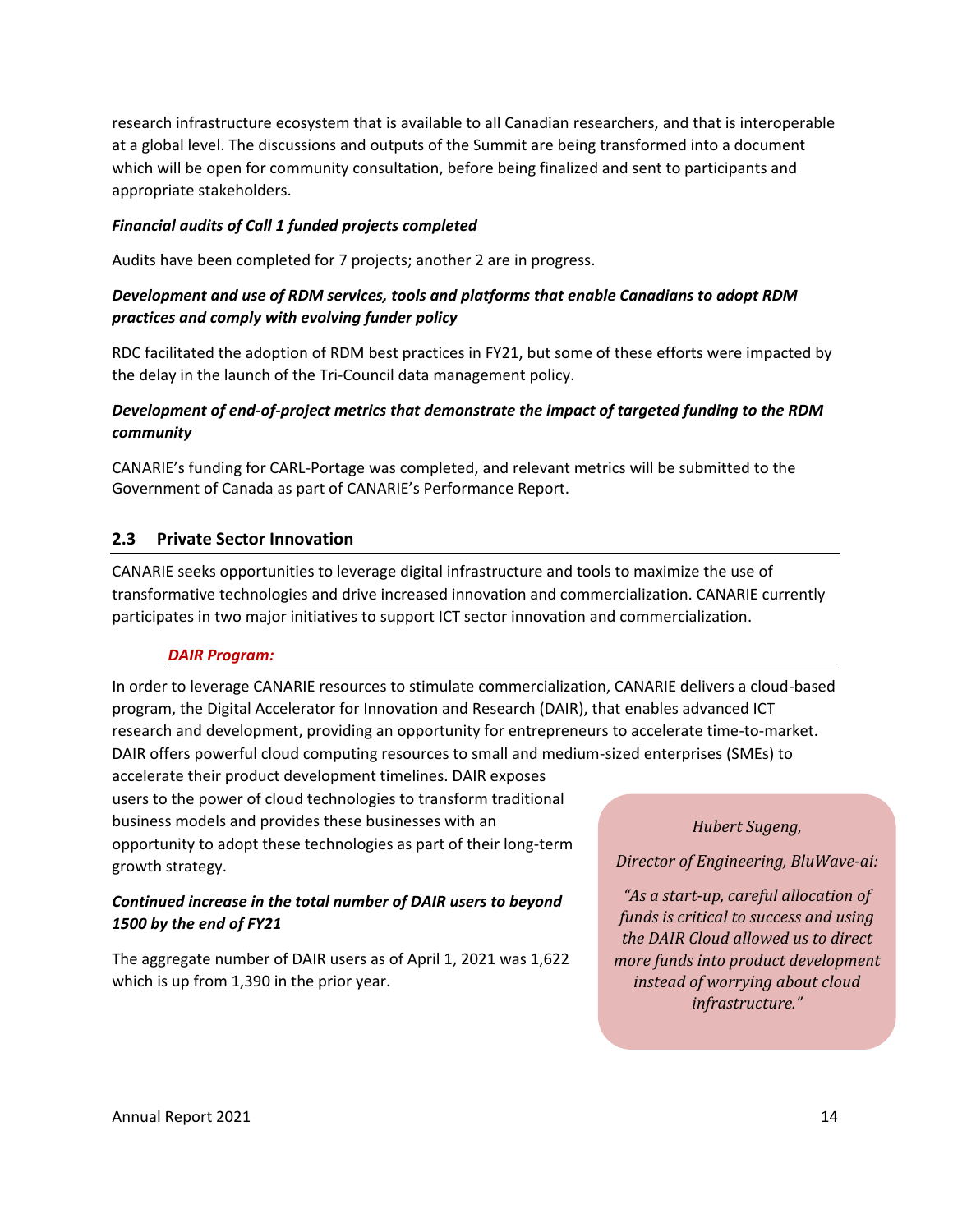#### *New features added to the DAIR cloud platform*

Several cloud technology enhancements were added to the DAIR cloud platform to support participant needs including the high demand request to manage Docker clusters and containers and deploy custom automations.

Additionally, upgrades were made to the cloud broker tools to support enhanced notification and reporting services for participants and CANARIE's use.

#### *Content released to educate SMEs on cloud independence and security in the cloud*

DAIR continues to develop educational tools and fora for the start-up and SME community. This year saw the publication of two additional technical tutorials to support adopting cloud technologies, along with quarterly technical webinars that were made available on demand as part of the growing resource library for DAIR participants. The communication channel among DAIR participants continued to evolve and saw the added benefit of participants increasingly relying on each other to provide support and knowledge.

## *Report initial findings and outcomes of the BoosterPack pilot based on user consultation or questionnaire*

A questionnaire was distributed to DAIR participants in support of the final evaluation report of the DAIR BoosterPack Pilot Project. Key findings included: overall SMEs polled agreed that the DAIR pilot provided high value, public awareness of the BoosterPack catalogue continues to grow with an increasing number of Canadian SMEs viewing these documents, and pilot users reporting the ability to re-use sample code to speed development of their own product. The quality of the code was rated as "above average to excellent." Users claimed that using BoosterPacks led them to consider incorporating newer technologies into their product.

## *Monitor ongoing cloud usage patterns of SMEs as they develop and test cloud-based applications and services*

DAIR updated the participant model and upgraded the DAIR cloud broker tool to support developing enhanced data collection related to participant usage patterns and services in use by cloud provider on the DAIR cloud platform. This will allow for detailed reporting of services in use to support program planning and prioritization for future enhancements to the DAIR cloud platform.

## *Provide additional BoosterPack Tutorials, in order to reduce the time and cost for SMEs to develop new technology skills*

CANARIE launched the fifth DAIR BoosterPack in Winter 2021, built by DAIR graduate BigBitBus. The new "Automate Cloud Orchestration with Kubernetes" BoosterPack supports SMEs adopting cloud containerization technology and helps Canadian SMEs to "kick-the-tires" on Kubernetes and leverage their inherent vendor agnostic approach. CANARIE remains on pace to launch 16 BoosterPacks during the 2020-2024 Mandate.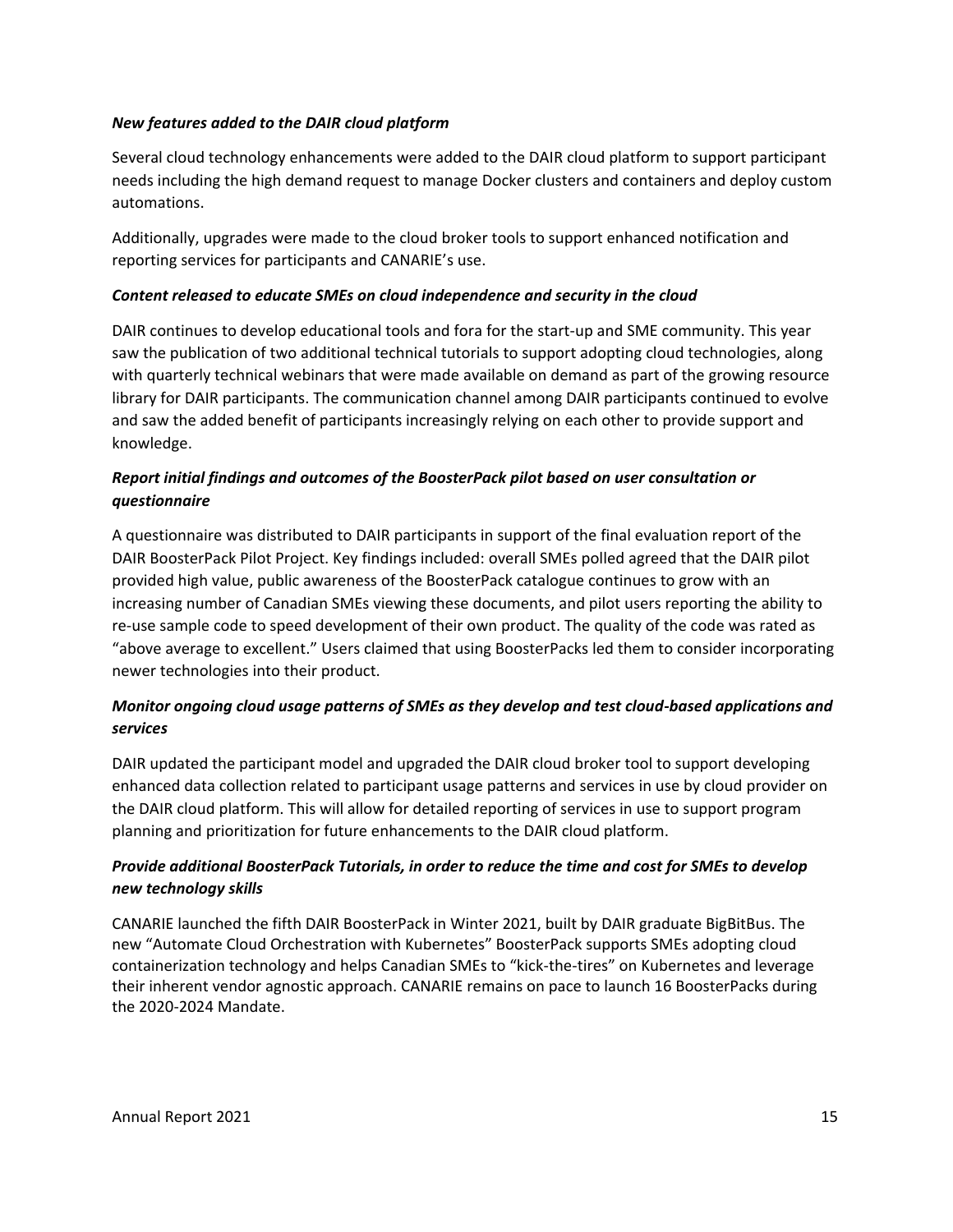## *Further advance the partnership between DAIR and CENGN, making participant transitions between programs more apparent and seamless*

DAIR continued to work directly with CENGN on joint referral opportunities for the SME community through targeted communications of each program's benefits to current and potential participants, sponsorship of community events, including the CENGN Summit, and an event at Invest Ottawa. Discussions are ongoing to support test bed infrastructure development for SMEs in Canada.

#### **Other Achievements – DAIR**

#### *Innovation and Commercialization Committee*

To ensure that CANARIE initiatives evolve to remain effective and relevant to Canada's private sector, CANARIE has struck a new Innovation and Commercialization Committee (ICC). The ICC includes a range of participants from across the innovation ecosystem, including DAIR graduates, and participants from business incubators/accelerators, higher education knowledge transfer offices, and other private sector enterprises, to provide CANARIE with guidance on initiatives that support Canadian businesses' adoption of transformative technologies. The Committee met for the first time in March 2021.

## *Centre of Excellence in Next Generation Networks (CENGN):*

#### **Overview of CENGN**

CANARIE is a founding partner in the Centre of Excellence in Next Generation Networks (CENGN). CENGN is a consortium of industry (including Juniper, Cisco, Nokia, EXFO, Bell, TELUS), academic, and research leaders who are pooling their expertise and equipment to lower the barrier to market entry for SMEs and researchers.

CENGN was awarded an initial \$14 million in funding by the Networks of Centres of Excellence program in 2014 (for 2014-2021) and created the governance structure and technical and staff infrastructure to take on projects beginning in mid-2015. Subsequent, and larger, investments by the Government of Ontario in Budget 2017 have allowed CENGN to further increase their programming.

## *Additional participants in CENGN will be able to leverage the CANARIE network to support advanced testing and demonstration of new ICT products and services*

CANARIE continues to play a key role in this initiative as CANARIE network resources are made available to support test-bed infrastructure for new product validation and testing.

## **2.4 Activities Supporting Equity, Diversity, and Inclusion**

CANARIE is supportive of the diverse communities it serves, and as such, is committed to activities that advance Equity, Diversity, and Inclusion (EDI).

CANARIE continues to support the growth of a diverse workforce. All job postings commit to providing accommodations upon request by any candidate. CANARIE also strives for diversity in its Board composition supported by the CANARIE Board Diversity Policy. That policy states: "ensure the Board composition includes a diverse set of perspectives, which reflects our core stakeholders and the varied personal and demographic characteristics of Canadian society."

Annual Report 2021 16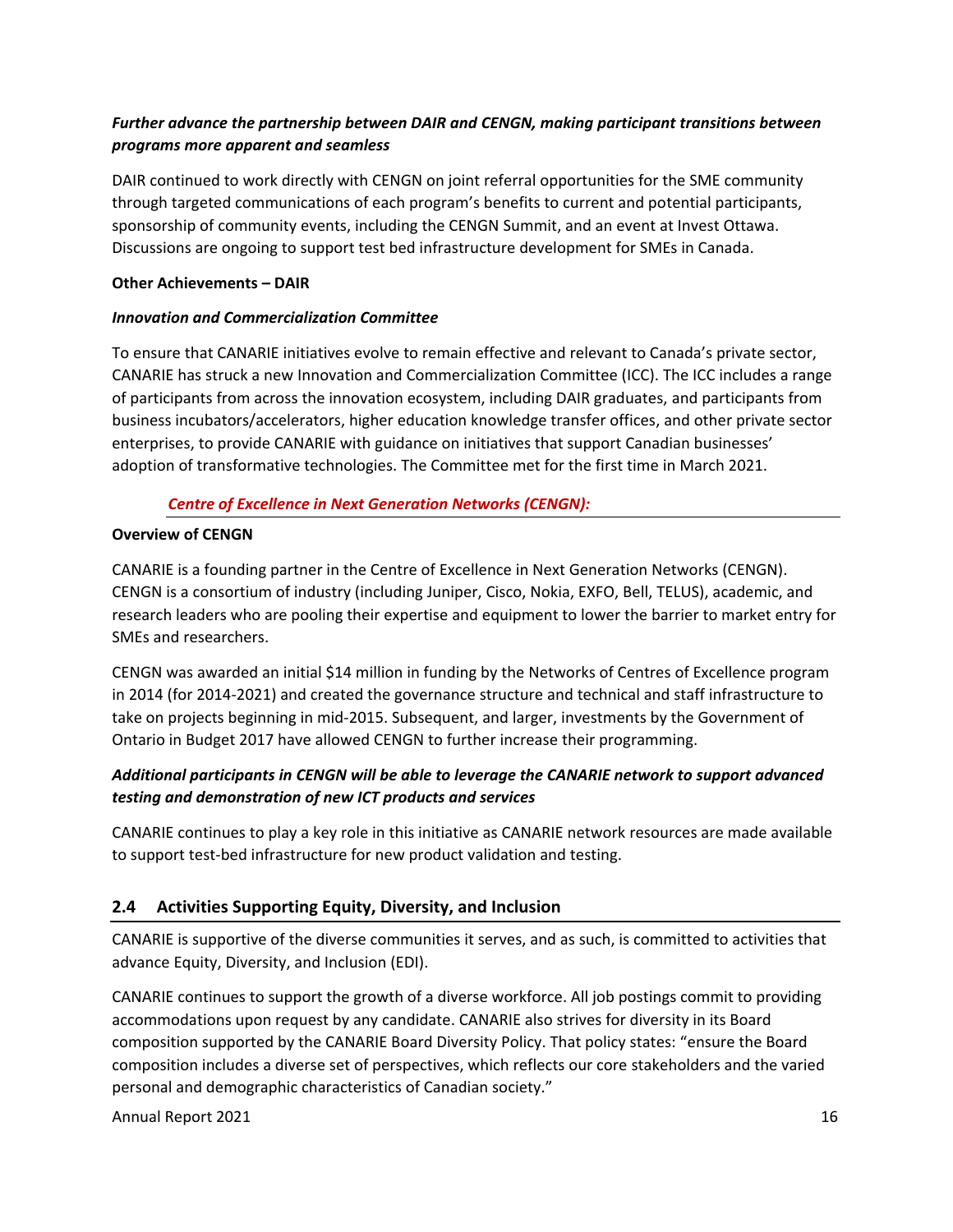#### *Development of an Equity, Diversity, and Inclusion advancement plan*

CANARIE has been working closely with NDRIO to support approaches to EDI which are shared between the two organizations. The two organizations have struck a Joint EDI Working Group, and a series of training sessions with key individuals from both organizations (including all members of Senior Management and a Board representative) have been scheduled for April and May 2021.

#### *Development of an NREN Equity, Diversity, and Inclusion plan*

CANARIE will be working with the NREN to develop an approach to EDI training in FY22.

#### **Other Achievements – EDI**

In addition to activities which are carried out explicitly for EDI purposes, a number of other CANARIE activities have a strong positive impact on improving EDI. Examples of these in FY21 include: internally, supporting CANARIE staff members with young families during COVID-19 school closures by extending the CANARIE French language training availability to staff's school aged children; and externally, by working to extend the NREN into Nunavut, thereby working to improve the digital divide that effects Canadians living in rural and northern communities.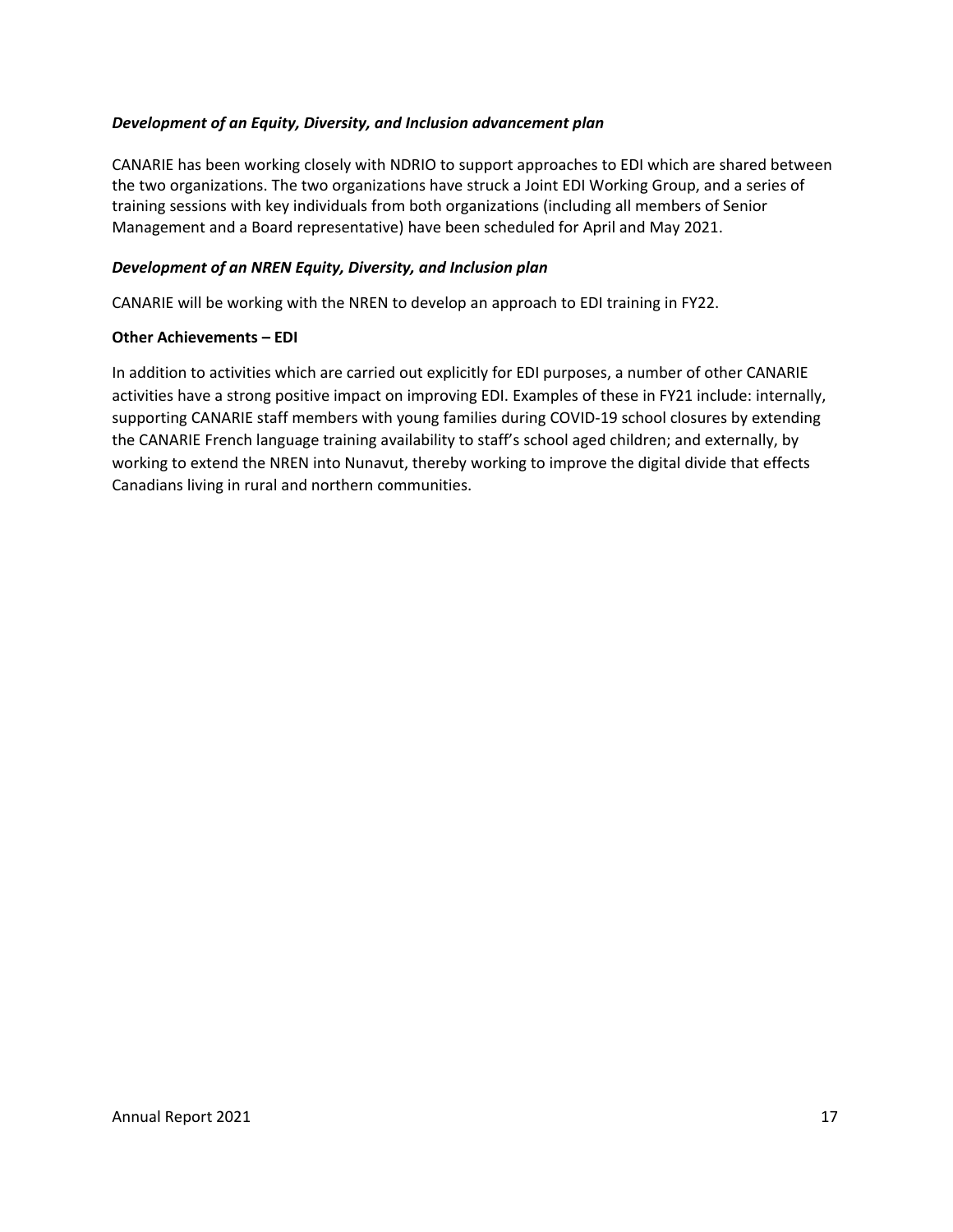## <span id="page-19-0"></span>**Update on Activities Funded Under the 2015-2020 Mandate**

As is normal practice, CANARIE allocated funds under its 2015-2020 Mandate to be dispersed in the months immediately following the mandate. All of these activities are included in Section 2.0, but for clarity, these include related to:

- NREN SIEM Project
- JSP Platform Project
- RS Platform Calls 2a and 2b
- Research Software Local Support Pilot
- RDM Call 1
- Canadian Association of Research Libraries' (CARL) Portage Network

There was an underspend on the CARL Portage project support by CANARIE in 2019-20. In line with the terms of CANARIE's Contribution Agreement amendment, this underspend was reallocated within Technology Innovation to support RDM Call 1 projects:

- University of Saskatchewan: Radiam Management Software for Active Research Data
- Ontario Brain Institute: Research Portal for Secure Data Discovery, Access and Collaboration
- University of British Columbia: Federated Geospatial Data Discovery for Canada
- McGill University: Canadian Health Omics Repository, Distributed (CanDIG CHORD)
- University of Toronto: Dataverse for the Canadian Research Community
- University of Toronto: DuraCloud Linking Data Repositories to Preservation Storage
- University of Prince Edward Island: Managing the Research Data Lifecycle using Islandora
- Ocean Networks Canada: Making Identifiers Necessary to Track Evolving Data (MINTED)
- CRIM:FAIR Repository for Annotations, Corpora and Schemas (FRACS)

All funding committed in the 2015-2020 Mandate is expected to be dispersed by June 2021.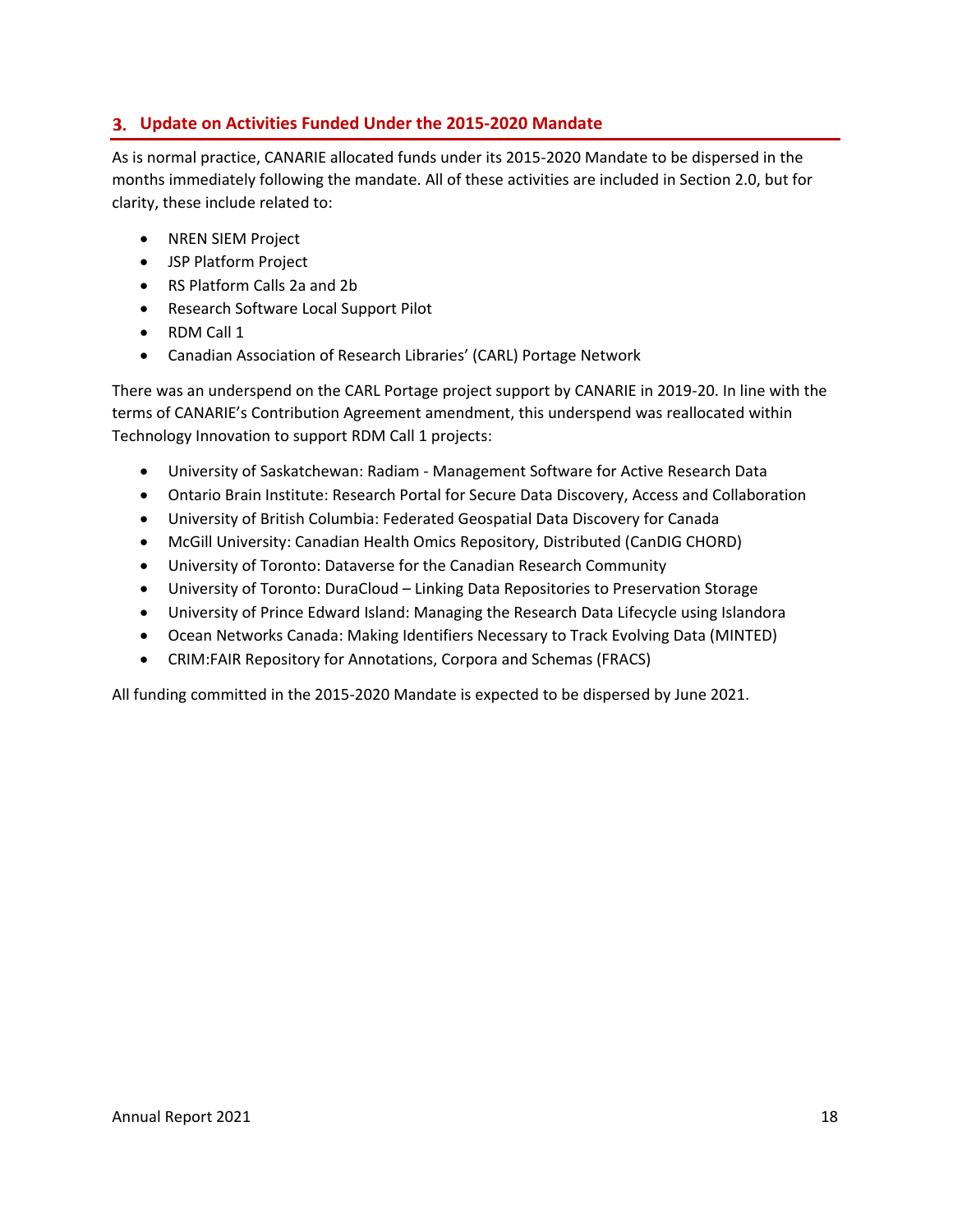## <span id="page-20-0"></span>**Statement of Eligible Activities for 2021-22 and for the Foreseeable Future**

In 2021-22, CANARIE will continue to align its activities towards the goal of strengthening Canada's digital research infrastructure. In 2021-22, CANARIE plans to continue its focus on its three eligible activities, as laid out in the 2021-22 Business Plan

## **4.1 Network Evolution:**

#### *4.1.1 CANARIE Network:*

#### *Deployment of additional network capacity to support traffic growth*

CANARIE will continue to improve the capacity, redundancy, and resiliency of the CANARIE network, in order to meet the needs of Canada's research, education, and innovation communities.

#### *Deployment of additional network capacity to support Northern connectivity*

CANARIE will improve the capacity, redundancy and resiliency of the CANARIE network in Northern Canada, in order to meet the needs of Canada's research, education, and innovation communities in these regions.

#### *Improvement of network security reporting, monitoring and measurement system*

CANARIE will continue to work with the NREN Partners on the NREN SIEM Deployment Project, to improve the security of both the CANARIE Network and the NREN, and to create a community of NREN security analysts across the country. These projects have been extended into FY22.

#### *Deployment of the Software Networking Applications*

CANARIE will continue to explore opportunities and technologies to deploy Network Automation tools for streamlining the network operational processes and improving alert notifications.

#### *Deployment of support tools accessible through the user portal*

CANARIE continues to develop features for the network support portal, in order to improve support for users.

#### *Improved commercial cloud support*

CANARIE will establish an additional direct connection with Microsoft in Montreal. CANARIE also plans to examine improving the peering capacity with cloud providers wherever feasible.

#### *Improvement of the Global Research and Education Network (GREN) Map*

CANARIE will provide a demo of the GREN Map at the (online) TNC21 conference, held by the pan-European Research and Education Network GEANT, in June 2021, and will continue to add data and functionality to the map through 2021-22.

## *Adoption of NIST Risk Management Methodology for internal network Threat Risk Assessment*

CANARIE will transition from using the Information Security Forum (ISF) security posture HealthCheck

Annual Report 2021 1992 1992 1993 1994 1994 1996 1997 1998 1999 1999 1999 1994 1995 1996 1997 1998 1999 1999 1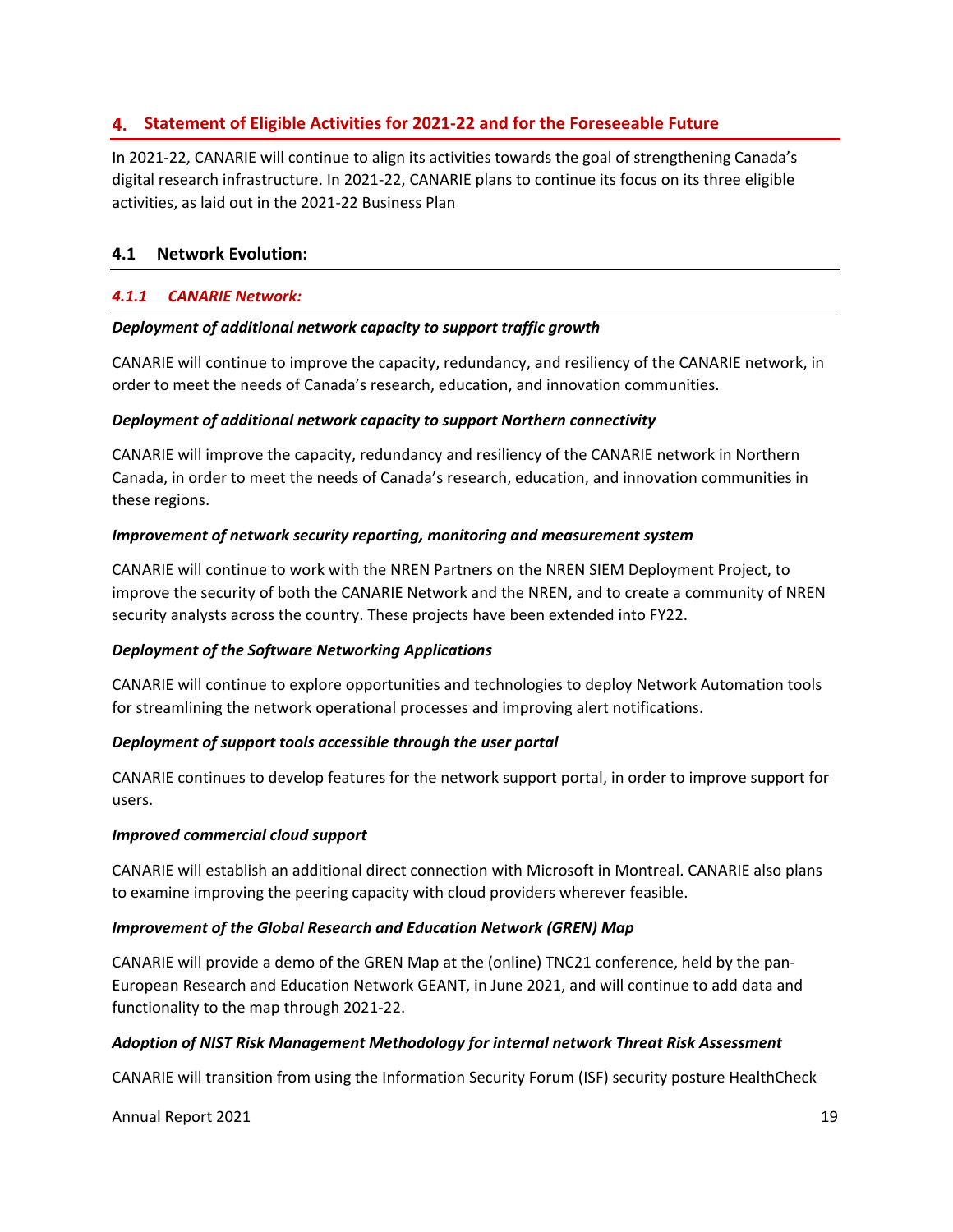assessment to the National Institute of Standards and Technology (NIST) Cyber Security Framework (CSF) in late FY21. CANARIE plans to have the NIST CSF compliance assessment completed by a thirdparty certified auditor in FY22.

## *Operate the Distributed Denial of Service (DDoS) detection system dedicated to the CANARIE network and actively collaborate with NREN Partners on the validation of incident data and delivery of mitigation options*

CANARIE will continue to work with NREN Partners to increase the value of the DDoS detection system. CANARIE will also collaborate internationally with our partners; for example, CANARIE is in dialogue with Internet2 in the United States to plan for mitigating DDoS attacks impacting both networks.

## *Continue to support connections to government research facilities that meet the performance needs of the government science community*

CANARIE continues working with Shared Services Canada to evaluate departmental needs in supporting the government science community.

## *4.1.2 Canadian Access Federation:*

#### *Increased adoption of CAF services*

CANARIE will continue to promote the benefits of the Canadian Access Federation – both *eduroam* and Federated Identify Management – to the research and education community. To this end, CANARIE will continue to investigate opportunities to extend the reach and expand the benefit of the CAF identity services, including with the private sector.

#### *Increased number of eduroam logins per year, following the decline in March 2020 due to COVID-19*

CANARIE expects to see continued growth in *eduroam* logins as more students, faculty and staff are expected on campus following the COVID-19 pandemic.

## *Increased number of projects to upgrade the capacity/capability of the federation; and Increased number of interfaces, applications, and tools available to support CAF services*

CANARIE will continue to investigate opportunities to extend the reach and expand the benefit of the CAF identity services, including with the private sector.

#### *4.1.3 NREN Program:*

#### *Completion of second competitive funding call issued to meet NREN Partner's network requirements*

The second competitive funding call for the NREN program was launched on April 27, 2021. The purpose of this \$3.3M Competitive Funding Call is to enable NREN Partners to create, extend, or maintain network infrastructure and/or advanced network capabilities to support collaboration and research both nationally and internationally and to enable increased access to, and use of, the NREN.

#### *Technical audits of funded projects*

Audits of projects funded under Call 1 and Call 2 will take place over the course of this mandate.

Annual Report 2021 20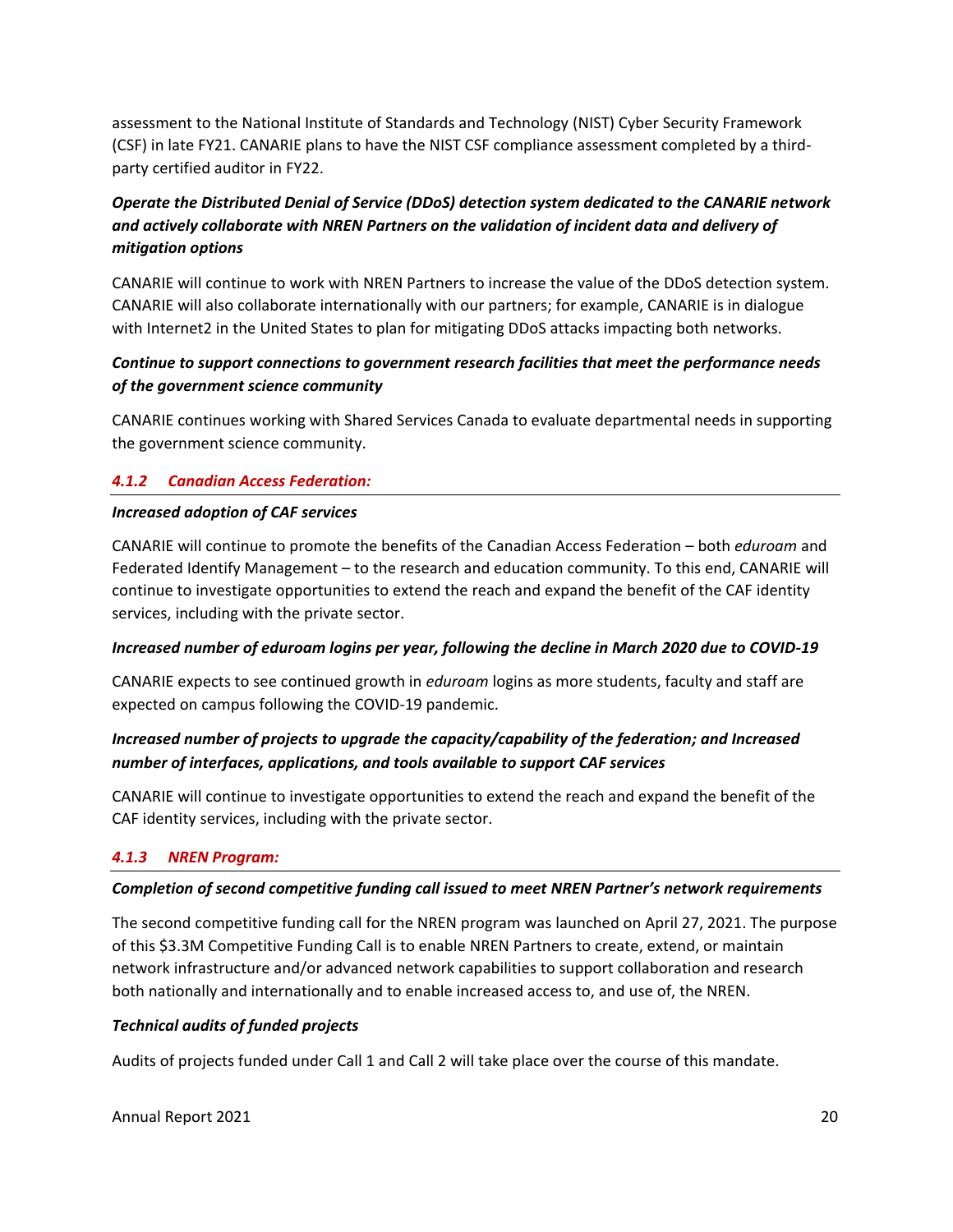#### *Increased reliability, capacity and security on network segments shared by NREN Partners*

The NREN Partners will continue to work together on the completion of projects to improve on the network operations and security of the NREN. Projects such as MANRS compliance, denial-of-service (DDoS) attack mitigation and Information Security Assessment are currently underway. In addition, the NREN Partners continue to work together in a collaborative manner on improvement of network operations and enhancements to network performance analysis.

#### *Development and launch of projects to enhance security*

CANARIE is working with the NREN GC to prioritize and action cybersecurity initiatives to enhance security for the NREN, and for the member institutions. This is an ongoing focus for the NREN GC and its Committees and Working Groups in FY22.

#### *Continued progress towards the technical implementation of the Nunavut NREN partner*

Work will continue, through the relationship established with Nunavut Arctic College, to develop a framework that will support the realization of an NREN connection in Nunavut.

#### *Organization of an NREN Assembly event to foster engagement between NREN Partners*

The NREN Assembly is now an annual event bringing together staff from various departments across the NREN Partners, to foster engagement and understanding of our shared goals.

## *4.1.4 Cybersecurity Initiatives Program:*

#### *Next set of Cybersecurity initiatives defined*

The tentative launch date for the IDS initiative has been set for July 2021. Proposals for future initiatives were introduced to the CAC at its June 7, 2021 meeting.

## *DNS Firewall, Intrusion Detection System, and Threat Feed initiatives deployed at eligible organizations*

CANARIE will continue to work with our NREN Partners to encourage adoption of all initiatives.

#### *First draft of a cybersecurity assessment framework developed*

Work on a first draft of a cybersecurity assessment will be completed during FY22. Additionally, CANARIE is currently working with our NREN Partners on an Information Security (IS) assessment pilot.

## **4.2 Technology Innovation**

#### *4.2.1 Research Software Program:*

#### *Enhanced documented metrics and best practices for the Local Research Software Support Initiative*

CANARIE will continue to build upon the best practices and metrics for the initiative based on the experiences gained from both the pilot and the projects funded under the Local Research Software Support Call 1.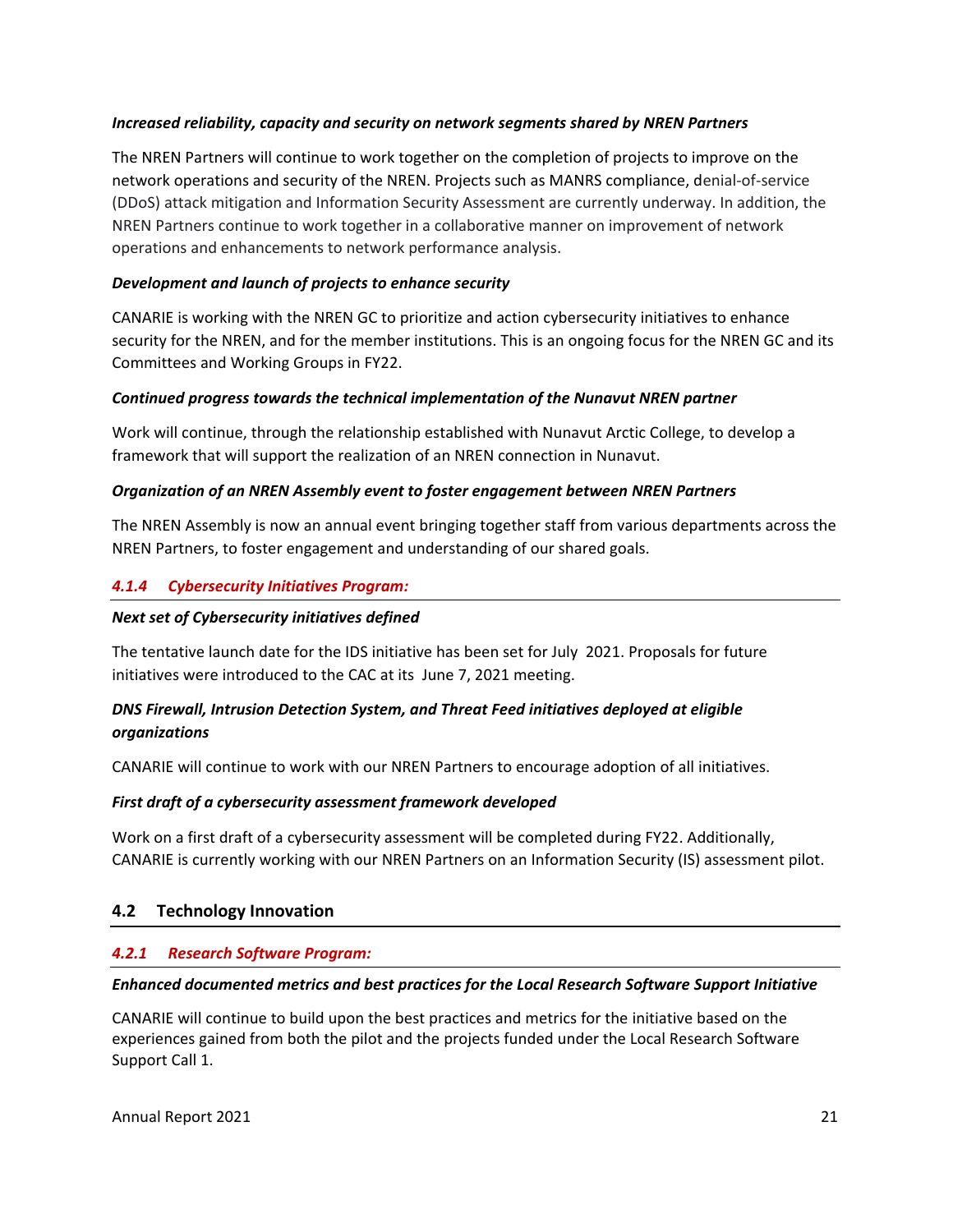#### *Financial and technical audits of the development portion of funded projects under platform Call 3*

CANARIE plans to carry out all necessary financial audits by the end of 2022-2023. End of development technical audits for platform Call 3 and Local Research Software Support Call 1 will be completed by mid-May 2021.

#### *Transition to the maintenance portions of projects funded under platform Call 3*

All fourteen (14) projects funded under Platform Call 3 have met the requirements to transition to the first maintenance phase, which runs from April 2021 to March 2022.

#### *CRSC 2021 held and feedback from attendees documented*

The Canadian Research Software Conference will return, following the cancellation of the 2020 edition due to the COVID-19 pandemic.

#### *4.2.2 Research Data Management:*

#### *Execution underway for all approved projects in Research Data Management Call 2*

CANARIE will continue execution for all approved projects.

## *Development of an action plan for RDC's outreach efforts, including Canada's National Data Services Framework*

RDC will continue to facilitate discussions of best practices and national data services via additional NDSF Summits and associated stakeholder meetings. Remaining activities in the RDC Roadmap will be transitioned to NDRIO in FY22.

#### *Financial audits of Call 2 funded projects completed as required*

CANARIE plans to carry out all necessary financial audits of by the end of 2022-23.

## *Development and use of RDM services, tools and platforms that enable Canadians to adopt RDM practices and comply with evolving funder policy*

RDC continues to work with several Canadian and international groups on the development and deployment of RDM tools and services. With the launch of the Tri-Agencies Data Management Policy in April 2021, this effort is gaining momentum, as research organizations will be required to respond to the three pillars pf the Policy (institutional RDM strategies, data management plans, and data deposit) by 2023. Efforts include participation on various NDRIO working groups as both Portage and RDC transition to the new organization.

## *Development of end-of-project metrics that demonstrate the impact of targeted funding to the RDM community*

All relevant metrics will be provided to the Government of Canada inline with the Performance Report.

## *4.2.3 Innovation Fund:*

#### *Initial project to be supported is defined*

CANARIE will work with the community to define parameters for an initial project or projects.

#### Annual Report 2021 22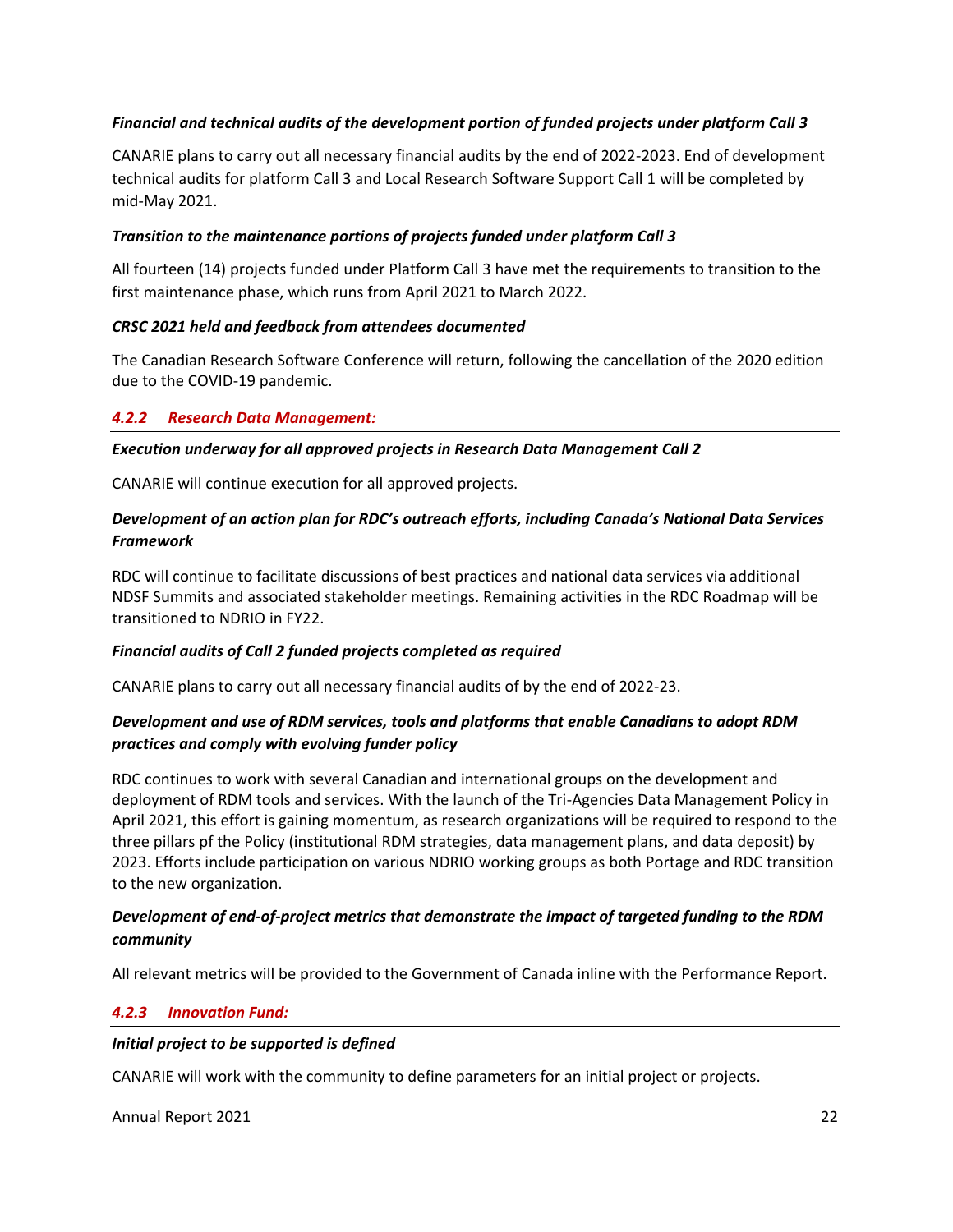#### **4.3 Private Sector Innovation:**

#### *4.3.1 DAIR Program:*

#### *Increase usage of DAIR*

CANARIE will continue to accept applicants and to promote the DAIR program, and the benefits of cloud computing, to Canadian SMEs.

#### *New features added to the DAIR cloud platform*

CANARIE will leverage Canadian public cloud to speed up SMEs' access to new cloud services based on availability, demand and the ability to monitor and control spending within an allocated budget.

#### *Content released to educate SMEs on cloud independence and security in the cloud*

CANARIE will develop three or more tutorials published in the form of website documents, blog posts, or short videos intended to increase participant knowledge in the areas of cloud independence, cloud development and cloud security best practices.

#### *Monitor ongoing cloud usage patterns of SMEs as they develop and test cloud-based applications and services*

CANARIE will monitor and evaluate cloud usage patterns to inform stakeholders and provide valuable input for future strategic investments and direction in the DAIR program.

#### *Provide additional BoosterPack Tutorials, in order to reduce the time and cost for SMEs to develop new technology skills*

CANARIE expects to release six (6) new BoosterPacks before FY23.

#### *Further advance the partnership between DAIR and CENGN, making participant transitions between programs more apparent and seamless*

CANARIE will work with CENGN and other stakeholders to develop an integrated ecosystem of support for SMEs.

#### *4.3.2 Centre of Excellence in Next Generation Networks (CENGN):*

## *CENGN will be able to leverage the CANARIE network to support advanced testing and demonstration of new ICT products and services*

There continues to be a robust pipeline of new projects at CENGN that will likely leverage the CANARIE network. CANARIE continues to work with partners at CENGN to evolve the infrastructure to develop an enhanced level of capability.

CANARIE also continues to participate in discussions with public and private sector stakeholders wishing to gain CANARIE's support for new network test-bed initiatives. This interest indicates the critical role of advanced networking in supporting a range of strategic technology research and development projects. CANARIE will continue to work with its stakeholder partners and the Government of Canada to ensure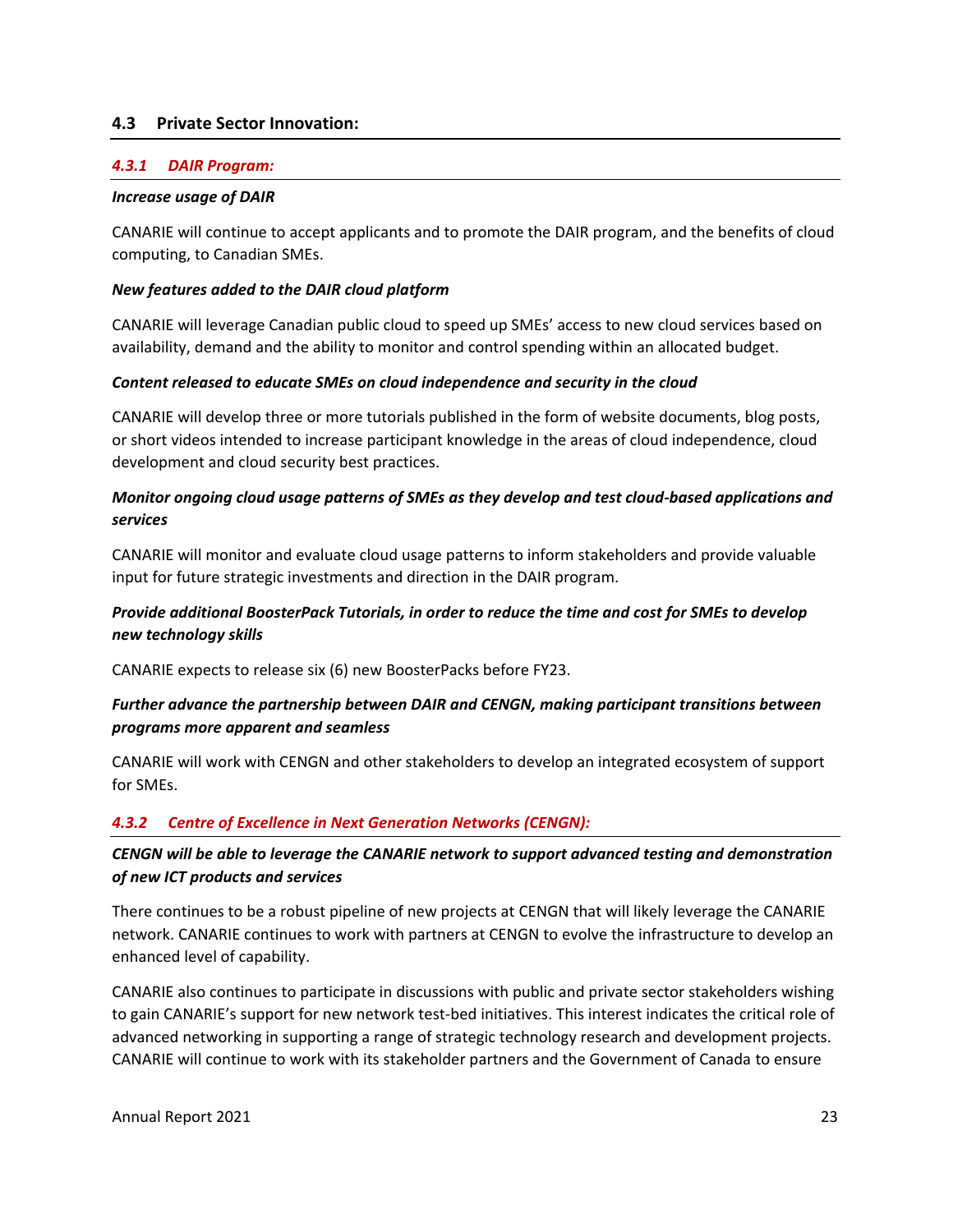that its powerful network infrastructure is leveraged to support Canadian competitiveness in advanced technologies.

## **4.4 Activities Supporting Equity, Diversity, and Inclusion:**

In 2021-22 CANARIE will continue to implement activities that support EDI. CANARIE plans to continue working with NDRIO, and our expected outcomes for 2021-22 include:

Development of an Equity, Diversity, and Inclusion statement shared with other DRI providers

Development of CANARIE's EDI philosophy

Development of CANARIE's equity, diversity, and inclusion action plan

Comprehensive training for CANARIE and the NREN GC

Continued compliance with the Board diversity policy

Over the next year, CANARIE will ensure that all activities that have been implemented to achieve these eligible activities will be successfully completed, in line with the terms and conditions of CANARIE's Contribution Agreement.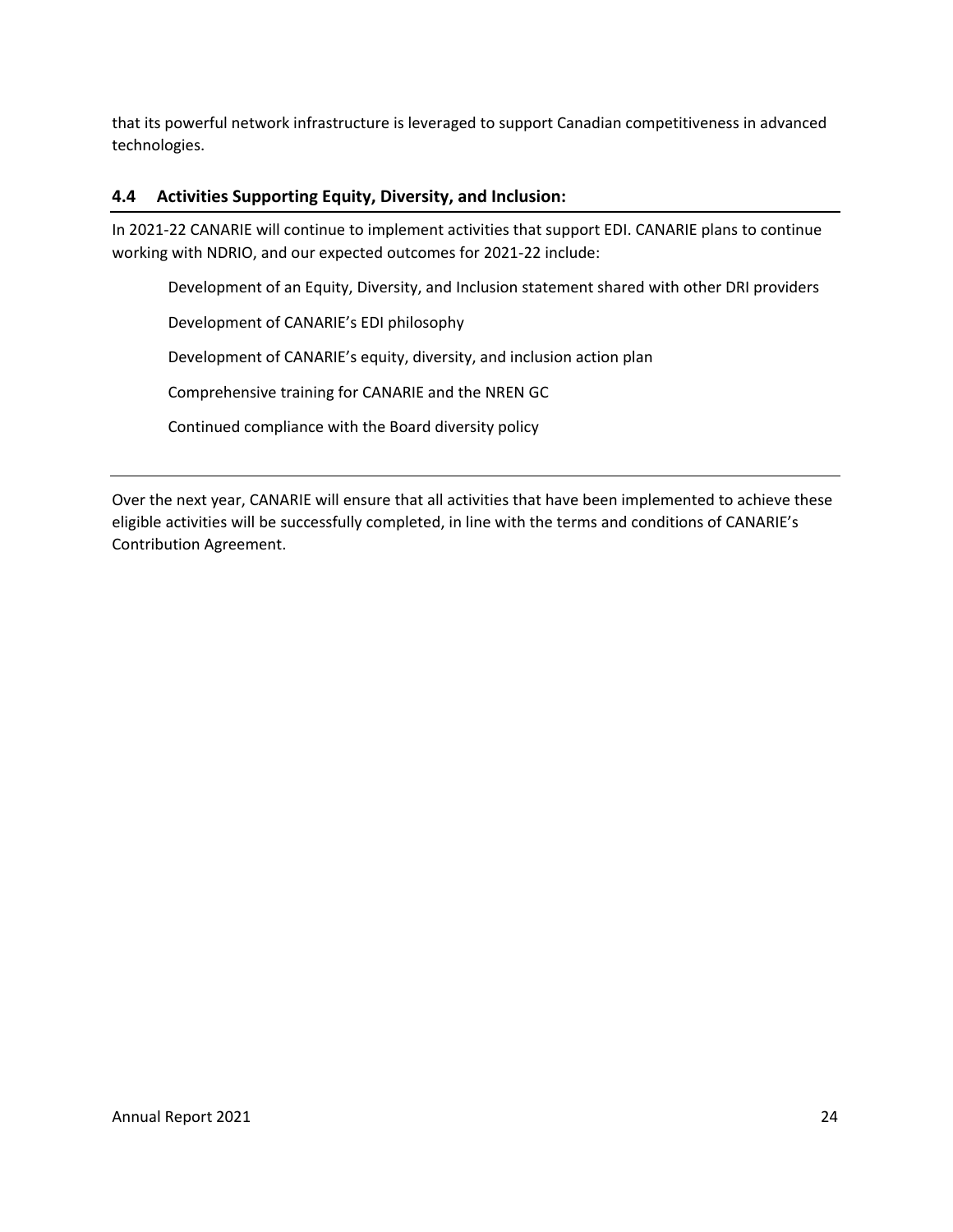## <span id="page-26-0"></span>**List of Eligible Projects and Funding Provided to Each**

## **5.1 National Research and Education Network Program (NREN)**

The NREN program continues to support the advancement of Canada's National Research and Education Network. The program's key objective is to strengthen the impact of Canada's co-delivery model and enable aligned strategic evolution of the NREN based on national priorities. Program objectives are achieved through a variety of initiatives:

- Competitive funding enables provincial/territorial network partners to upgrade network infrastructure and extend provincial network connections;
- Directed funding ensures that the National Research and Education Network evolves in a consistent, coherent and strategic manner;
- Interconnection and Co-delivery funding ensures that provincial and territorial partners support co-delivery of the NREN and comply with the requirements of CANARIE's Interconnection Agreement; and
- Operating and Strengthening the NREN promotes the impact of Canada's co-delivery model.

In 2020-21, \$.245M was paid to the NREN Partners for Interconnection and Co-delivery.

Table 5.1 details the NREN partners that utilized Competitive NREN funds during the year.

| <b>NREN Partner</b> | <b>Funding</b> |                          |              |
|---------------------|----------------|--------------------------|--------------|
|                     | 2020-21        | <b>Commitments</b>       | <b>Total</b> |
| <b>ORION</b>        |                | 1,364                    | 1,364        |
| Cybera              | 17             | 191                      | 208          |
| <b>BCNET</b>        | 96             | $\overline{\phantom{0}}$ | 96           |
| <b>ECN-PEI</b>      |                | 31                       | 31           |
| <b>Total</b>        | 113            | 1,586                    | 1,699        |

#### **Table 5.1 NREN Program – Competitive Funding Call 1 (\$ 000s)**

The NREN program supported the funding for a Cybersecurity Analyst at each of the NREN Partners during the prior mandate in 2019-20. The project completed in 2020-21 and Table 5.1a details the utilization of the funds during the year.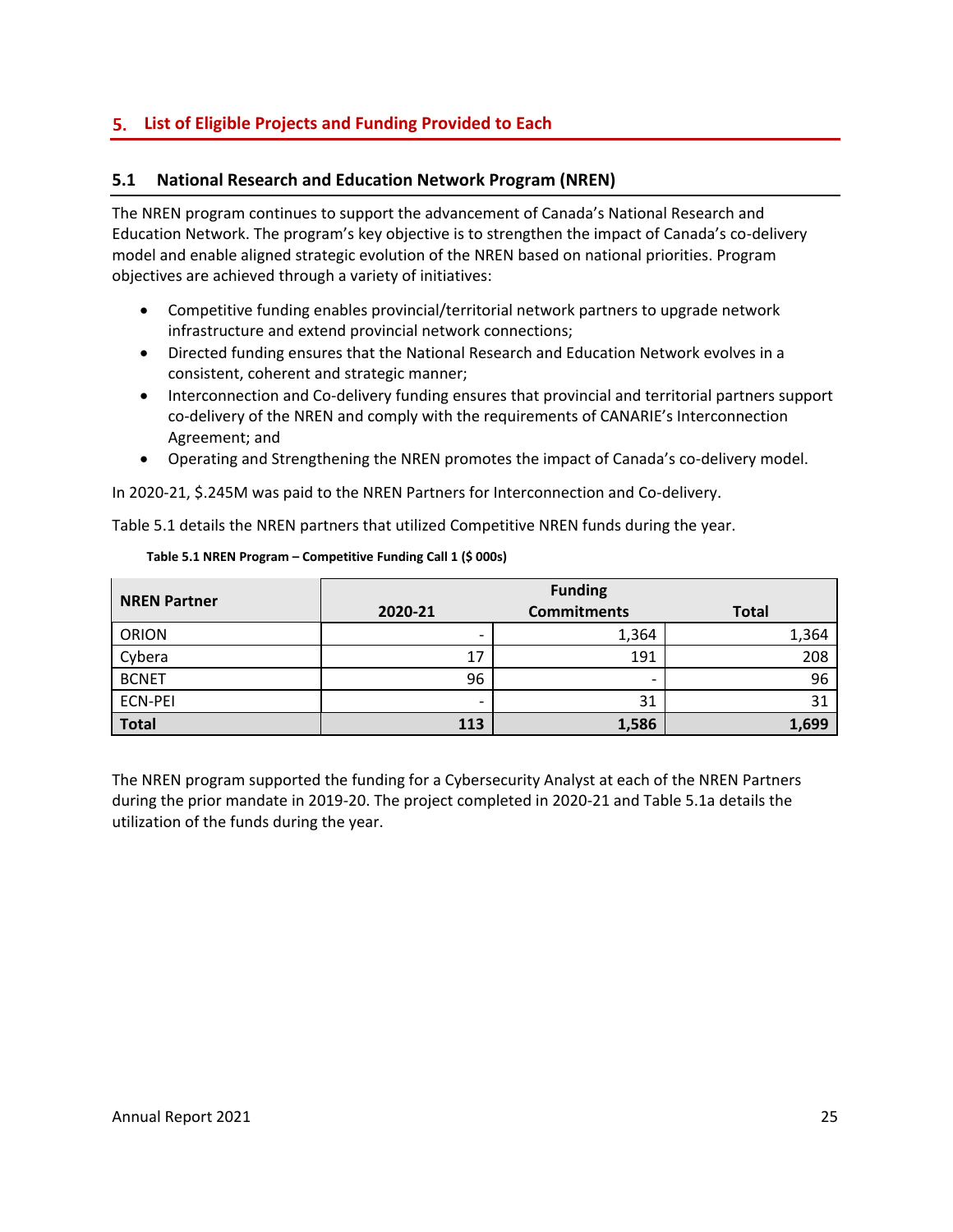#### **Table 5.1a NREN Program – Directed Funding (\$ 000s)**

| <b>NREN Partner</b> | <b>Total</b> |
|---------------------|--------------|
|                     |              |
| <b>ORION</b>        | 85           |
| <b>BCNET</b>        | 80           |
| Yukon University    | 77           |
| Cybera              | 67           |
| <b>RISQ</b>         | 63           |
| <b>SRNET</b>        | 55           |
| <b>ACORN-NS</b>     | 44           |
| ECN-NB              | 35           |
| <b>ACORN-NL</b>     | 17           |
| <b>MRnet</b>        | 10           |
| <b>Total</b>        | 533          |

In 2020-21, \$.140M of Directed Funding was utilized to secure technical support for security infrastructure and renewal of server maintenance services for each of the NREN Partners.

## **5.2 Joint Security Project**

The Joint Security Project strengthens the overall security of NREN-connected institutions in the short term, and helps them better understand potential vulnerabilities, by providing a common Intrusion Detection System (IDS) to participating institutions and promoting the sharing of threat data, and by facilitating the development of a community of institutional security specialists to increase institutional awareness of security issues.

Funding for the 137 institutions to participate and 3 IDS platform projects were approved during the prior mandate in 2019-20. The project completed in 2020-21 and Table 5.2 details the utilization of the funds during the year.

|                                    | <b>Total</b> |
|------------------------------------|--------------|
| <b>Institutional Participation</b> | 2,287        |
| <b>Platform Projects</b>           |              |
| Concordia University               | 205          |
| University of Waterloo             | 208          |
| <b>McMaster University</b>         | 48           |
| <b>Total</b>                       | 2,748        |

#### **Table 5.2 Intrusion Detection System (\$ 000s)**

#### **5.3 Cybersecurity Initiatives Program**

The Cybersecurity Initiatives Program (CIP) provides investments in initiatives that will strengthen cybersecurity efforts of the research and education sector with advanced technologies, improved processes, and broadened expertise. These initiatives are delivered to eligible organizations through the provincial and territorial partners in Canada's National Research and Education Network (NREN).

Annual Report 2021 26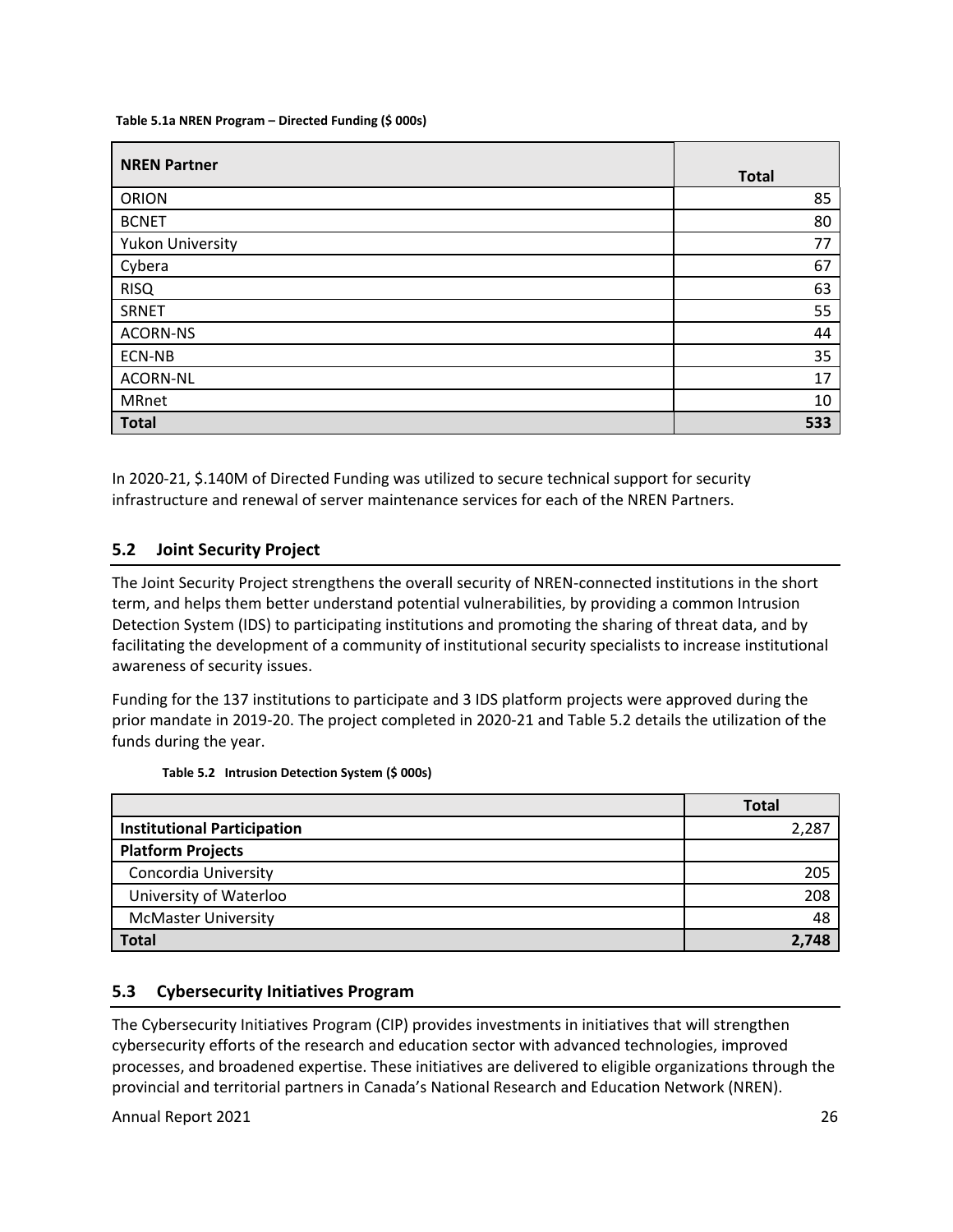In 2020-21, CANARIE further extended the funding of the IDS platform projects. Table 5.3 details the utilization of the funds during the year.

|  | Table 5.3 Intrusion Detection System (\$ 000s) |  |  |
|--|------------------------------------------------|--|--|
|--|------------------------------------------------|--|--|

| <b>Platform Projects</b>   | <b>Funding</b> |                    |              |
|----------------------------|----------------|--------------------|--------------|
|                            | 2020-21        | <b>Commitments</b> | <b>Total</b> |
| Concordia University       | 28             |                    | 50           |
| University of Waterloo     | 50             |                    | 50           |
| <b>McMaster University</b> | 50             | -                  | 50           |
| <b>Total</b>               | 128            | 22                 | 150          |

In 2020-21, \$.099M was paid to secure CIRA DNS Firewall services for eligible organizations.

In 2020-21, \$.399M was paid to the NREN Partners for community collaboration support.

## **5.4 Research Software Program**

The Research Software Program leverages the services developed under previous mandates to drive collaborative development of reusable software services and adaptation of existing research platforms for use across multiple research domains, providing researchers with the tools required to accelerate research.

The Research Software Program launched its second funding call during the prior mandate in 2017-18. The projects were completed in 2020-21 and Table 5.4 details the utilization of the funds during the year.

#### **Table 5.4 Research Software Program – Call 2a (\$ 000s)**

| <b>Lead Contractor</b>         | <b>Total</b> |
|--------------------------------|--------------|
| University of Waterloo         | 68           |
| University of British Columbia | 55           |
| University of Guelph           | 45           |
| <b>Queen's University</b>      | つら           |
| University of Waterloo         |              |
| <b>Total</b>                   | 203          |

The Research Software Program launched its third funding call during the prior mandate in 2018-19. The projects were completed in 2020-21 and Table 5.4a details the utilization of the funds during the year.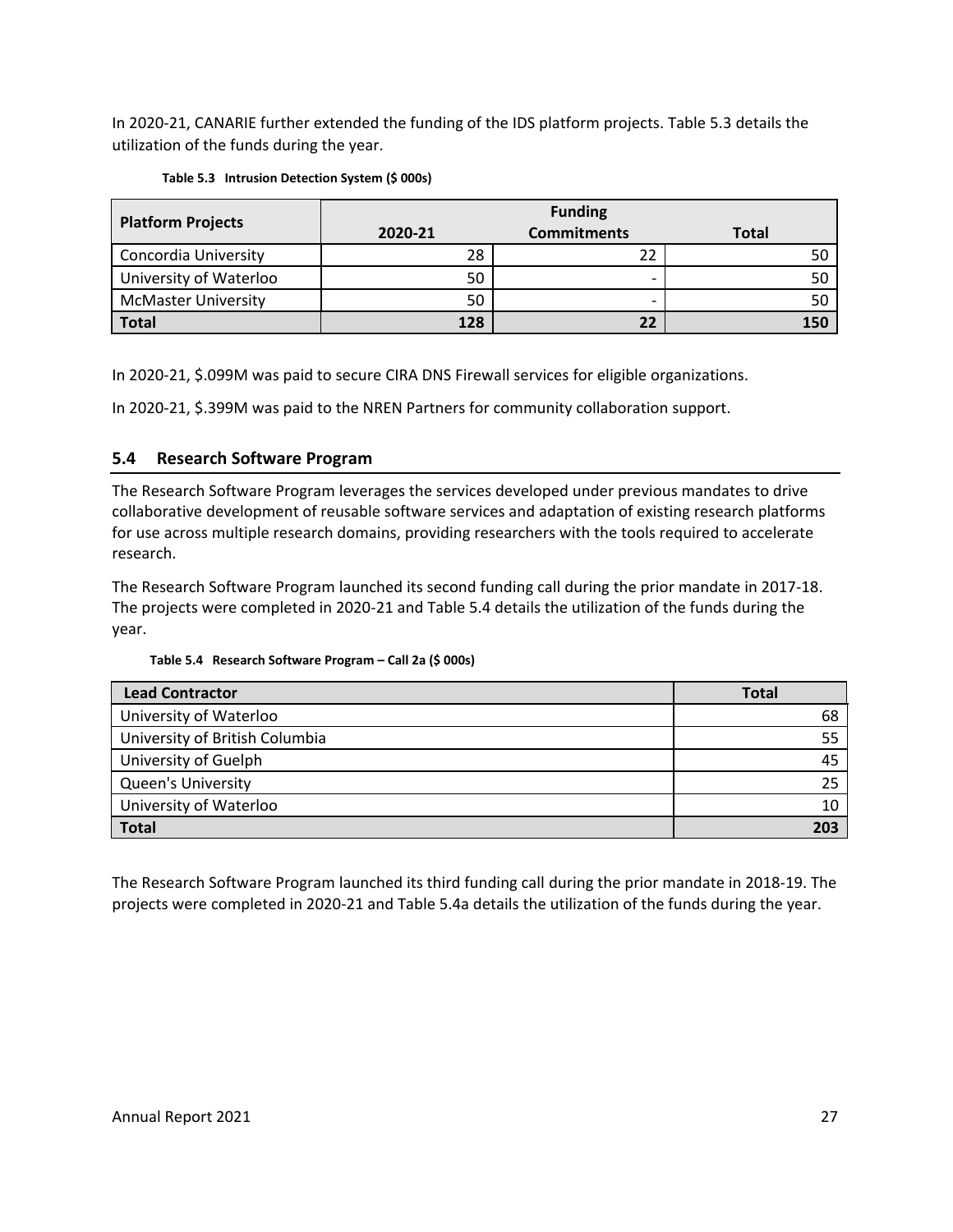|  | Table 5.4a Research Software Program - Call 2b (\$ 000s) |
|--|----------------------------------------------------------|
|--|----------------------------------------------------------|

| <b>Lead Contractor</b>          | <b>Total</b> |
|---------------------------------|--------------|
| Ocean Networks Canada           | 99           |
| École de technologie supérieure | 68           |
| University of Victoria          | 65           |
| <b>McMaster University</b>      | 56           |
| <b>Simon Fraser University</b>  | 55           |
| SensorUp Inc                    | 53           |
| University of Guelph            | 51           |
| <b>Simon Fraser University</b>  | 49           |
| Concordia University            | 49           |
| <b>McGill University</b>        | 49           |
| <b>McGill University</b>        | 48           |
| Université de Sherbrooke        | 47           |
| Ocean Networks Canada           | 45           |
| University of Calgary           | 44           |
| <b>Queens University</b>        | 43           |
| <b>CRIM</b>                     | 43           |
| Université de Sherbrooke        | 36           |
| University of Waterloo          | 34           |
| <b>Bird Studies Canada</b>      | 34           |
| <b>Total</b>                    | 968          |

The Research Software Program launched its first funding call of the current mandate in 2020-21. Table 5.4b details the projects that were approved for funding under that call, and the utilization of the funds during the year.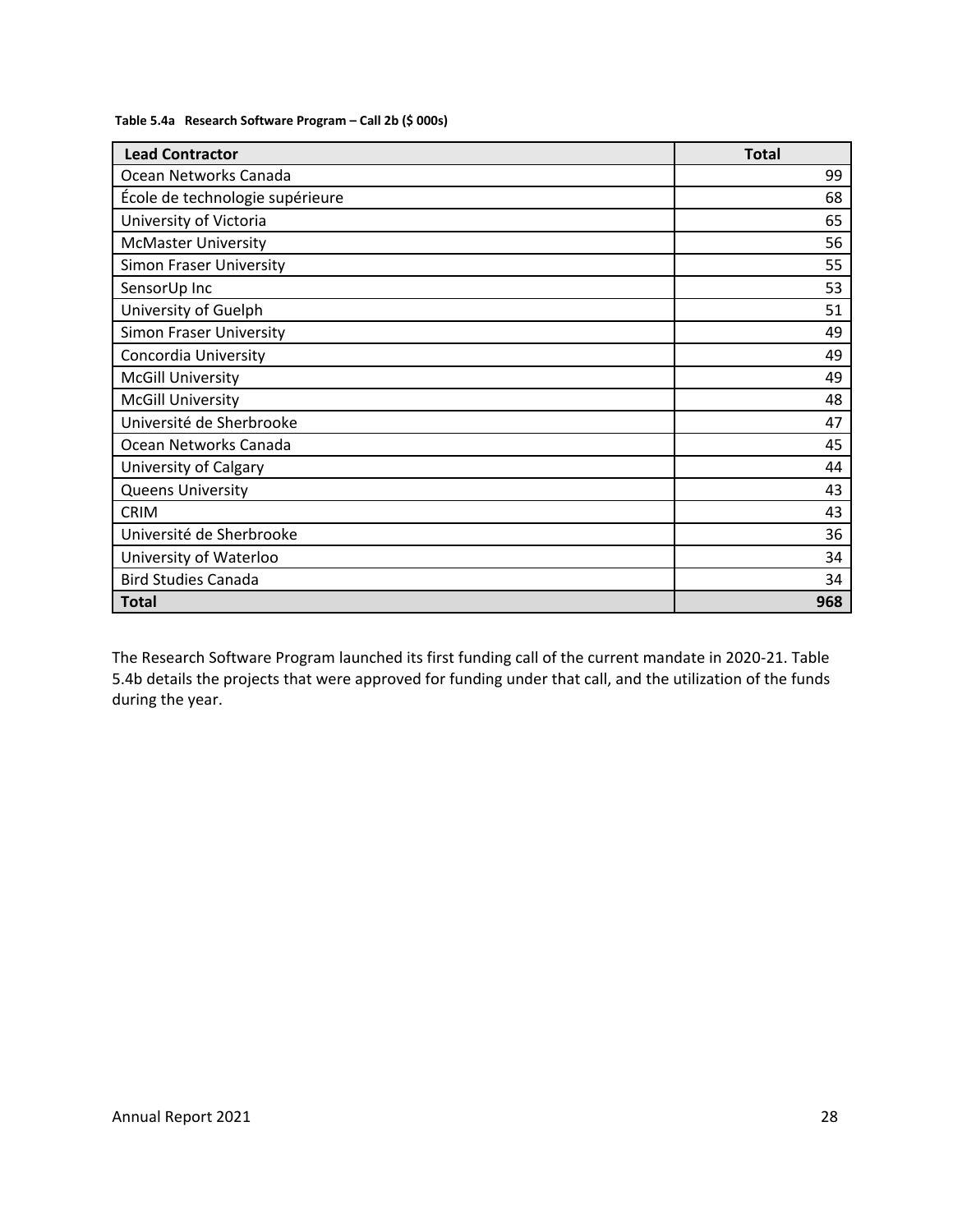#### **Table 5.4b Research Software Program – Call 3 (\$ 000s)**

| <b>Lead Contractor</b>                                                        | <b>Funding</b> |                    |              |  |
|-------------------------------------------------------------------------------|----------------|--------------------|--------------|--|
|                                                                               | 2020-21        | <b>Commitments</b> | <b>Total</b> |  |
| University of Victoria                                                        | 77             | 223                | 300          |  |
| <b>Ontario Institute for Cancer Research</b>                                  | 100            | 199                | 299          |  |
| The Governing Council of the University<br>of Toronto                         | 64             | 235                | 299          |  |
| London Health Sciences Centre Research<br>Inc.                                | 97             | 199                | 296          |  |
| The Royal Institution for the<br>Advancement of Learning/McGill<br>University | 88             | 207                | 295          |  |
| École de Technologie Supérieure                                               | 41             | 209                | 250          |  |
| Université du Sherbrooke                                                      | 50             | 200                | 250          |  |
| Simon Fraser University                                                       | 29             | 221                | 250          |  |
| <b>Queen's University</b>                                                     | 51             | 198                | 249          |  |
| University of Waterloo                                                        | 44             | 205                | 249          |  |
| University of Waterloo                                                        | 50             | 199                | 249          |  |
| <b>Bird Studies Canada</b>                                                    | 50             | 199                | 249          |  |
| The Royal institution for the<br>Advancement of Learning/McGill<br>University | 41             | 204                | 245          |  |
| Concordia University                                                          | 25             | 186                | 211          |  |
| <b>Total</b>                                                                  | 807            | 2,884              | 3,691        |  |

The Research Software Program launched a local software support pilot during the prior mandate in 2018-19. The project completed in 2020-21 and Table 5.4c details the utilization of the funds during the year.

 **Table 5.4c Research Software Program – Local software support pilot (\$ 000s)**

| <b>Lead Contractor</b>     | <b>Total</b> |
|----------------------------|--------------|
| <b>Carleton University</b> | 344          |
| University of Regina       | 217          |
| <b>McMaster University</b> | 115          |
| <b>Total</b>               | 676          |

The Research Software Program launched the first local research software support call of the current mandate in 2020-21. Table 5.4d details the projects that were approved for funding under that call, and the utilization of the funds during the year.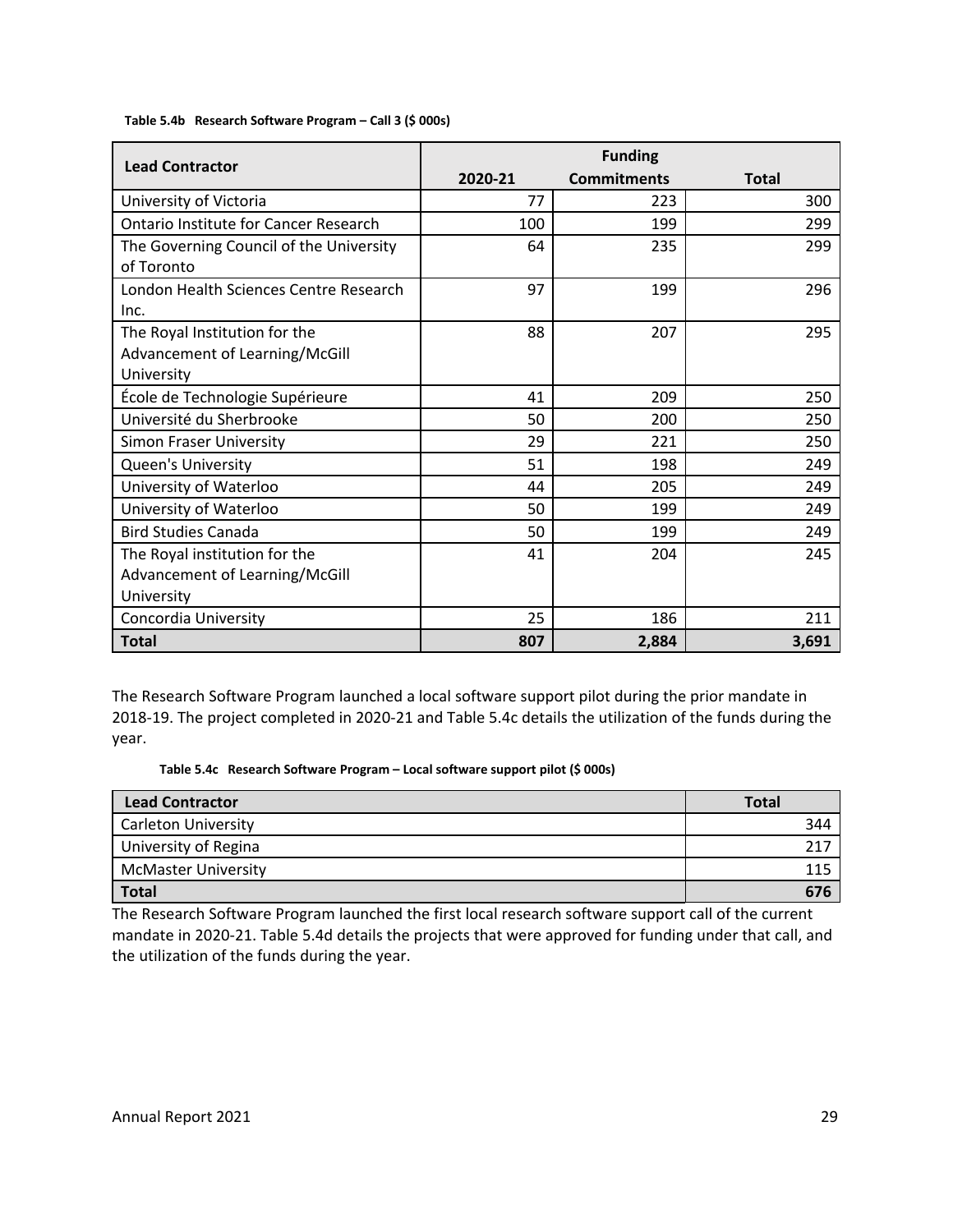**Table 5.4d Research Software Program – Local Research Software Support - Call 1 (\$ 000s)**

| <b>Lead Contractor</b>         | <b>Funding</b> |                    |              |
|--------------------------------|----------------|--------------------|--------------|
|                                | 2020-21        | <b>Commitments</b> | <b>Total</b> |
| <b>Simon Fraser University</b> | 90             | 510                | 600          |
| University of Sherbrooke       | 71             | 529                | 600          |
| University of Laval            | 73             | 527                | 600          |
| <b>University of Calgary</b>   | 58             | 542                | 600          |
| Sunnybrook Research Institute  | 126            | 473                | 599          |
| University of Ottawa           | 34             | 565                | 599          |
| <b>Total</b>                   | 452            | 3,146              | 3,599        |

## **5.5 Research Data Management**

The Research Data Management Program continues to support and enable national initiatives that advance the appropriate management of research data across Canadian sectors, fueling new discoveries and business opportunities.

CANARIE supported the Canadian Association of Research Libraries' (CARL) Portage Network project during the prior mandate in 2019-20. The project completed in 2020-21 and Table 5.5 details the utilization of the funds during the year.

#### **Table 5.5 Funding support for CARL (\$ 000s)**

| <b>Lead Contractor</b> | <b>Total</b> |
|------------------------|--------------|
| <b>CARL Portage</b>    | 1,162        |
| <b>Total</b>           | 1,162        |

The Research Data Management Program launched its first funding call of the current mandate in 2020- 21. Table 5.5a details the projects that were approved for funding under that call, and the utilization of the funds during the year.

#### **Table 5.5a Research Data Management – Call 2 (\$ 000s)**

|                                | <b>Funding</b> |                    |              |
|--------------------------------|----------------|--------------------|--------------|
| <b>Lead Contractor</b>         | 2020-21        | <b>Commitments</b> | <b>Total</b> |
| The Hospital for Sick Children | 326            | 366                | 692          |
| Indoc Research                 | 248            | 251                | 499          |
| <b>Simon Fraser University</b> | 223            | 257                | 480          |
| <b>Total</b>                   | 797            | 874                | 1,671        |

#### **5.6 Digital Accelerator for Innovation and Research (DAIR) Program**

DAIR is an integrated virtual environment that leverages the CANARIE network to enable SMEs to develop and test new ICT and other digital technologies. It combines advanced networking, cloud computing, and storage resources to create an environment to develop and test innovative ICT applications, protocols, and services; perform at-scale experimentation for deployment; and facilitate a faster time to market.

Annual Report 2021 30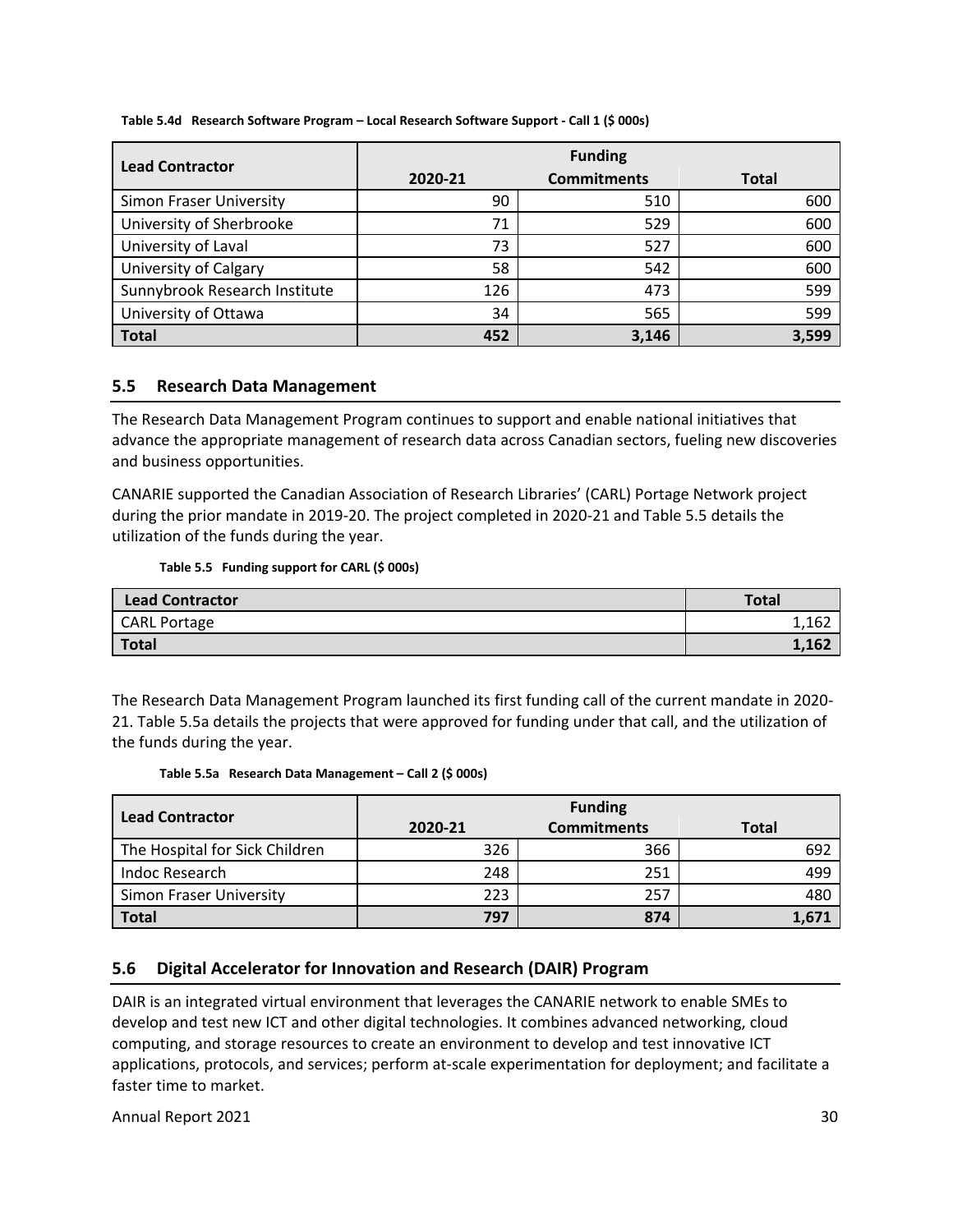DAIR committed funding to partners to manage the DAIR resources and ensure their availability and maintenance for the duration of the mandate. Table 5.5 details the project that was approved for funding and the utilization of the funds during the year.

| <b>Lead Contractor</b> | <b>Funding</b> |                    |              |
|------------------------|----------------|--------------------|--------------|
|                        | 2020-21        | <b>Commitments</b> | <b>Total</b> |
| Cybera                 | 151            | 551                | 702          |
| <b>Total</b>           | 151            | 551                | 702          |

#### **Table 5.6 Digital Accelerator for Innovation and Research (DAIR) Program (\$ 000s)**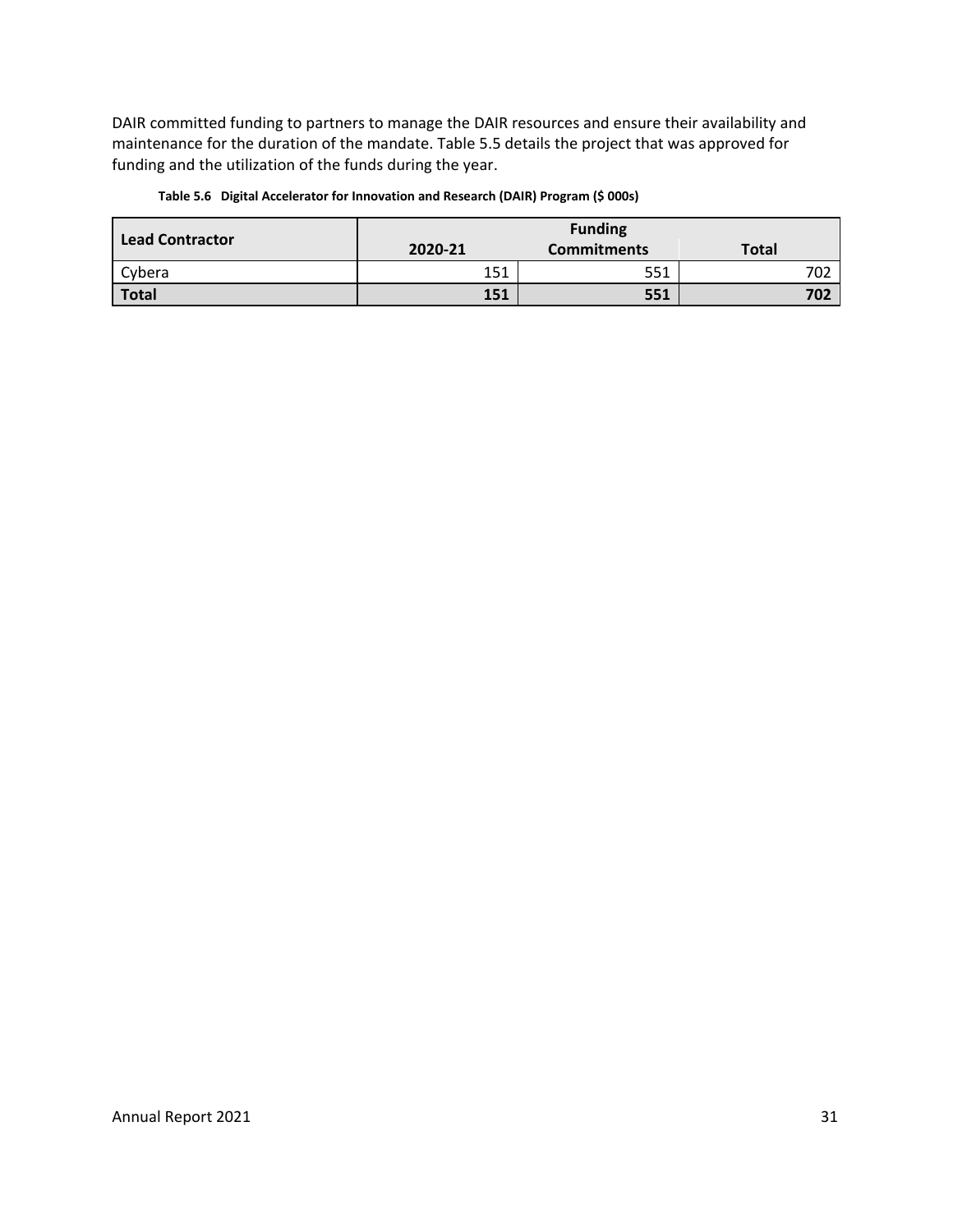# <span id="page-33-0"></span>**Summary of Spending on Eligible Expenditures**

Total Eligible Expenditures in 2020-21 were \$25.263M. Table 6.0 details the expenditures.

| <b>Expenditures</b>              | <b>Audited</b><br><b>Financial</b><br><b>Statements</b> | <b>Commitments</b><br>2015-20 | <b>Accounting</b><br>Adjustments * | <b>Total Eligible</b><br><b>Expenditure</b><br>2020-21 |
|----------------------------------|---------------------------------------------------------|-------------------------------|------------------------------------|--------------------------------------------------------|
| <b>PROGRAM</b>                   |                                                         |                               |                                    |                                                        |
| <b>Network Operations</b>        |                                                         |                               |                                    |                                                        |
| Network Infrastructure &         |                                                         |                               |                                    |                                                        |
| Services                         | 11,239                                                  |                               | 2,414                              | 13,653                                                 |
| Security                         | 5,381                                                   | (2,260)                       | (604)                              | 2,518                                                  |
| <b>NREN</b>                      | 1,571                                                   | (521)                         | (11)                               | 1,039                                                  |
| <b>Technology Innovation</b>     |                                                         |                               |                                    |                                                        |
| <b>Research Software</b>         | 3,715                                                   | (1,943)                       | (74)                               | 1,697                                                  |
| Research Data Management         | 885                                                     | (40)                          | 21                                 | 866                                                    |
| National Research Data           |                                                         |                               |                                    |                                                        |
| Management (CARL)                | 1,182                                                   | (1, 182)                      | $\overline{\phantom{a}}$           |                                                        |
| Research Data Canada             | 296                                                     |                               |                                    | 296                                                    |
| <b>Private Sector Innovation</b> | 1,227                                                   | (7)                           | (121)                              | 1,100                                                  |
| <b>Total Program</b>             | 25,497                                                  | (5,953)                       | 1,625                              | 21,168                                                 |
| <b>Operating Expenses</b>        | 3,987                                                   | $\mathcal{P}$                 | 105                                | 4,095                                                  |
| <b>Total</b>                     | 29,484                                                  | (5,951)                       | 1,730                              | 25,263                                                 |

#### **Table 6.0 Eligible Expenditures (\$ 000s)**

\*Accounting adjustments include timing differences for assets purchases and related amortization.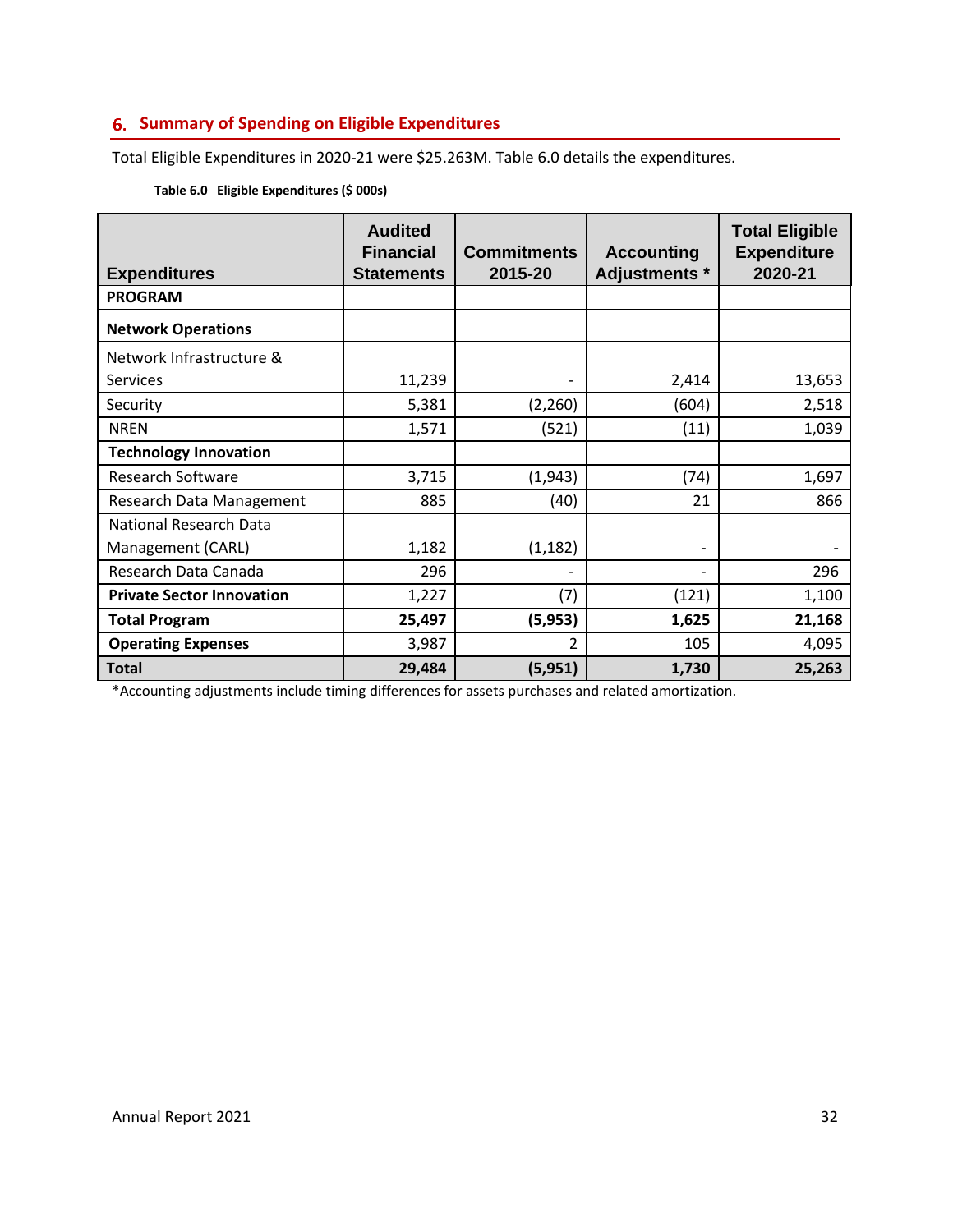## <span id="page-34-0"></span>**Statement of Total Funding Received**

In 2020-21, CANARIE received \$30.983M in total funding to support Eligible Activities. Table 7.0 details the funding sources.

|  | Table 7.0 Total Funding Received (\$ 000s) |  |
|--|--------------------------------------------|--|
|--|--------------------------------------------|--|

| <b>Funding Received</b> | 2020-21 |
|-------------------------|---------|
| <b>ISED Funding</b>     | 30,200  |
| <b>User Fees</b>        | 719     |
| Interest Income         | 64      |
| <b>Total</b>            | 30,983  |

Table 7.0a details the 2020-21 Cost Recovery from CANARIE programs in the current mandate.

#### **Table 7.0a Total Cost Recovery (\$ 000s)**

| <b>Cost Recovery</b>               | 2020-21 |
|------------------------------------|---------|
| <b>Matching Funds</b>              |         |
| <b>NREN</b>                        | 61      |
| <b>DAIR</b>                        | 16      |
| <b>Total Matching Funds</b>        | 77      |
| <b>In-Kind Contributions</b>       |         |
| <b>Research Software</b>           | 432     |
| Research Data Management           | 225     |
| <b>Total In-Kind Contributions</b> | 657     |
| <b>Total</b>                       | 734     |

Table 7.0b details the 2020-21 Cost Recovery from CANARIE programs in the prior mandate.

**Table 7.0b Total Cost Recovery (\$ 000s)**

| <b>Cost Recovery</b>               | 2020-21 |
|------------------------------------|---------|
| <b>Matching Funds</b>              |         |
| <b>NREN</b>                        | 181     |
| <b>Total Matching Funds</b>        | 181     |
| <b>In-Kind Contributions</b>       |         |
| <b>Research Software</b>           | 655     |
| <b>Total In-Kind Contributions</b> | 655     |
| <b>Total</b>                       | 836     |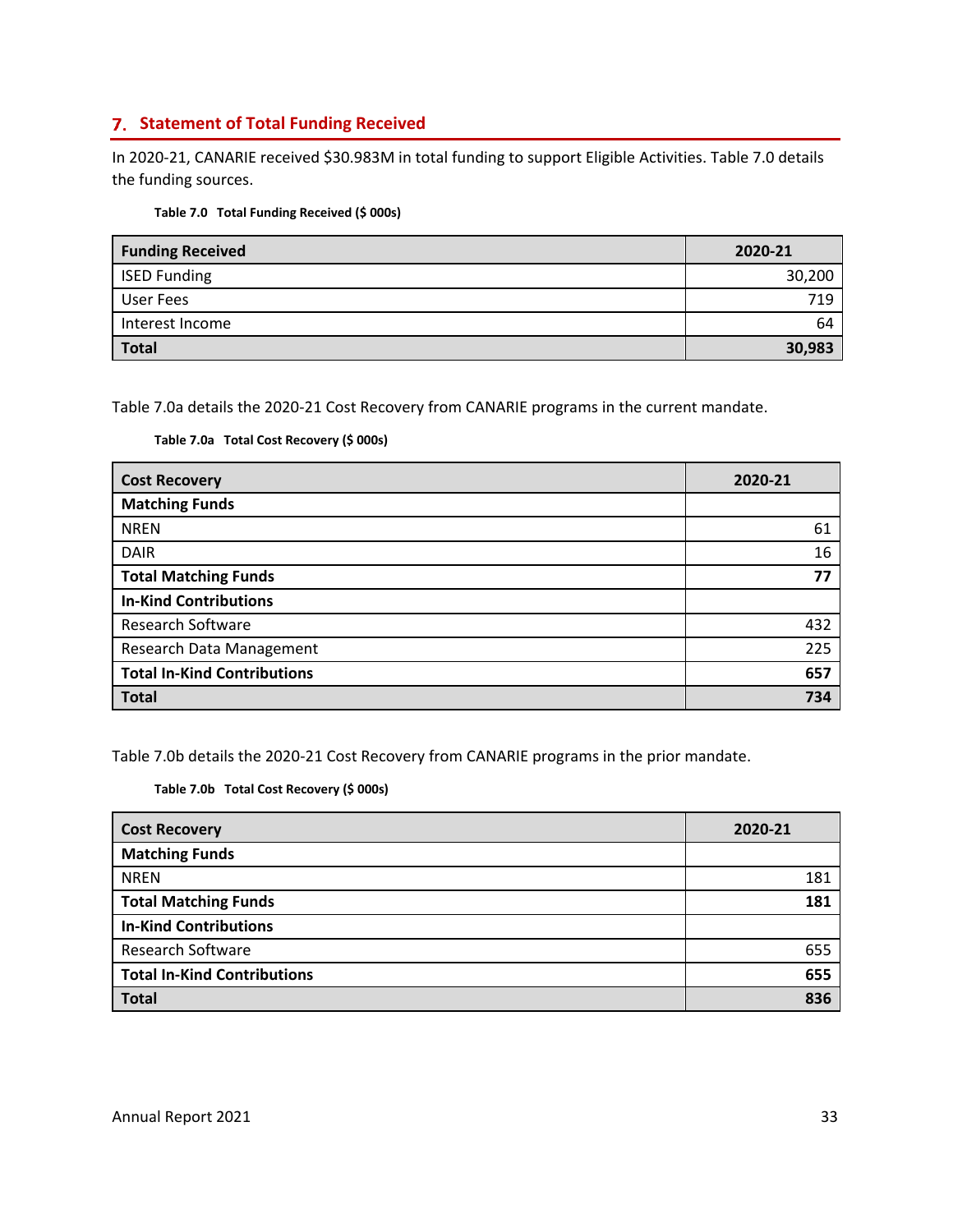## <span id="page-35-0"></span>**Criteria Applied to Select Eligible Projects**

Project proposals are reviewed relative to the mandatory criteria and the scoring criteria for each program. These criteria are approved by the CANARIE Board of Directors. Evaluation of proposals relative to these criteria constitute the basis for the decision whether or not a project receives CANARIE funding. Projects that fail to meet the mandatory criteria, or fail to meet evaluative criteria to an acceptable degree, are not funded.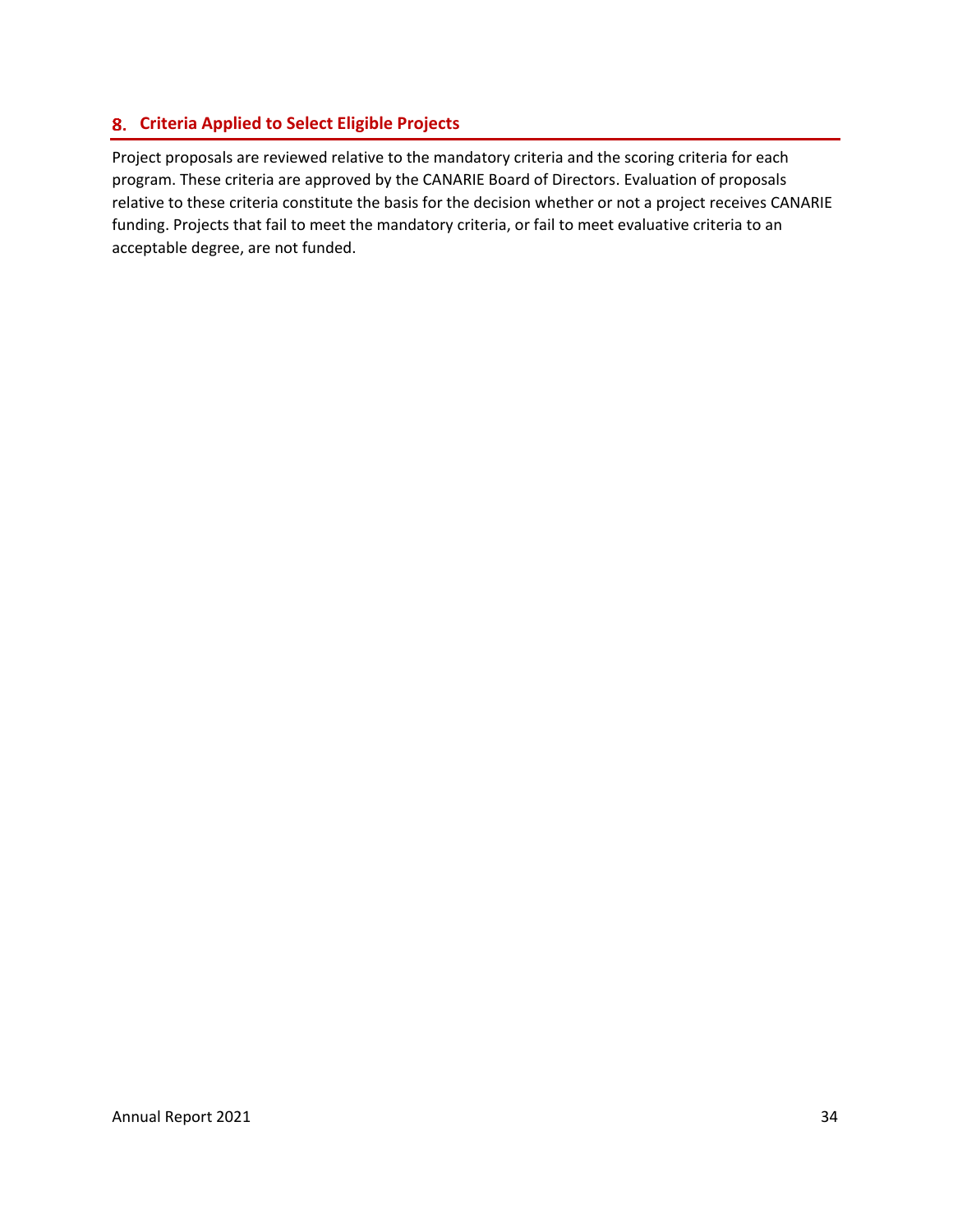#### <span id="page-36-0"></span>**9. Statement of Compensation**

Directors on CANARIE's Board, including officer positions such as Chair, Vice-Chair and Secretary/Treasurer, receive no compensation beyond reimbursement for any reasonable out-of-pocket expenses incurred while performing their duties or attending CANARIE meetings.

The President and CEO of the organization has a compensation package that is benchmarked regularly against external comparatives by an external consultant and overseen by the HR (Executive) Committee of the Board. All other staff positions at CANARIE are classified according to a structured system that assigns a salary range to each position. The system and staff salaries are regularly benchmarked against comparative organizations by an external consultant.

For the fiscal year ending March 31, 2021, salary ranges for all officers and employees of CANARIE whose total compensation remuneration paid exceeded \$100,000 (including any fee, allowance or other benefit) are presented below.

#### **Officers**

President and CEO *\$337,500 - \$468,700*

Chief Financial Officer Chief Technology Officer Vice President, Business Development Vice President, External Relations *\$184,500 - \$297,000*

#### **Employees**

Chief Engineer Director, Cybersecurity Executive Director, Research Data Canada Senior Director, Applications Senior Director, Business Development Senior Director, Finance and Operations Senior Director, Programs *\$153,000 - \$243,800*

Director, Communications Director, IT Director, Program Operations Director, Strategic Policy and Analysis Senior Network Engineer *\$113,700 - \$186,500*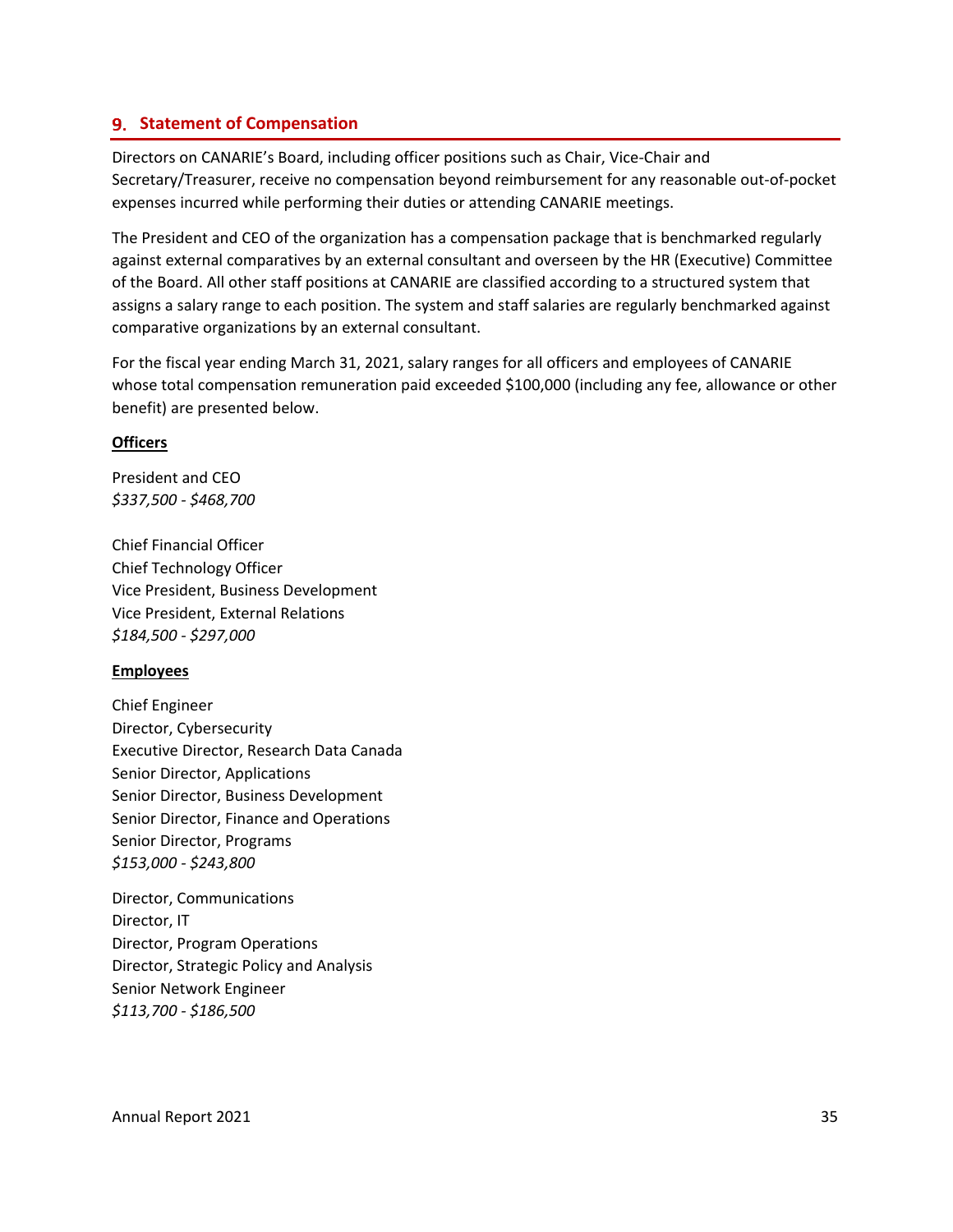DevOps Specialist Finance Manager Financial Systems Manager Manager, Analytics Manager, Corporate Services Manager, Human Resources Manager, Program Marketing Manager, Software Development Network Engineer Network Manager Program Accounting Manager Program Manager, Cybersecurity Initiatives Program Manager, DAIR Cloud Program Manager, Identity and Access Management Program Manager, NREN Project Manager Senior Cybersecurity Analyst Software Developer Solution Architect Technology Architect, CAF *\$105,000 - \$154,000*

Network Engineer Senior IT Specialist Support Engineer, IAM Test Engineer *\$100,000 - \$121,500*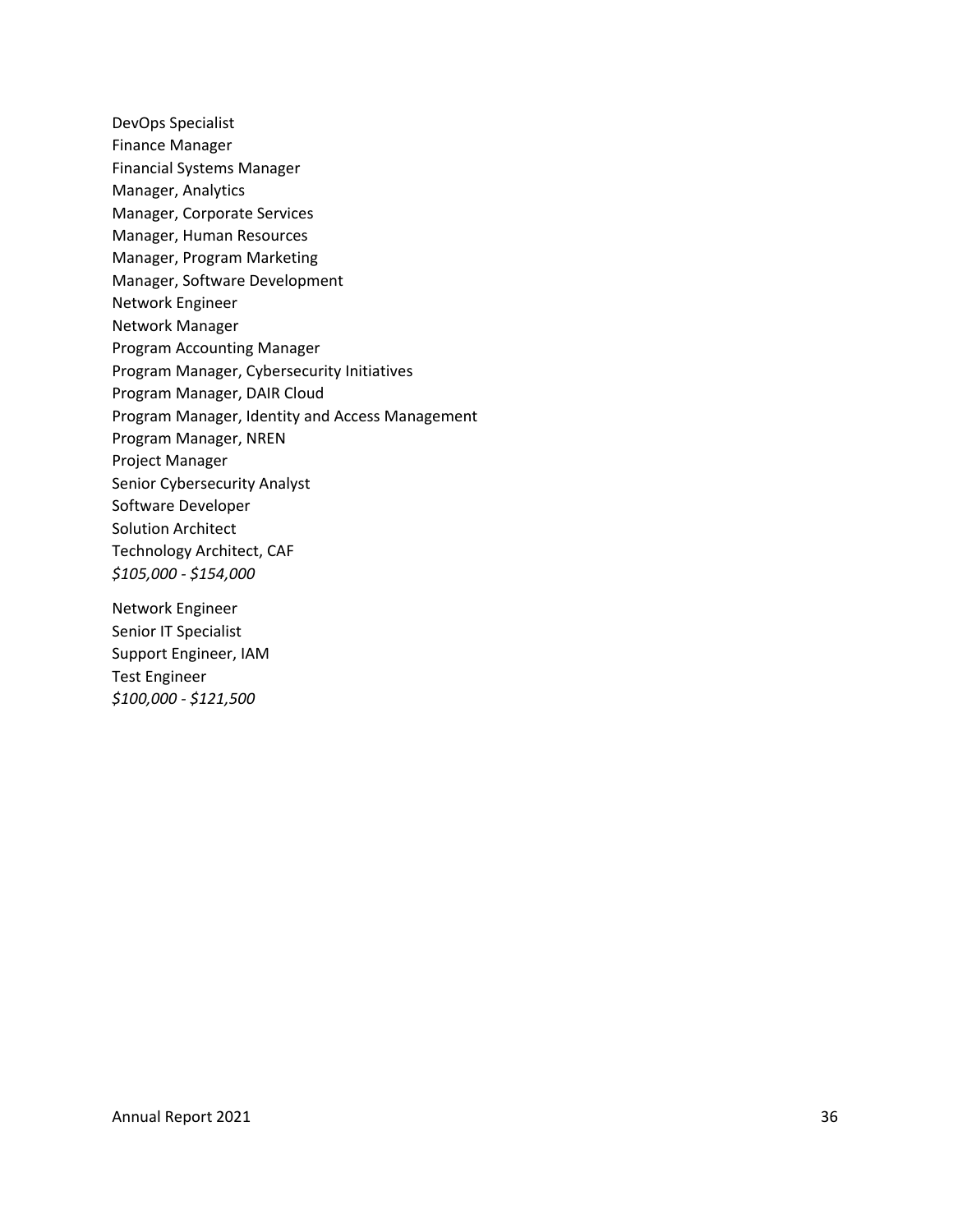## <span id="page-38-0"></span>**Statement of CANARIE's Investment Policies, Standards, and Procedures**

CANARIE's investment strategy is specifically tailored to the duration and quality constraints in terms of investment options imposed by the Statement of Investment Policy and the Contribution Agreement with Innovation, Science and Economic Development Canada. These constraints, while deemed appropriate and necessary to meet the overall objectives of CANARIE, preclude a more active approach to investment management.

Rather than active investment management, the strategy adopted by CANARIE is "buy and hold", based on the following framework:

- Investment maturities will, wherever possible, match the forecasted cash requirements of CANARIE.
- The quantitative limits on investment holdings provide ample structural liquidity to meet the needs of CANARIE. It is appropriate, therefore, to hold less liquid types of approved investments. Value added will be achieved by moving out the "liquidity curve" when possible.
- At all times, CANARIE will hold investments deemed eligible under the Statement of Investment Policy.

Within this context, CANARIE's official Statement of Investment Policy is adopted by the Board of Directors and reviewed and approved in the year by the Audit & Investment Committee of the Board. It was last reviewed and approved in October 2020. There were no changes to the Policy, standards, or procedures during the year.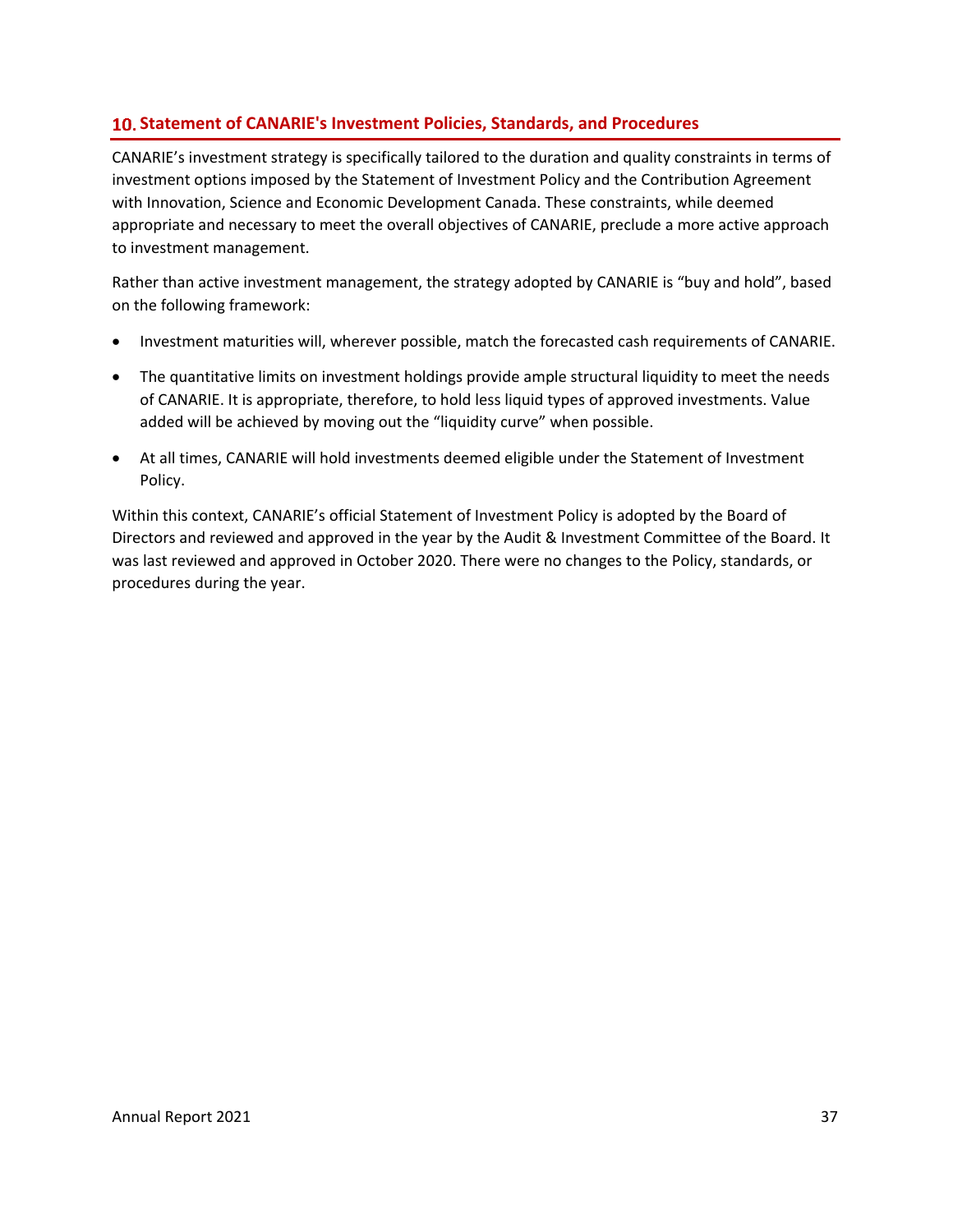## <span id="page-39-0"></span>**Summary of the Results of Audits and Evaluations Carried Out During the Year**

**Financial Audit:** CANARIE annually provides for a Financial Audit undertaken by independent auditors who are approved each year by CANARIE's membership and overseen by the Audit and Investment Committee of the Board. The results of this Audit are provided to the Minister as part of each year's Annual Report to the Minister. The Financial Audit for the 2020-21 Fiscal Year was completed in June 2021 by BDO Canada LLP, Chartered Professional Accountants.

**Recipient Audits:** In agreements with Eligible Ultimate Recipients for Eligible Projects, CANARIE is required to provide for the conduct of an audit of:

(i) any Eligible Project where CANARIE's contribution exceeds \$1M,

(ii) any Eligible Project where CANARIE deems that an audit is appropriate, and

(iii) a representative sample of projects to which CANARIE has contributed less than \$1M,

according to the terms and procedures set out in the Performance and Risk Framework and the Contribution Agreement.

CANARIE includes in its contracts with Eligible Ultimate Recipients a requirement for the conduct of an audit by an auditor selected by CANARIE for all funded projects, regardless of the amount of CANARIE funding received. This provides CANARIE with the ability to audit projects where warranted or deemed appropriate, and to perform representative sample audits.

Through a competitive procurement process CANARIE selected two audit firms to manage the recipient audits. The firms audited the projects where funding was provided during the current mandate, according to an audit plan that was developed to meet the requirements of the Contribution Agreement, and the Performance and Risk Framework developed for the current mandate.

The following tables reflects the audits performed in fiscal 2020-21 by program.

| Lead Contractor            | Project            |
|----------------------------|--------------------|
| <b>McMaster University</b> | CanIDS             |
| University of Waterloo     | Hadoop and Jupyter |

 **Table 11.0 Recipient Audits – Cybersecurity Initiatives Program**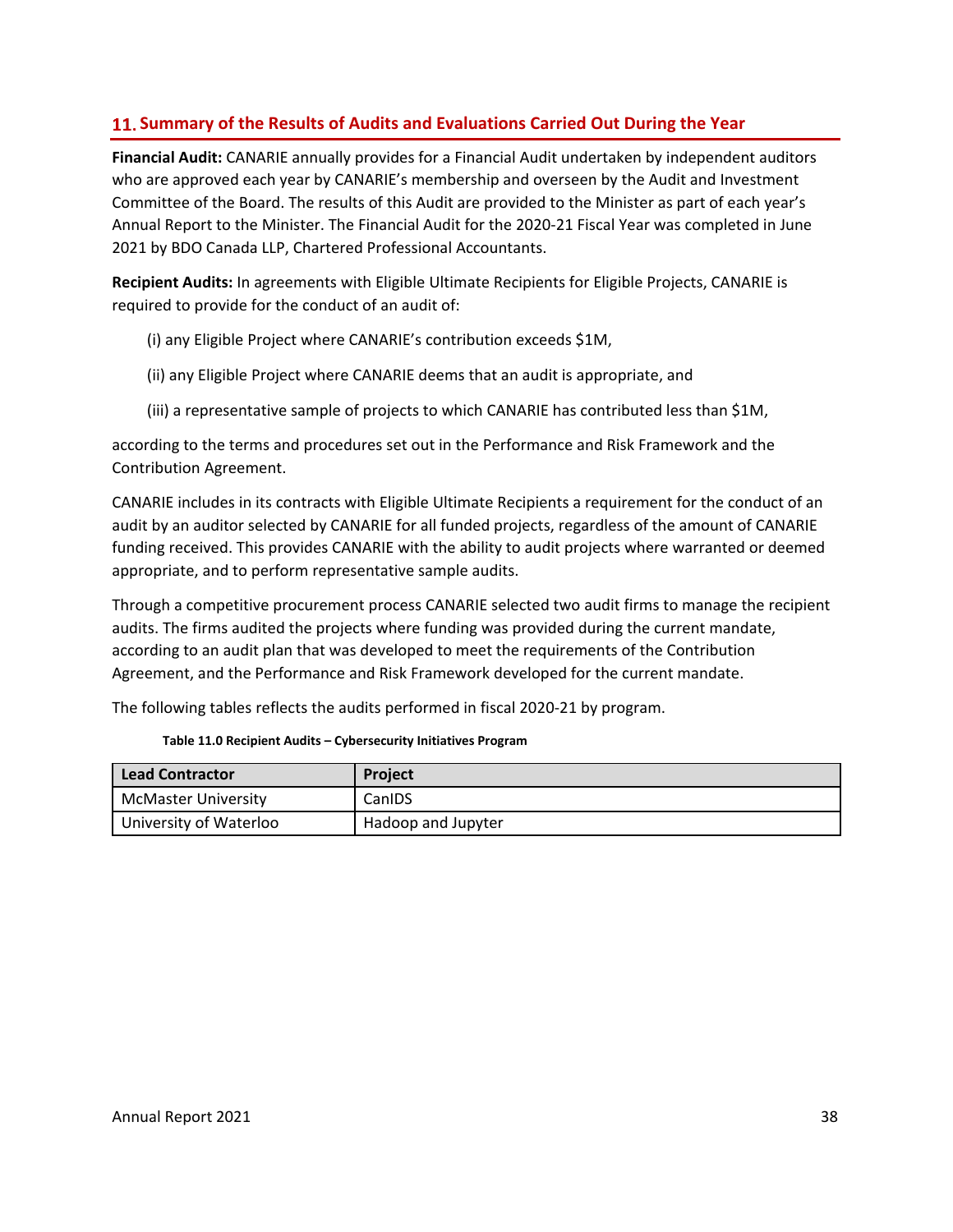#### **Table 11.0a Recipient Audits – Research Software**

| <b>Lead Contractor</b>          | Project                                 |
|---------------------------------|-----------------------------------------|
| <b>Bird Studies Canada</b>      | Motus Wild Life Tracking System         |
| Concordia University            | Atlascine                               |
| <b>CRIM</b>                     | VESTA integree a ELAN                   |
| École de technologie superieure | <b>PAVICS B</b>                         |
| <b>McGill University</b>        | <b>CBRAIN</b>                           |
| McGill University Health Centre | OBiBa                                   |
| <b>McMaster University</b>      | Local Support - Reuse Existing Software |
| <b>McMaster University</b>      | <b>HORTON</b>                           |
| Ocean Networks Canada           | 2.0 Sea Tube SeaScribe                  |
| Queen's University              | 3D Slicer                               |
| <b>Queen's University</b>       | 3D slicer                               |
| SensorUp Inc.                   | <b>GeoCENS</b>                          |
| <b>Simon Fraser University</b>  | iReceptor                               |
| <b>Simon Fraser University</b>  | <b>IRIDA</b>                            |
| Universite de Sherbrooke        | <b>PAVICS A</b>                         |
| Universite de Sherbrooke        | GenAP                                   |
| University of BC                | Montage                                 |
| University of Calgary           | MSS-Improv                              |
| University of Regina            | Local Support - Reuse Existing Software |
| University of Victoria          | <b>HUES</b>                             |
| University of Waterloo          | iEnvironment                            |
| University of Waterloo          | Open PNM                                |
| University of Waterloo          | iEnvironment++                          |

 **Table 11.0b Recipient Audits – Research Data Management** 

| <b>Lead Contractor</b>         | Project                                                            |
|--------------------------------|--------------------------------------------------------------------|
| Canadian Association of        | Portage                                                            |
| Research Libraries             |                                                                    |
| <b>CRIM</b>                    | FRACS-FAIR Repository for Annotations, Corpora and Schema          |
| <b>McGill University</b>       | CanDIG CHORD: Canadian Health Omics Repository, Distributed        |
| Ocean Networks Canada          | MINTED: Making Identifiers Necessary to Track Evolving Data        |
| <b>Ontario Brain Institute</b> | Research Portal for Secure Data Discovery, Access, and             |
|                                | Collaboration                                                      |
| <b>UBC Library</b>             | Federated Geospatial Data Discovery for Canada                     |
| University of PEI              | Islandora - Lifecycle Approach CLAW                                |
| University of Saskatchewan     | Management Software for Active Research Data                       |
| University of Toronto          | DuraCloud UAV                                                      |
| University of Toronto          | Dataverse for the Canadian research Community: Developing          |
|                                | reusable and scalable tools for data deposit, curation and sharing |

Annual Report 2021 39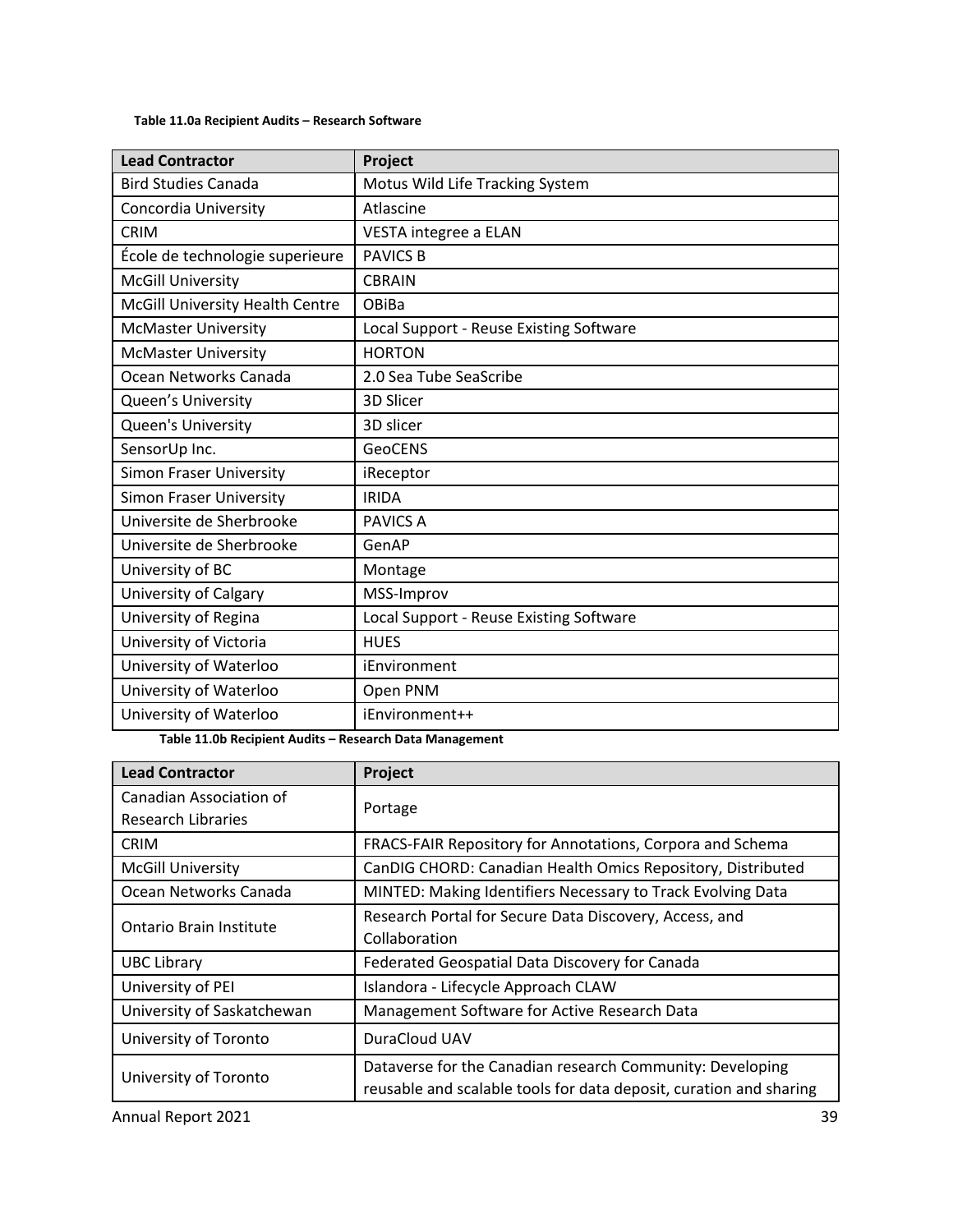<span id="page-41-0"></span>**Appendix 1: CANARIE Inc. Financial Statements – March 31, 2021** 

 $\sim$  attached  $\sim$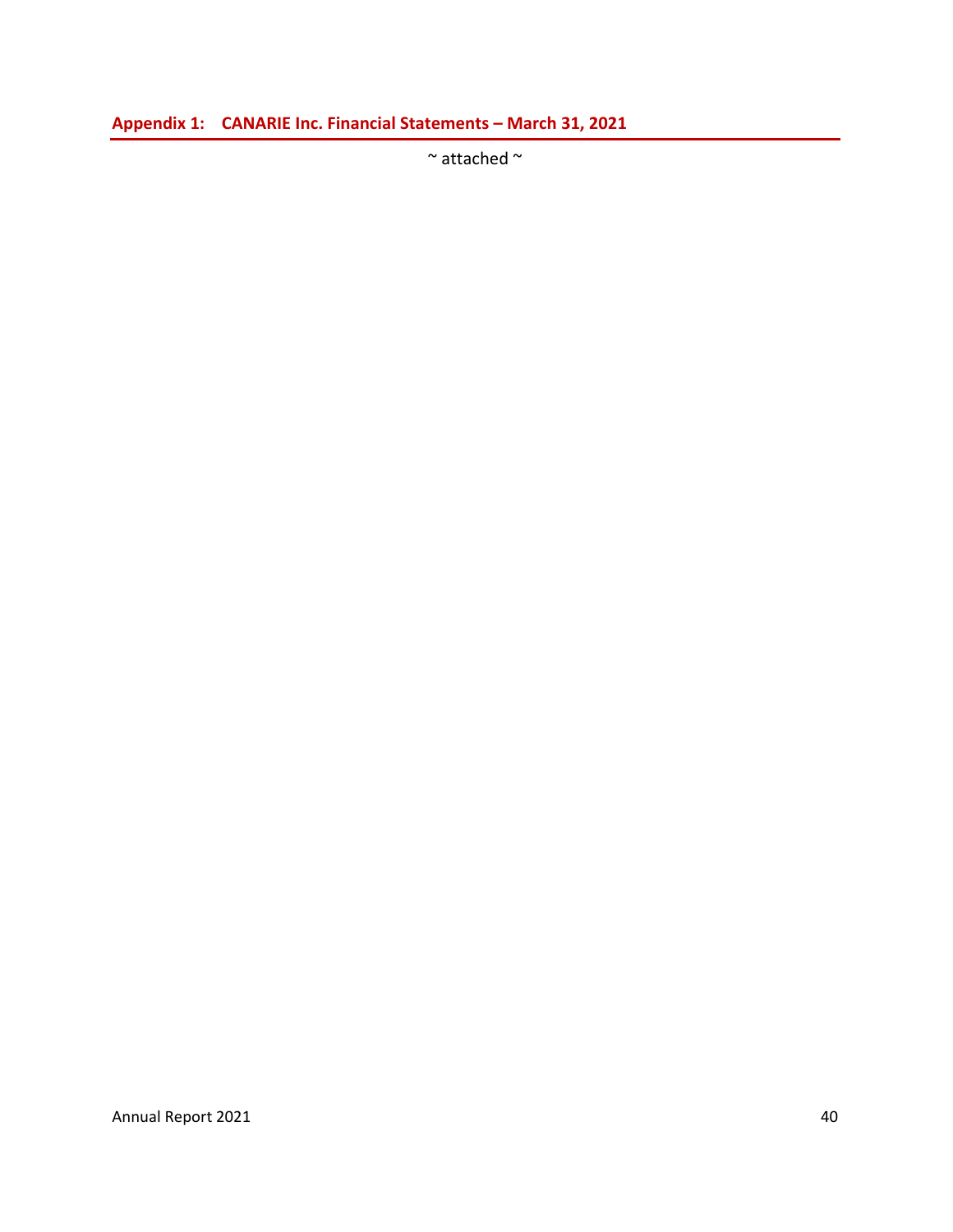# **CANARIE Inc.**

Financial Statements For the year ended March 31, 2021

|                                        | <b>Contents</b> |
|----------------------------------------|-----------------|
| <b>Independent Auditor's Report</b>    | $2 - 4$         |
| <b>Financial Statements</b>            |                 |
| <b>Statement of Financial Position</b> | 5               |
| Statement of Changes in Net Assets     | 6               |
| <b>Statement of Operations</b>         | 7               |
| <b>Schedule of Expenses</b>            | $8 - 9$         |
| <b>Statement of Cash Flows</b>         | 10              |
| <b>Notes to Financial Statements</b>   | 11 - 19         |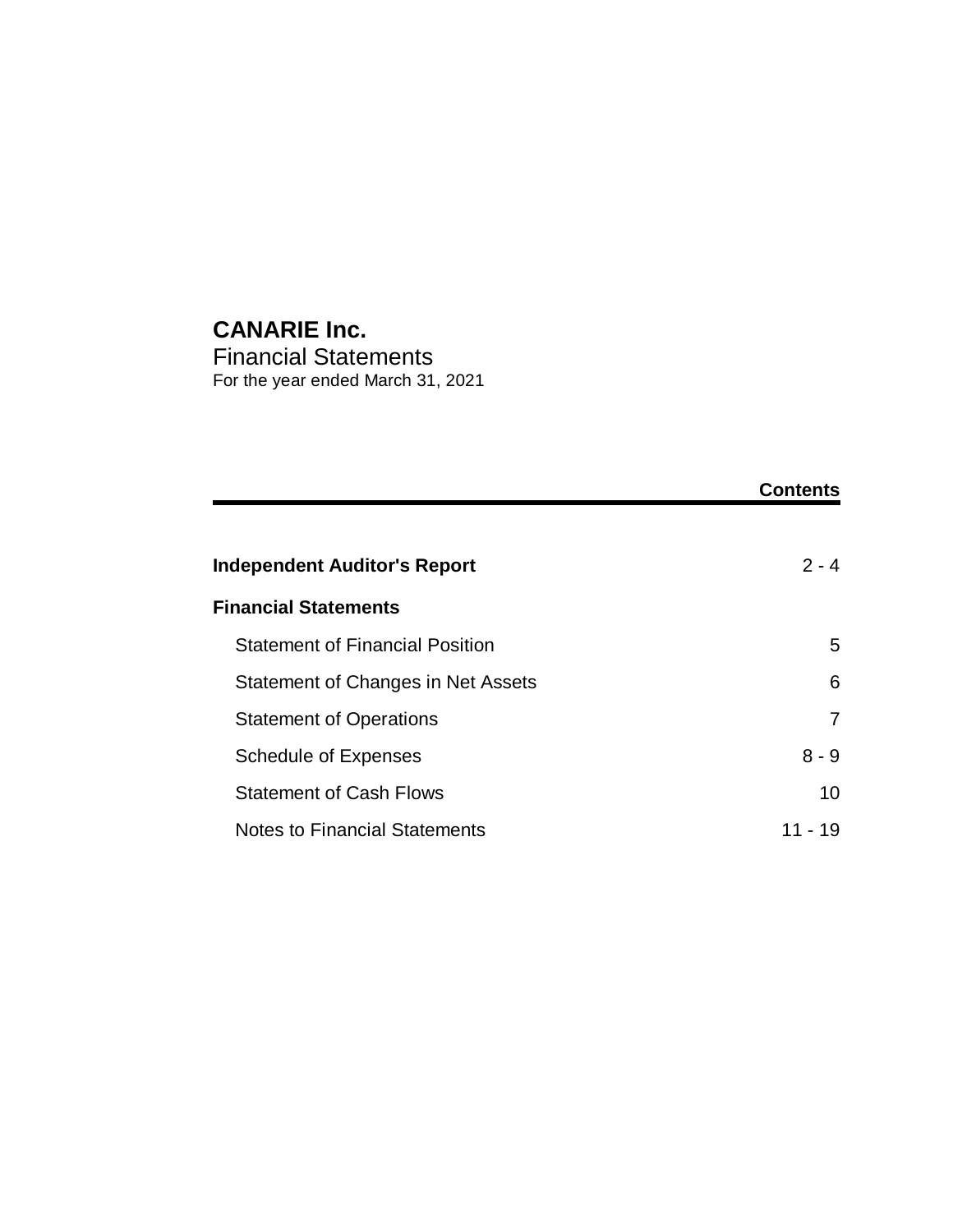

Tél./Tel: 613-237-9331 Téléc./Fax: 613-237-9779 www.bdo.ca

BDO Canada s.r.l./S.E.N.C.R.L./LLP 180 Kent Street Suite 1700 Ottawa ON K1P 0B6 Canada

# **Independent Auditor's Report**

#### **To the members of CANARIE Inc.**

#### **Opinion**

We have audited the financial statements of CANARIE Inc., which comprise the statements of financial position at March 31, 2021 and the statements of operations, changes in net assets and cash flows for the year then ended, and notes to the financial statements, including a summary of significant accounting policies.

In our opinion, the accompanying financial statements present fairly, in all material respects, the financial position of CANARIE Inc. as at March 31, 2021 and its financial performance and its cash flows for the year then ended in accordance with Canadian accounting standards for not-for-profit organizations.

#### **Basis for Opinion**

We conducted our audit in accordance with Canadian generally accepted auditing standards. Our responsibilities under those standards are further described in the *Auditor's Responsibilities for the Audit of the Financial Statements* section of our report. We are independent of CANARIE Inc. in accordance with the ethical requirements that are relevant to our audit of the financial statements in Canada, and we have fulfilled our other ethical responsibilities in accordance with these requirements. We believe that the audit evidence we have obtained is sufficient and appropriate to provide a basis for our opinion.

#### **Other Information**

Management is responsible for the other information. The other information comprises the information included in the annual report.

Our opinion on the financial statements does not cover the other information and we do not express any form of assurance conclusion thereon.

In connection with our audit of the financial statements, our responsibility is to read the other information identified above and, in doing so, consider whether the other information is materially inconsistent with the financial statements or our knowledge obtained in the audit, or otherwise appears to be materially misstated.

We obtained the annual report prior to the date of this auditor's report. If, based on the work we have performed on this other information, we conclude that there is a material misstatement of this other information, we are required to report that fact in this auditor's report. We have nothing to report in this regard.

BDO Canada s.r.l./S.E.N.C.R.L./LLP, une société canadienne à responsabilité limitée/société en nom collectif à responsabilité limitée, est membre de BDO International Limited, société de droit anglais, et fait partie du réseau international de sociétés membres indépendantes BDO.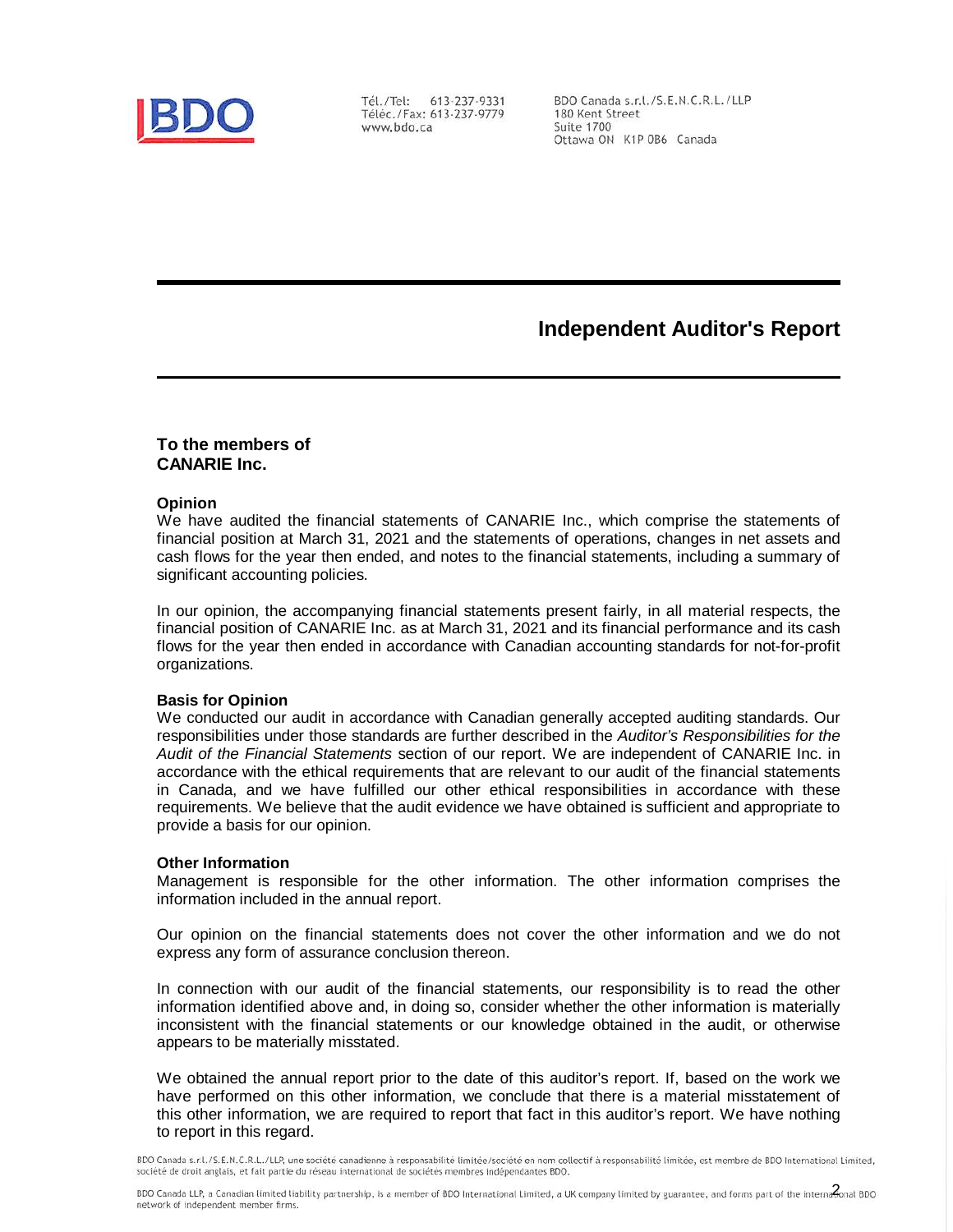

#### **Responsibilities of Management and Those Charged with Governance for the Financial Statements**

Management is responsible for the preparation and fair presentation of these financial statements in accordance with Canadian accounting standards for not-for-profit organizations, and for such internal control as management determines is necessary to enable the preparation of financial statements that are free from material misstatement, whether due to fraud or error.

In preparing the financial statements, management is responsible for assessing CANARIE Inc.'s ability to continue as a going concern, disclosing, as applicable, matters related to going concern and using the going concern basis of accounting unless management either intends to liquidate CANARIE Inc. or to cease operations, or has no realistic alternative but to do so.

Those charged with governance are responsible for overseeing CANARIE Inc.'s financial reporting process.

#### **Auditor's Responsibilities for the Audit of the Financial Statements**

Our objectives are to obtain reasonable assurance about whether the financial statements as a whole are free from material misstatement, whether due to fraud or error, and to issue an auditor's report that includes our opinion. Reasonable assurance is a high level of assurance, but is not a guarantee that an audit conducted in accordance with Canadian generally accepted auditing standards will always detect a material misstatement when it exists. Misstatements can arise from fraud or error and are considered material if, individually or in the aggregate, they could reasonably be expected to influence the economic decisions of users taken on the basis of these financial statements.

As part of an audit in accordance with Canadian generally accepted auditing standards, we exercise professional judgment and maintain professional skepticism throughout the audit. We also:

- · Identify and assess the risks of material misstatement of the financial statements, whether due to fraud or error, design and perform audit procedures responsive to those risks, and obtain audit evidence that is sufficient and appropriate to provide a basis for our opinion. The risk of not detecting a material misstatement resulting from fraud is higher than for one resulting from error, as fraud may involve collusion, forgery, intentional omissions, misrepresentations, or the override of internal control.
- · Obtain an understanding of internal control relevant to the audit in order to design audit procedures that are appropriate in the circumstances, but not for the purpose of expressing an opinion on the effectiveness of CANARIE Inc.'s internal control.
- · Evaluate the appropriateness of accounting policies used and the reasonableness of accounting estimates and related disclosures made by management.
- · Conclude on the appropriateness of management's use of the going concern basis of accounting and, based on the audit evidence obtained, whether a material uncertainty exists related to events or conditions that may cast significant doubt on CANARIE Inc.'s ability to continue as a going concern. If we conclude that a material uncertainty exists, we are required to draw attention in our auditor's report to the related disclosures in the financial statements or, if such disclosures are inadequate, to modify our opinion. Our conclusions are based on the audit evidence obtained up to the date of our auditor's report. However, future events or conditions may cause CANARIE Inc. to cease to continue as a going concern.
- Evaluate the overall presentation, structure and content of the financial statements, including the disclosures, and whether the financial statements represent the underlying transactions and events in a manner that achieves fair presentation.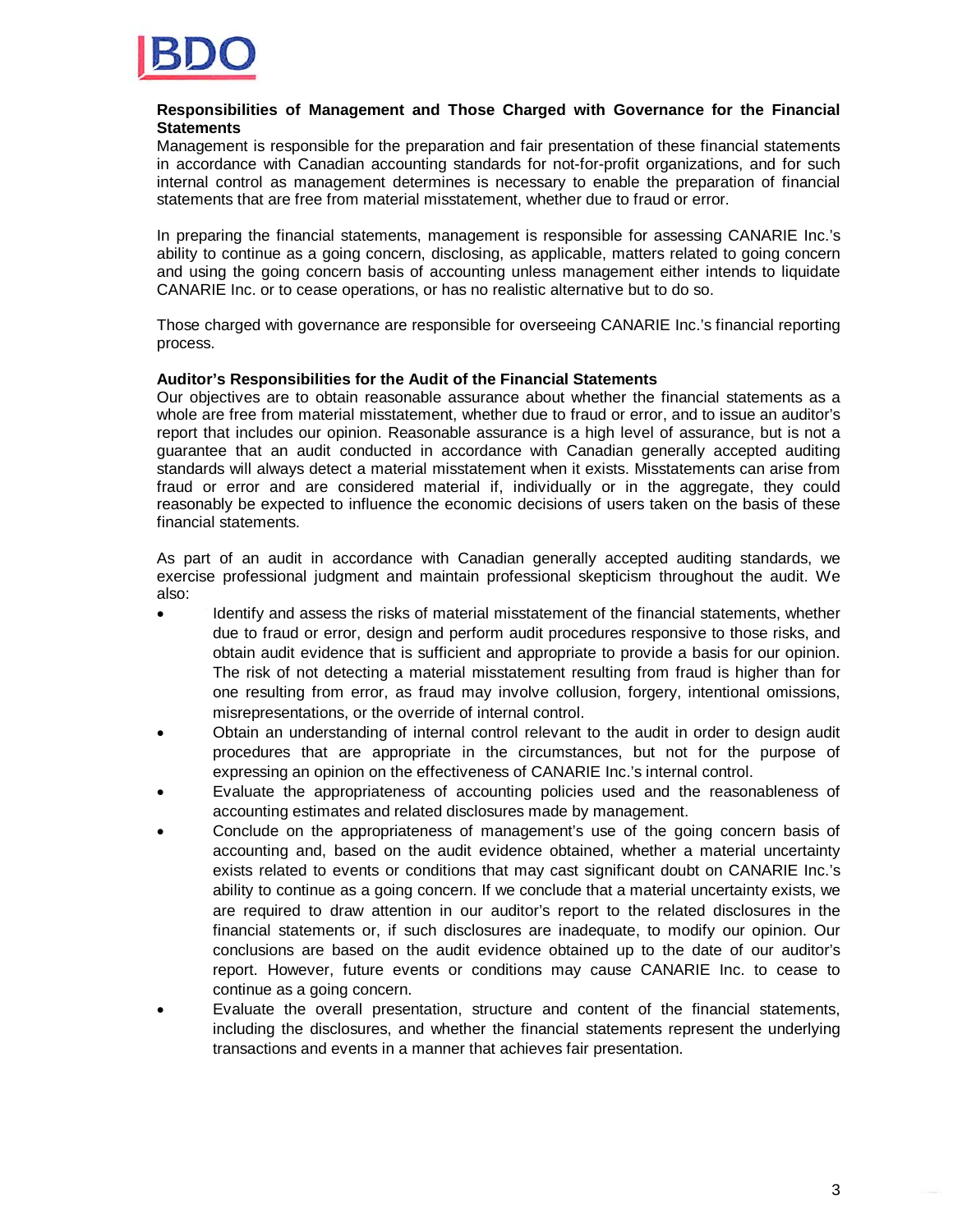

We communicate with those charged with governance regarding, among other matters, the planned scope and timing of the audit and significant audit findings, including any significant deficiencies in internal control that we identify during our audit.

BD laneda LLP

Chartered Professional Accountants, Licensed Public Accountants

Ottawa, Ontario June 28, 2021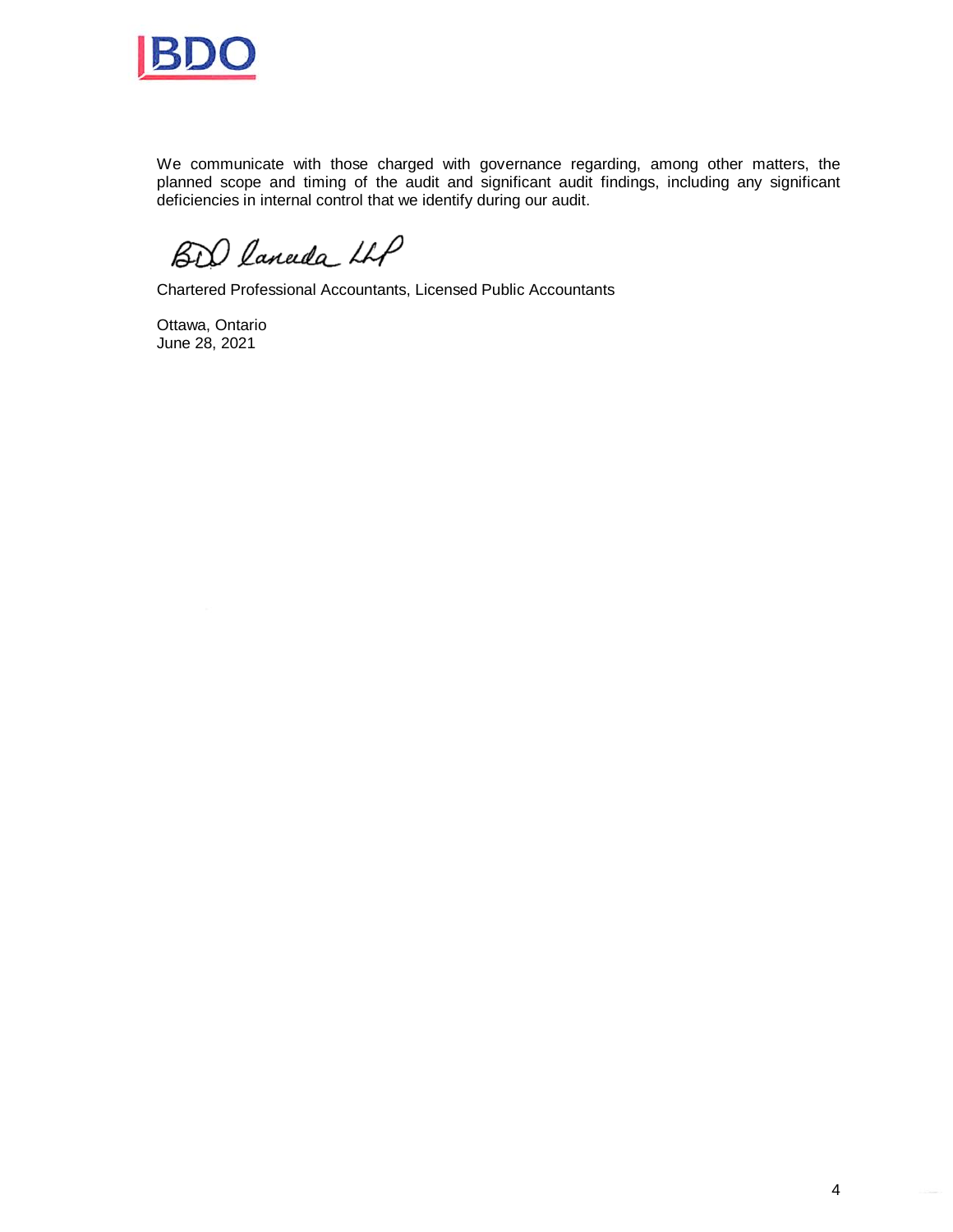# **CANARIE Inc. Statement of Financial Position**

| March 31                                                                                                                                                                                                                                                                                               |    | 2021                                                                                             | 2020                                                                                          |
|--------------------------------------------------------------------------------------------------------------------------------------------------------------------------------------------------------------------------------------------------------------------------------------------------------|----|--------------------------------------------------------------------------------------------------|-----------------------------------------------------------------------------------------------|
| <b>Assets</b>                                                                                                                                                                                                                                                                                          |    |                                                                                                  |                                                                                               |
| <b>Current</b><br>Cash<br>Investments (Note 2)<br>Accounts and other receivable<br>Prepaid expenses and deposits (Note 3)                                                                                                                                                                              | \$ | 1,245,611<br>17,256,821<br>975,942<br>5,121,259                                                  | \$<br>12,852,244<br>6,975,699<br>807,960<br>3,627,575                                         |
| <b>Investments (Note 2)</b><br>Prepaid expenses and deposits (Note 3)<br>Tangible capital assets, assets under capital lease and<br>intangible asset (Note 4)                                                                                                                                          |    | 24,599,633<br>6,157,176<br>11,975,682                                                            | 24,263,478<br>648,258<br>4,337,579<br>12,577,050                                              |
|                                                                                                                                                                                                                                                                                                        | S. | 42,732,491                                                                                       | \$<br>41,826,365                                                                              |
| <b>Liabilities and Net Assets</b>                                                                                                                                                                                                                                                                      |    |                                                                                                  |                                                                                               |
| <b>Current</b><br>Accounts payable and accrued liabilities (Note 5)<br>Deferred revenue<br>Deferred funding (Note 6)<br>Current portion of obligation under capital lease (Note 8)<br>Deferred funding (Note 6)<br>Deferred capital funding (Note 7)<br><b>Obligation under capital lease (Note 8)</b> | \$ | 5,547,938<br>40,000<br>10,310,545<br>244,082<br>16,142,565<br>6,306,354<br>12,113,998<br>452,970 | \$<br>4,553,851<br>9,847,235<br>2,130,617<br>16,531,703<br>4,457,160<br>12,715,251<br>697,052 |
| <b>Commitments (Note 9)</b><br><b>Net Assets</b><br>Unrestricted<br>Internally restricted royalty fund<br>Internally restricted for windup of operations                                                                                                                                               |    | 35,015,887<br>57,792<br>2,462,819<br>5,195,993<br>7,716,604                                      | 34,401,166<br>54,790<br>2,433,629<br>4,936,780<br>7,425,199                                   |
|                                                                                                                                                                                                                                                                                                        |    | 42,732,491                                                                                       | \$<br>41,826,365                                                                              |
| On behalf of the board;<br><b>Director</b>                                                                                                                                                                                                                                                             |    |                                                                                                  | Director                                                                                      |

 $\cdot$ 

٣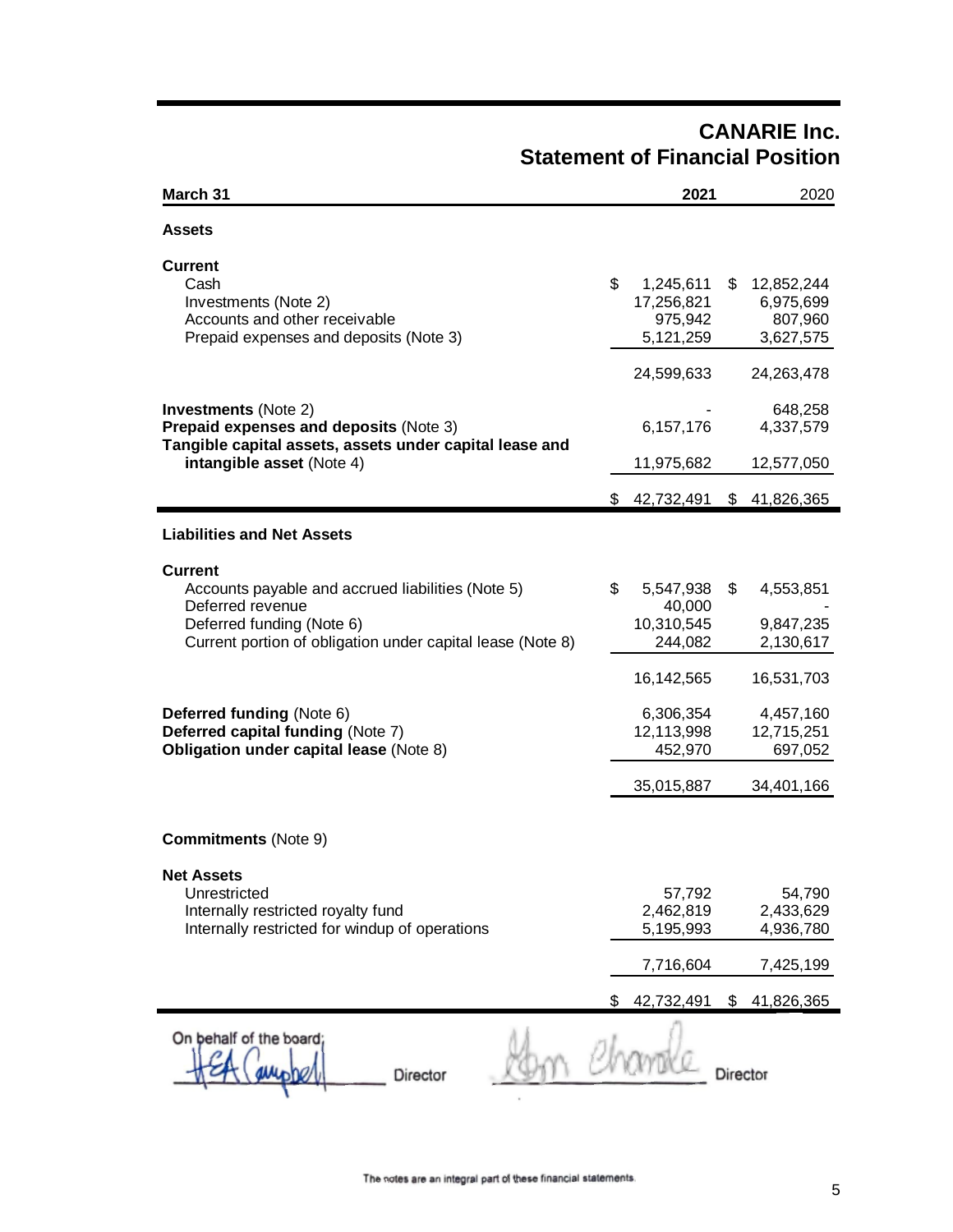# **CANARIE Inc. Statement of Changes in Net Assets**

| For the year ended<br>March 31                | <b>Unrestricted</b> | <b>Internally</b><br><b>Restricted</b><br><b>Royalty</b><br><b>Fund</b><br>(Note 10) | Internally<br><b>Restricted</b><br>for Windup<br>of Operations<br>(Note 10) | 2021              | 2020               |
|-----------------------------------------------|---------------------|--------------------------------------------------------------------------------------|-----------------------------------------------------------------------------|-------------------|--------------------|
|                                               |                     |                                                                                      |                                                                             |                   |                    |
| Balance,<br>beginning of                      |                     |                                                                                      |                                                                             |                   |                    |
| the year                                      | \$<br>54,790        | \$2,433,629                                                                          | \$<br>4,936,780                                                             | \$7,425,199       | \$7,012,119        |
| Membership<br>Investment income               | 326,875<br>657      | 29,190                                                                               | 59,213                                                                      | 326,875<br>89,060 | 297,294<br>148,153 |
| <b>Expenses</b>                               | (124, 530)          |                                                                                      |                                                                             | (124, 530)        | (32, 367)          |
| <b>Excess of</b><br>revenues over<br>expenses | 203,002             | 29,190                                                                               | 59,213                                                                      | 291,405           | 413,080            |
| <b>Interfund</b><br>transfers (Note           | 257,792             | 2,462,819                                                                            | 4,995,993                                                                   | 7,716,604         | 7,425,199          |
| 10)                                           | (200, 000)          |                                                                                      | 200,000                                                                     |                   |                    |
| <b>Balance, end of</b><br>the year            | \$<br>57,792        | \$2,462,819                                                                          | \$5,195,993                                                                 | \$7,716,604       | \$7,425,199        |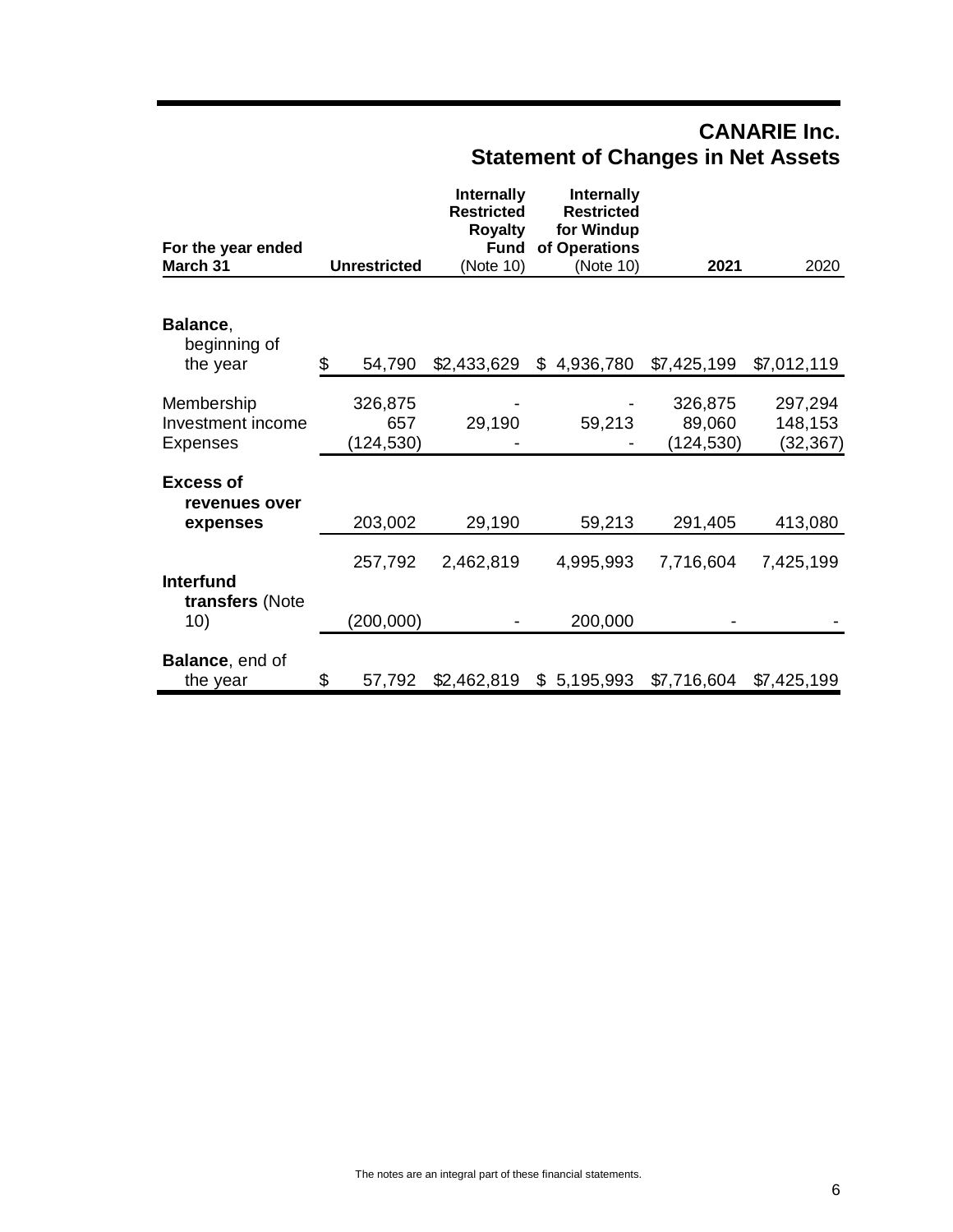# **CANARIE Inc. Statement of Operations**

| For the year ended March 31                       | 2021          | 2020                      |
|---------------------------------------------------|---------------|---------------------------|
| <b>Revenues</b><br>Industry Canada / ISED funding |               | \$29,484,244 \$29,977,129 |
| Membership                                        | 326,875       | 297,294                   |
| Investment income                                 | 89,060        | 148,153                   |
|                                                   | 29,900,179    | 30,422,576                |
| <b>Expenses (Schedule)</b>                        |               |                           |
| Program                                           | 25,496,800    | 26,229,453                |
| Operating                                         | 3,987,444     | 3,747,676                 |
| Corporate                                         | 124,530       | 32,367                    |
|                                                   | 29,608,774    | 30,009,496                |
| <b>Excess of revenues over expenses</b>           | \$<br>291,405 | 413,080<br>\$             |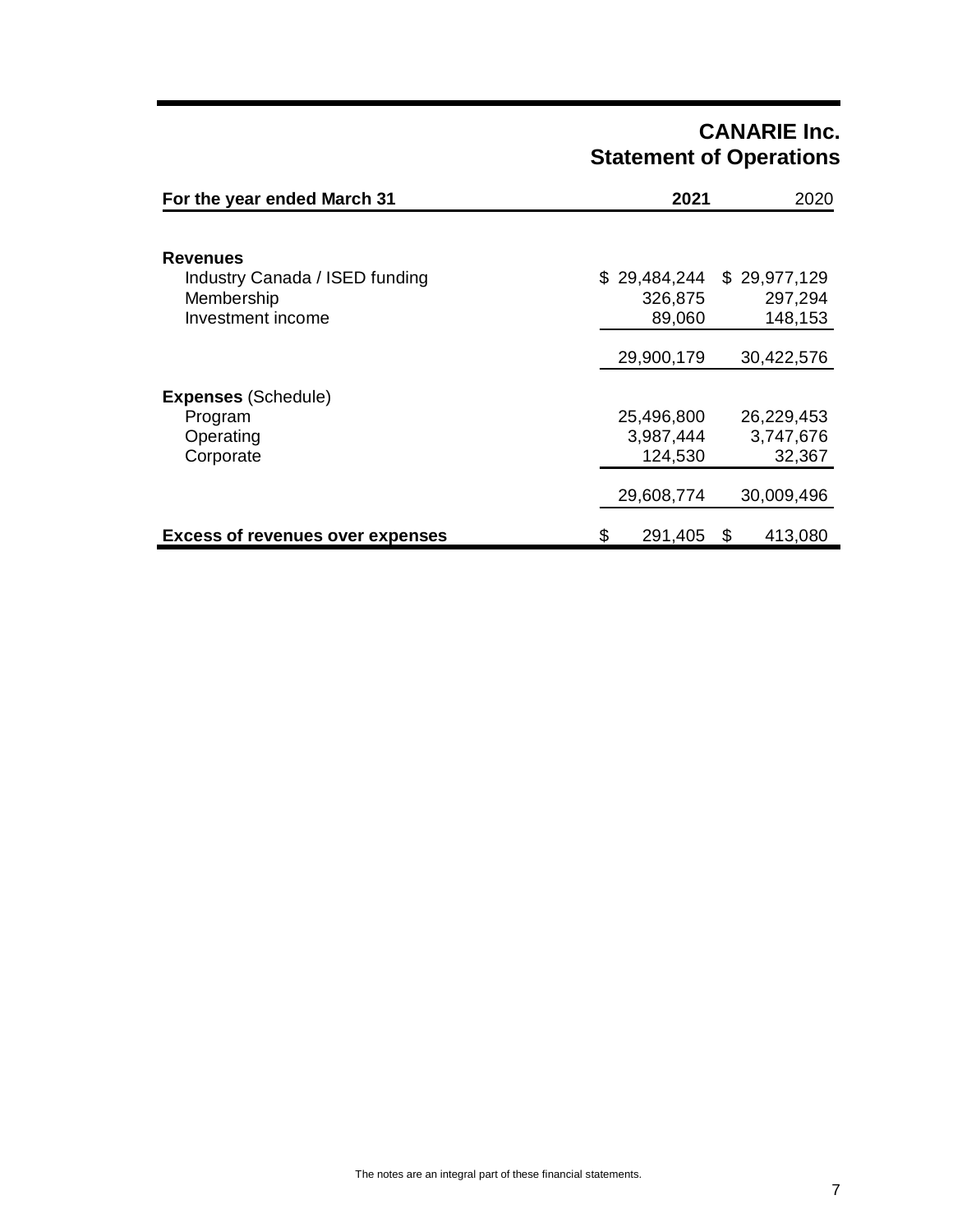# **CANARIE Inc. Schedule of Expenses**

| For the year ended March 31  | Program      |             | <b>Operating Corporate</b> | 2021<br>Total |
|------------------------------|--------------|-------------|----------------------------|---------------|
|                              |              |             |                            |               |
| Direct program               | \$16,735,595 | S           | \$                         | \$16,735,595  |
| Employee and consultants     | 5,594,988    | 2,908,629   | 123,595                    | 8,627,212     |
| Marketing and promotion      | 85,376       | 100,736     |                            | 186,112       |
| Travel                       | 3,043        | 2,756       |                            | 5,799         |
| Rent                         |              | 480,326     |                            | 480,326       |
| General office and supplies  | 55,454       | 199,695     | 823                        | 255,972       |
| Meetings and conferences     | 8,711        | 1,925       |                            | 10,636        |
| Equipment, software and      |              |             |                            |               |
| maintenance                  | 99,610       | 162,868     |                            | 262,478       |
| <b>Professional fees</b>     | 218,897      | 28,885      |                            | 247,782       |
| Interest on obligation under |              |             |                            |               |
| capital lease                | 44,924       |             |                            | 44,924        |
|                              |              |             |                            |               |
|                              | 22,846,598   | 3,885,820   | 124,418                    | 26,856,836    |
| Plus: amortization           | 2,650,202    | 101,624     | 112                        | 2,751,938     |
|                              | \$25,496,800 | \$3,987,444 | \$124,530                  | \$29,608,774  |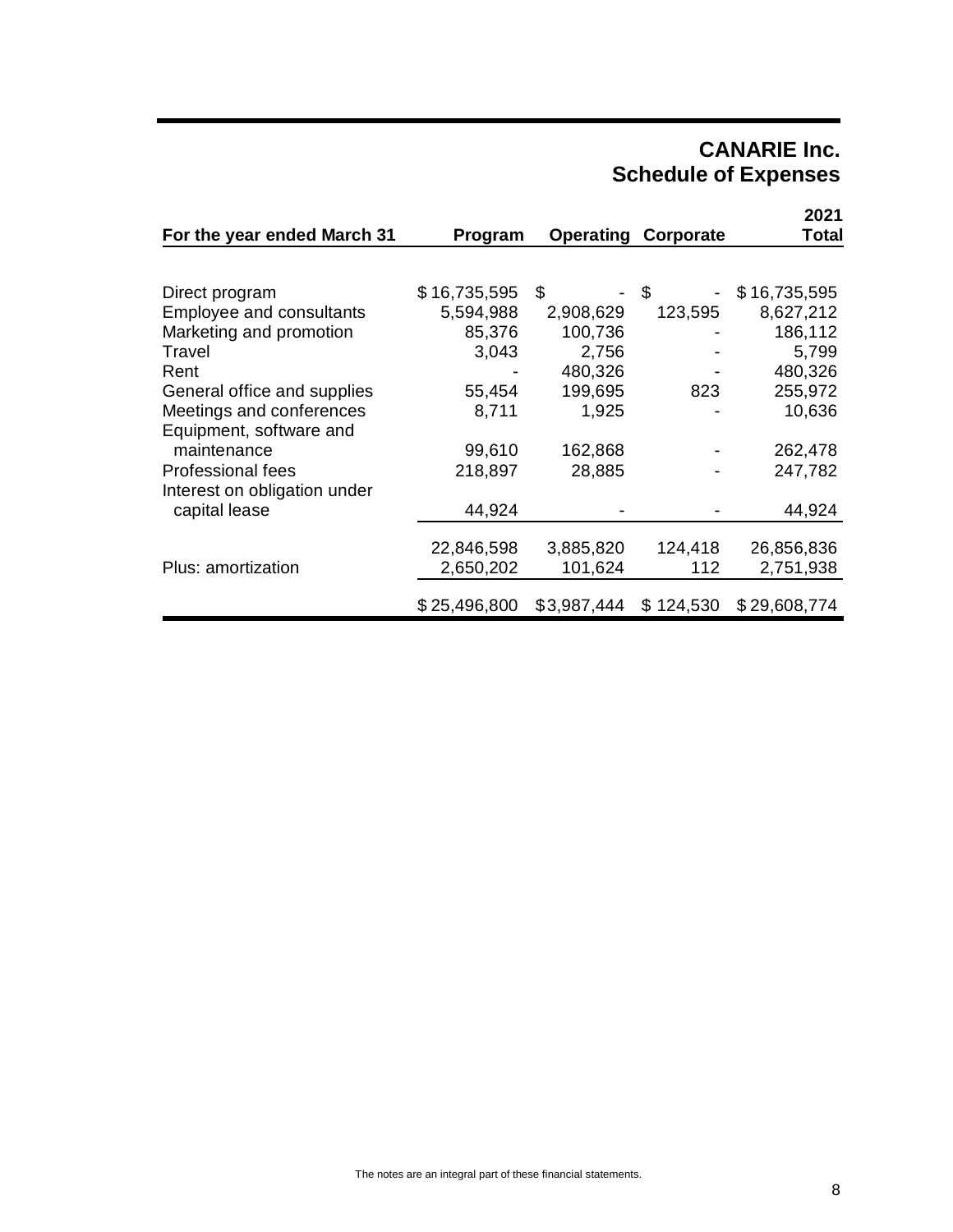# **CANARIE Inc. Schedule of Expenses**

|                              |              |             |              | 2020         |
|------------------------------|--------------|-------------|--------------|--------------|
| For the year ended March 31  | Program      | Operating   | Corporate    | Total        |
|                              |              |             |              |              |
| Direct program               | \$18,193,486 | S           | -\$          | \$18,193,486 |
| Employee and consultants     | 4,601,421    | 2,617,686   | 17,660       | 7,236,767    |
| Marketing and promotion      | 350,904      | 103,365     |              | 454,269      |
| Travel                       | 366,110      | 91,921      |              | 458,031      |
| Rent                         |              | 398,277     |              | 398,277      |
| General office and supplies  | 33,337       | 162,698     | 8,191        | 204,226      |
| Meetings and conferences     | 38,044       | 101,720     |              | 139,764      |
| Equipment, software and      |              |             |              |              |
| maintenance                  | 80,318       | 141,848     |              | 222,166      |
| Professional fees            | 416          | 36,121      |              | 36,537       |
| Interest on obligation under |              |             |              |              |
| capital lease                | 111,713      |             |              | 111,713      |
|                              |              |             |              |              |
|                              | 23,775,749   | 3,653,636   | 25,851       | 27,455,236   |
| Plus: amortization           | 2,453,704    | 94,040      | 6,516        | 2,554,260    |
|                              | \$26,229,453 | \$3,747,676 | 32,367<br>\$ | \$30,009,496 |
|                              |              |             |              |              |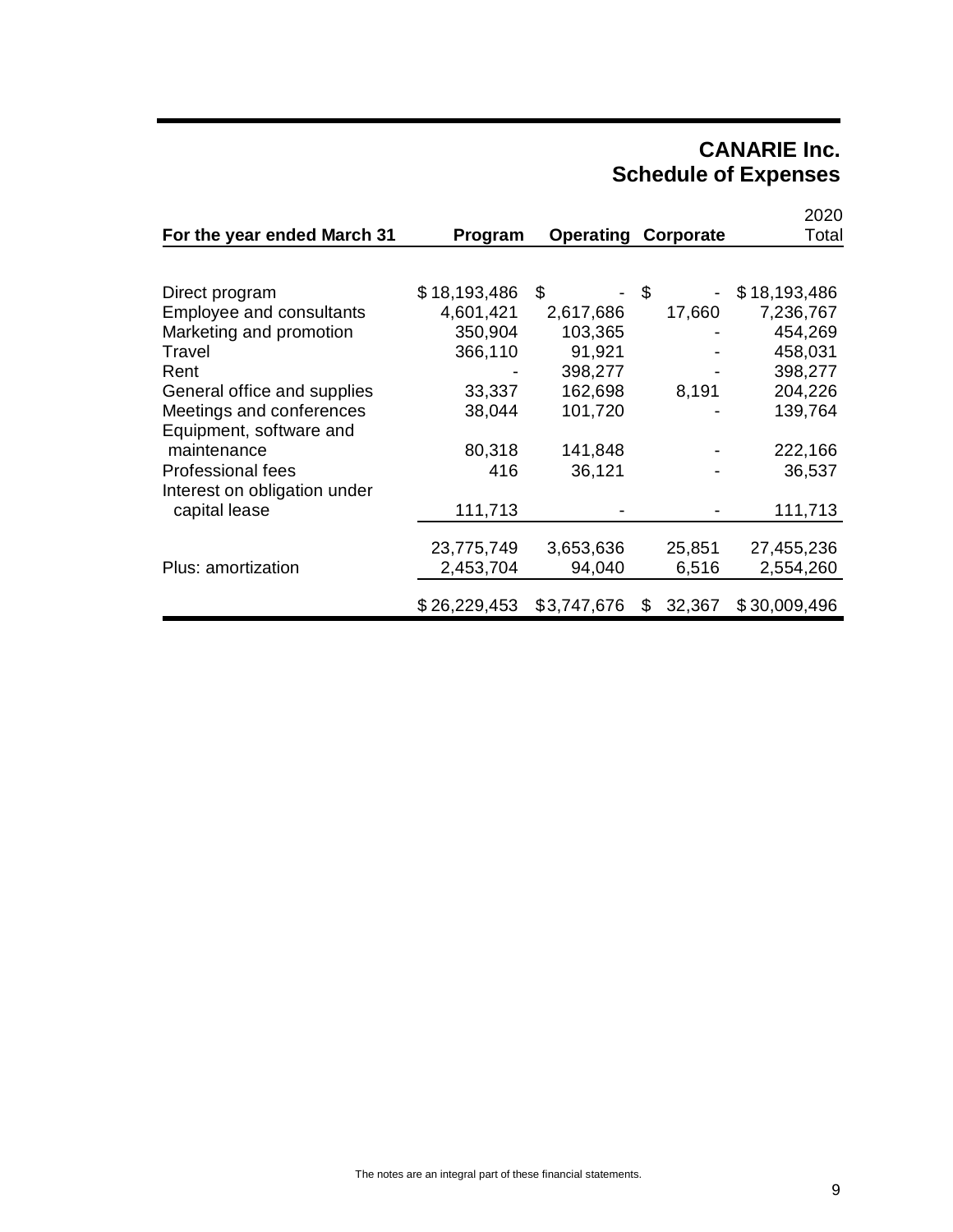# **CANARIE Inc. Statement of Cash Flows**

| For the year ended March 31                                                                                                                                                                                                   | 2021                                                                 | 2020                                                             |
|-------------------------------------------------------------------------------------------------------------------------------------------------------------------------------------------------------------------------------|----------------------------------------------------------------------|------------------------------------------------------------------|
|                                                                                                                                                                                                                               |                                                                      |                                                                  |
| Cash flows from operating activities                                                                                                                                                                                          |                                                                      |                                                                  |
| Industry Canada / ISED funding                                                                                                                                                                                                | \$30,200,000                                                         | \$35,958,824                                                     |
| Membership                                                                                                                                                                                                                    | 366,875                                                              | 294,469                                                          |
| Program - interest                                                                                                                                                                                                            | 64,605                                                               | 293,256                                                          |
| Program - user fees                                                                                                                                                                                                           | 669,009                                                              | 452,417                                                          |
| Investment income - Corporate                                                                                                                                                                                                 | 657                                                                  | 3,929                                                            |
| Investment income - Royalty Fund                                                                                                                                                                                              | 29,190                                                               | 50,354                                                           |
| Investment income - Windup of Operations                                                                                                                                                                                      | 59,213                                                               | 93,870                                                           |
| Program expenses                                                                                                                                                                                                              | (25,036,698)                                                         | (20,001,402)                                                     |
| <b>Operating expenses</b>                                                                                                                                                                                                     | (3,863,745)                                                          | (3,781,936)                                                      |
| Corporate expenses                                                                                                                                                                                                            | (823)                                                                | (75, 027)                                                        |
|                                                                                                                                                                                                                               | 2,488,283                                                            | 13,288,754                                                       |
| Cash flows from investing activities<br>Acquisition of tangible capital assets and intangible<br>asset<br>Proceeds on disposal of tangible capital assets<br>Purchase of investments<br>Proceeds from disposal of investments | (2,332,075)<br>640<br>(30, 132, 864)<br>20,500,000<br>(11, 964, 299) | (2,821,079)<br>30<br>(34, 325, 000)<br>35,500,000<br>(1,646,049) |
| <b>Cash flows from financing activities</b><br>Repayment of obligation and interest under capital<br>lease                                                                                                                    | (2, 130, 617)                                                        |                                                                  |
| Net (decrease) increase in cash                                                                                                                                                                                               | (11,606,633)                                                         | 11,642,705                                                       |
| <b>Cash, beginning of the year</b>                                                                                                                                                                                            | 12,852,244                                                           | 1,209,539                                                        |
| Cash, end of the year                                                                                                                                                                                                         | \$1,245,611                                                          | \$12,852,244                                                     |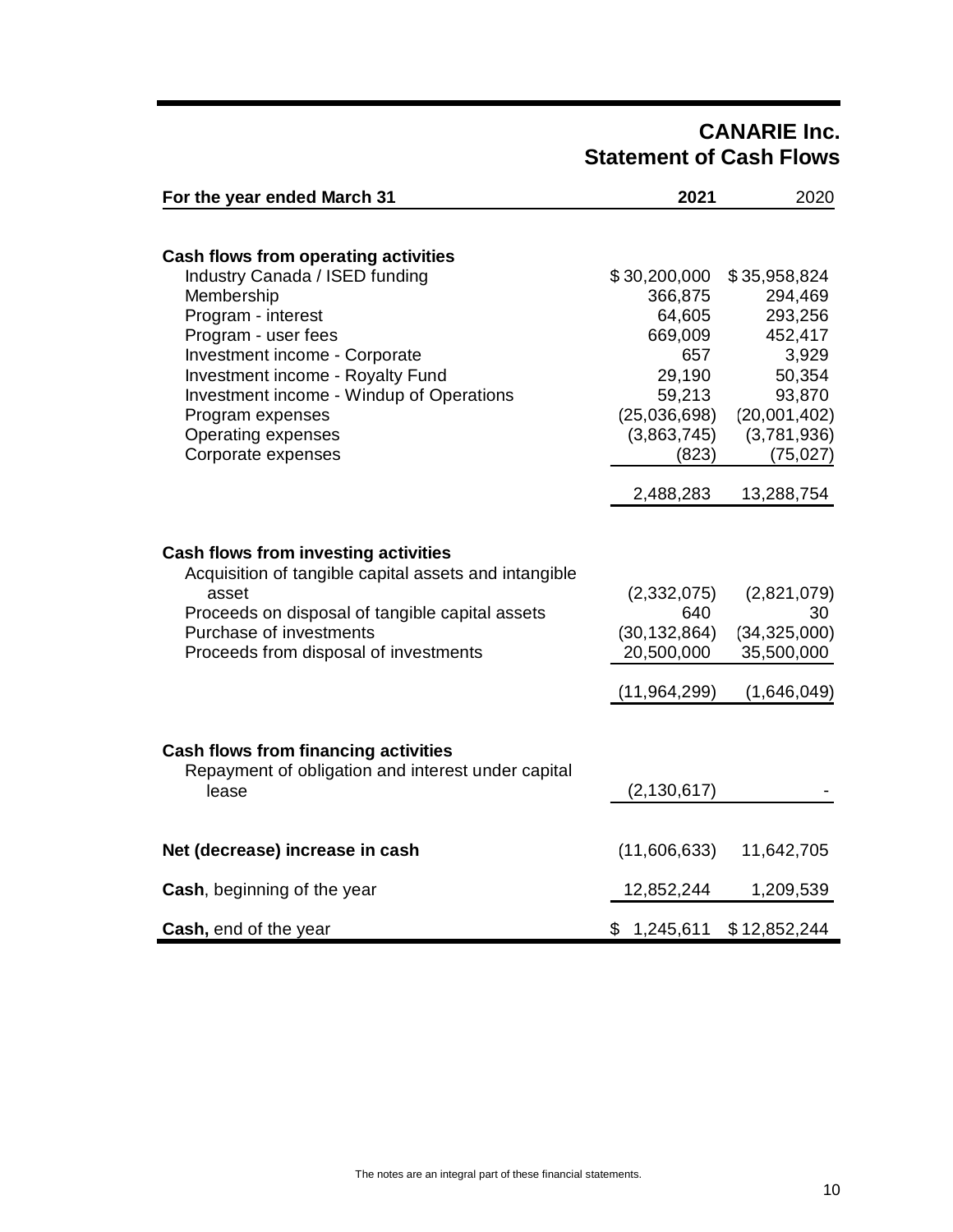#### **1. Significant Accounting Policies**

**Purpose of Organization** CANARIE Inc. was incorporated on March 5, 1993 as a nonprofit organization without share capital under Part II of the Canadian Corporations Act. CANARIE Inc. was continued under section 211 of the Canada Not-for-profit Corporations Act on November 19, 2013. The objective of CANARIE Inc. is to support the development of the communications infrastructure for a knowledge-based Canada.

> As a corporation constituted exclusively for the purpose of carrying on or promoting scientific research and experimental development, CANARIE Inc. is exempt from the payment of income taxes under Section 149(1)(J) of the Income Tax Act (Canada).

- **Basis of Accounting** The financial statements have been prepared in accordance with Canadian accounting standards for not-for-profit organizations.
- **Use of Estimates** The preparation of financial statements in accordance with Canadian accounting standards for not-for-profit organizations requires management to make estimates and assumptions that affect the reported amounts of assets and liabilities at the date of the financial statements, and the reported amounts of revenues and expenses during the reporting period. Actual results could differ from management's best estimates as additional information becomes available in the future. Areas of significant estimates include useful lives of tangible capital assets, assets under capital lease and intangible asset.
- **Deferred Funding** Deferred funding relates to (1) funding received, including interest earned on funding, user fees collected and other recovered eligible costs, in advance of the funding period; (2) funding received for future service; and (3) funding received with respect to the purchase of tangible capital assets, assets under capital lease and intangible asset.

When tangible capital assets, assets under capital lease and intangible asset are disposed, the proceeds increase the deferred funding balance and the net book value decreases the deferred funding balance related to tangible capital assets, assets under capital lease and intangible asset.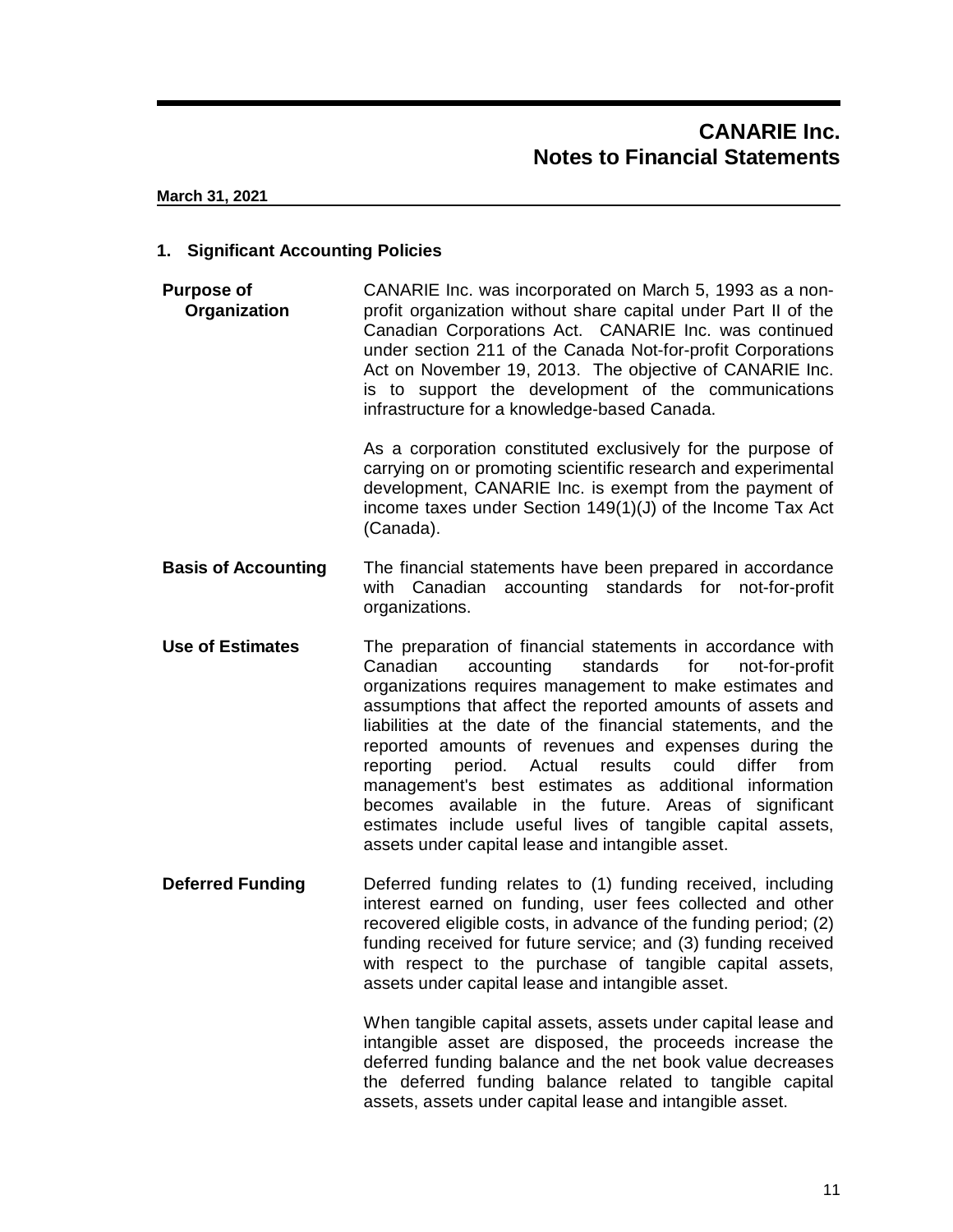#### **1. Significant Accounting Policies** (continued)

**Revenue Recognition** CANARIE Inc. (the organization) follows the deferral method of accounting for contributions. Restricted contributions are recognized as revenue in the year in which the related expenses are incurred. Unrestricted contributions are recognized as revenue when received or receivable if the amount to be received can be reasonably estimated and collection is reasonably assured.

> Funding related to tangible capital assets, assets under capital lease and intangible asset is deferred and recognized as revenue in the same year as the amortization expense of the related tangible capital assets, assets under capital lease and intangible asset.

> Service contracts are recognized over the period of the services provided.

> Membership fees are recognized over the period of membership.

**Financial Instruments** *Measurement* The organization initially measures its financial assets and liabilities at fair value. The organization subsequently measures all its financial assets and liabilities at amortized cost, except for investments which it chose to measure at fair value. Changes in fair value are recognized in the statement of operations.

#### *Impairment*

Financial assets measured at amortized cost are tested for impairment when there are indicators of impairment.

#### *Transaction costs*

The organization recognizes its transaction costs in the statement of operations in the year incurred for financial instruments measured at fair value. Financial instruments that are subsequently measured at amortized cost are adjusted by the transaction costs in the initial measurement of the asset or liability.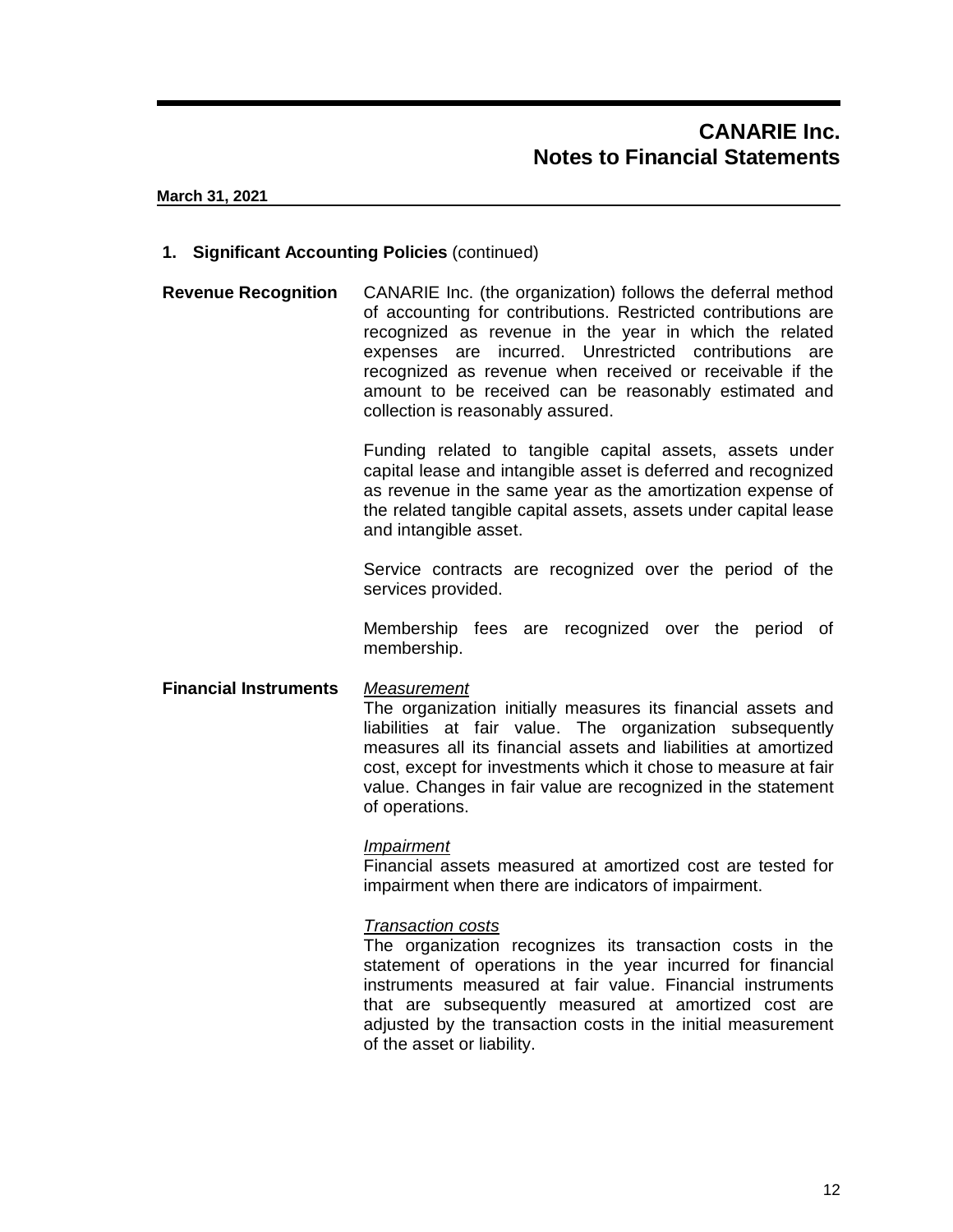#### **1. Significant Accounting Policies** (continued)

**Tangible Capital Assets and Intangible Asset** Tangible capital assets and intangible asset are stated at cost less accumulated amortization. Amortization is provided on the basis of their useful lives using the following methods and annual rates:

| Computer equipment                  | 3 years straight-line basis                               |
|-------------------------------------|-----------------------------------------------------------|
| Equipment<br>Leasehold improvements | 3 years straight-line basis<br>over the term of the lease |
| Furniture                           | 5 years straight-line basis                               |
| Network equipment                   | 5 years straight-line basis                               |
| Computer software                   | 2 years straight-line basis                               |

**Impairment of Tangible** When a tangible capital asset or intangible asset no longer **Capital Assets and Intangible Asset** has any long-term service potential to the organization, the excess of its net carrying amount over any residual value is recognized as an expense in the statement of operations.

**Leases** Leases are classified as capital or operating leases. A lease that transfers substantially all of the benefits and risks incidental to the ownership of property is classified as a capital lease. All other leases are accounted for as operating leases wherein rental payments are expensed as incurred.

> Assets under capital lease are stated at cost less accumulated amortization. They are amortized on a straightline basis over the expected useful life of the asset to the organization, not to exceed twenty years, which currently corresponds to the term of the lease.

- **Contributed Services** During the year, voluntary services (including donated time and travel of board and committee members) were provided. Because of the difficulty of determining their fair value, contributed services are not recognized in the financial statements.
- **Presentation of Expenses** Program development, design and implementation activities are classified as program expenses. Activities which are not directly in support of Programs are classified as operating expenses. Activities not eligible for funding under the current contribution agreement are classified as either corporate or royalty fund expenses.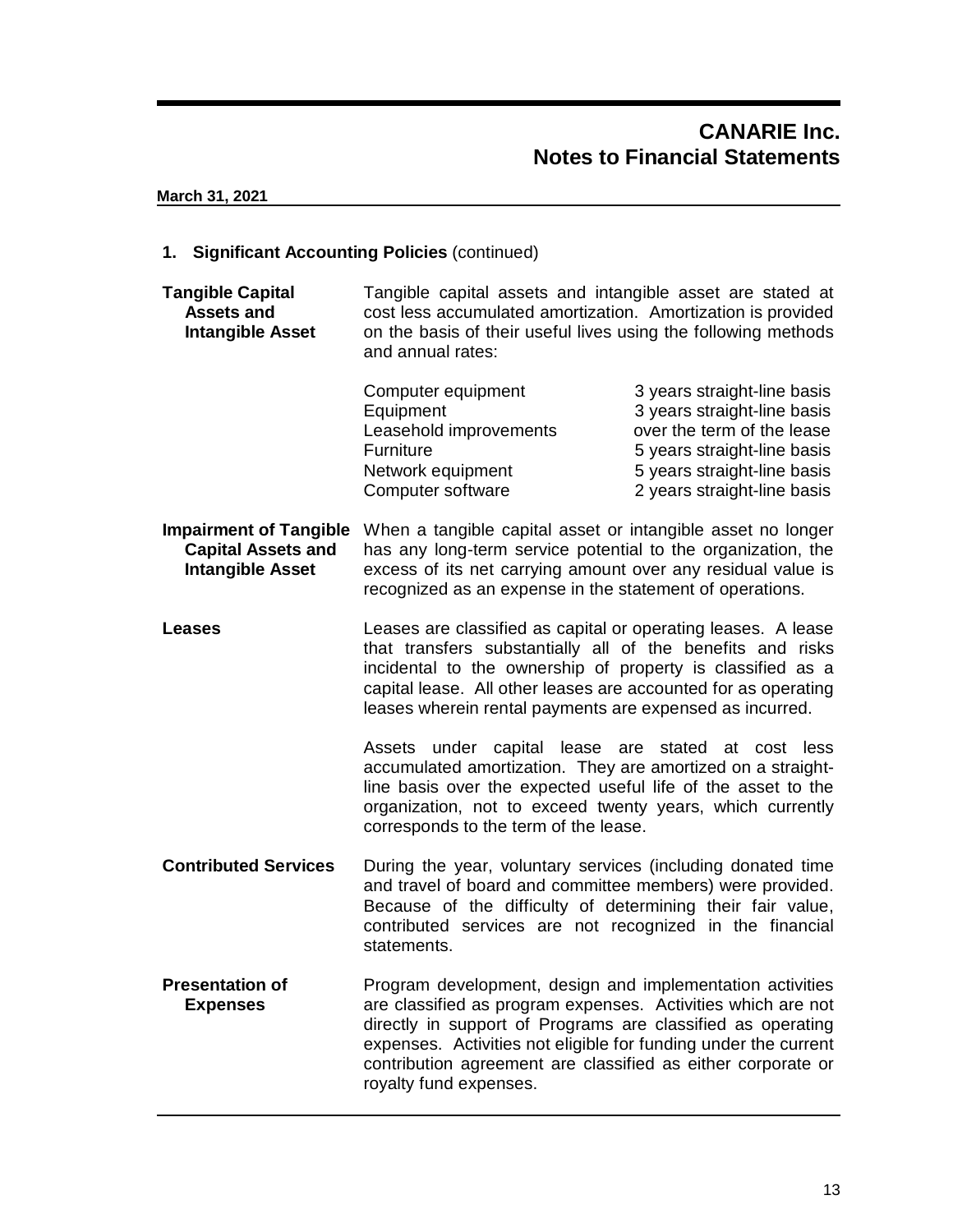# **CANARIE Inc. Notes to Financial Statements**

#### **March 31, 2021**

#### **2. Investments**

Investments consist of Canadian government treasury bills with annual yields of 0.14% to 0.16% and maturities ranging from June 2021 to December 2021, shortterm provincial government coupon bonds with annual yields ranging from 0.22% to 0.34% and maturities ranging from May 2021 to March 2022, short-term guaranteed investment certificates with annual yields ranging from 0.32% to 1.98% and maturities ranging from April 2021 to March 2022, and cash held in investment savings accounts with an annual yield of 0.20%.

#### **3. Prepaid Expenses and Deposits**

|                                                                             | 2021                              | 2020                             |
|-----------------------------------------------------------------------------|-----------------------------------|----------------------------------|
| Program prepayments and deposits<br>Operating prepayments<br>Rental deposit | \$11,024,751<br>217,184<br>36,500 | \$7,744,522<br>184,132<br>36,500 |
| Balance, end of the year                                                    | 11,278,435                        | 7,965,154                        |
| Current portion                                                             | 5,121,259                         | 3,627,575                        |
| Long-term portion                                                           |                                   | $$6,157,176$ $$4,337,579$        |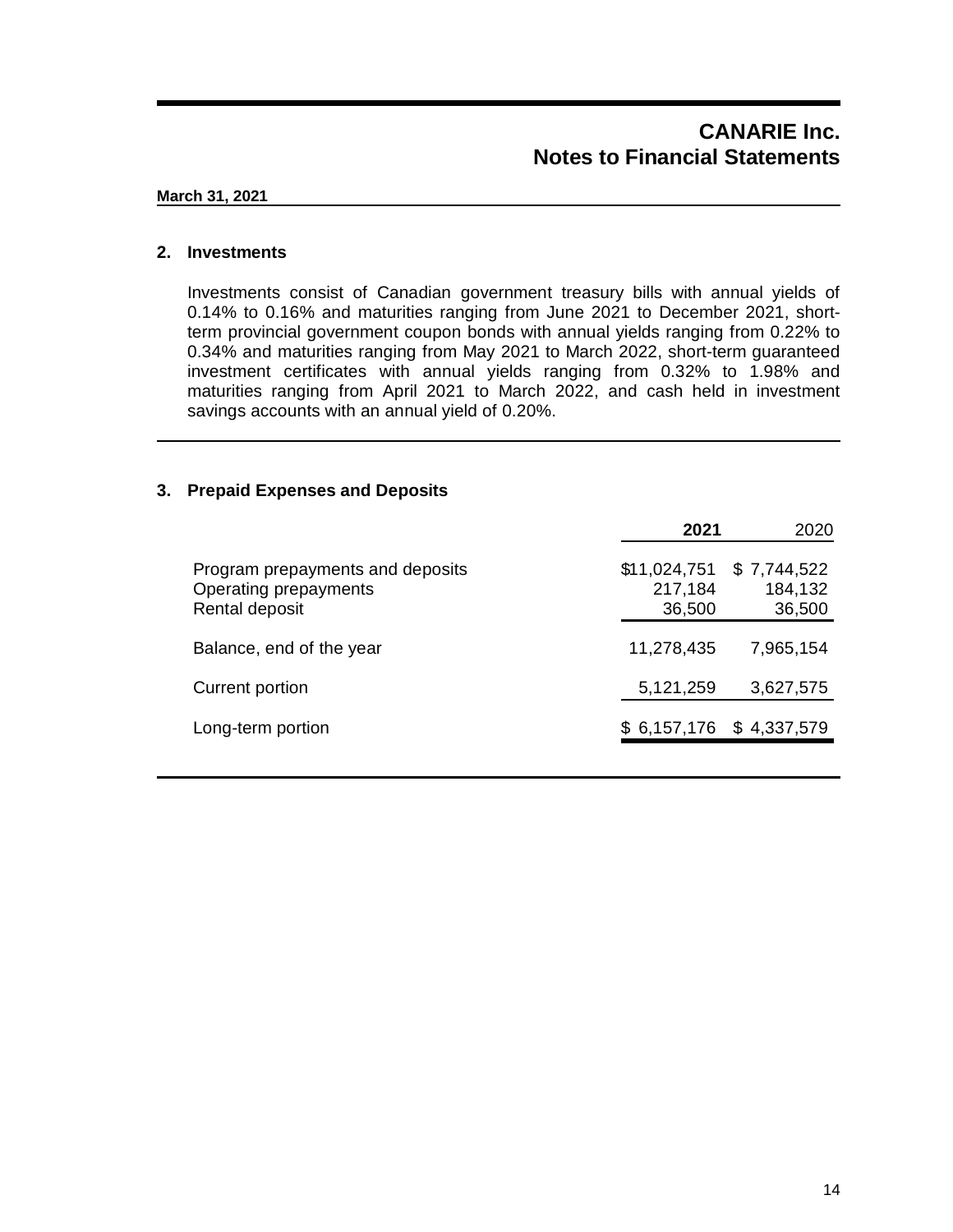# **CANARIE Inc. Notes to Financial Statements**

#### **March 31, 2021**

#### **4. Tangible Capital Assets, Assets under Capital Lease and Intangible Asset**

|                                                                 | 2021                     |                                           |                          | 2020                        |
|-----------------------------------------------------------------|--------------------------|-------------------------------------------|--------------------------|-----------------------------|
|                                                                 | Cost                     | <b>Accumulated</b><br><b>Amortization</b> | Cost                     | Accumulated<br>Amortization |
| Computer equipment<br>Equipment<br>Leasehold                    | \$<br>752,447<br>327,430 | \$<br>525,746<br>139,232                  | \$<br>608,472<br>132,345 | \$<br>492,824<br>130,687    |
| improvements<br>Leasehold<br>improvements<br>under construction | 838,680                  |                                           | 464,519<br>320,940       | 464,519                     |
| Furniture                                                       | 232,090                  | 26,576                                    | 242,515                  | 224,607                     |
| Art                                                             | 2,139                    |                                           | 2,139                    |                             |
| Network equipment<br>Fibre under capital                        | 16,488,772               | 12,708,194                                | 15,499,651               | 11,134,273                  |
| lease                                                           | 12,712,911               | 6,060,979                                 | 12,712,911               | 5,080,462                   |
| Computer software                                               | 275,019                  | 193,079                                   | 258,348                  | 137,418                     |
|                                                                 | \$31,629,488             | \$19,653,806                              | \$30,241,840             | \$17,664,790                |
| Net book value                                                  |                          | 11,975,682<br>SS.                         |                          | \$12,577,050                |

During the year, computer equipment with a cost of \$46,537 (2020 - \$69,430) and accumulated amortization of \$46,537 (2020 - \$69,430) was disposed and removed from the total cost and total accumulated amortization.

During the year, equipment with a cost of \$17,195 (2020 - \$Nil) and accumulated amortization of \$17,195 (2020 - \$Nil) was disposed and removed from the total cost and total accumulated amortization.

During the year, furniture with a cost of \$234,672 (2020 - \$Nil) and accumulated amortization of \$234,672 (2020 - \$Nil) was disposed and removed from the total cost and total accumulated amortization.

During the year, leasehold improvements with a cost of \$464,519 (2020 - \$Nil) and accumulated amortization of \$464,519 (2020 - \$Nil) was disposed and removed from the total cost and total accumulated amortization.

During the year, the organization acquired fibre under capital leases with a cost of \$Nil (2020 - \$38,026).

Accounts payable and accrued liabilities include purchased tangible capital assets with a cost of \$137,073 (2020 - \$318,577).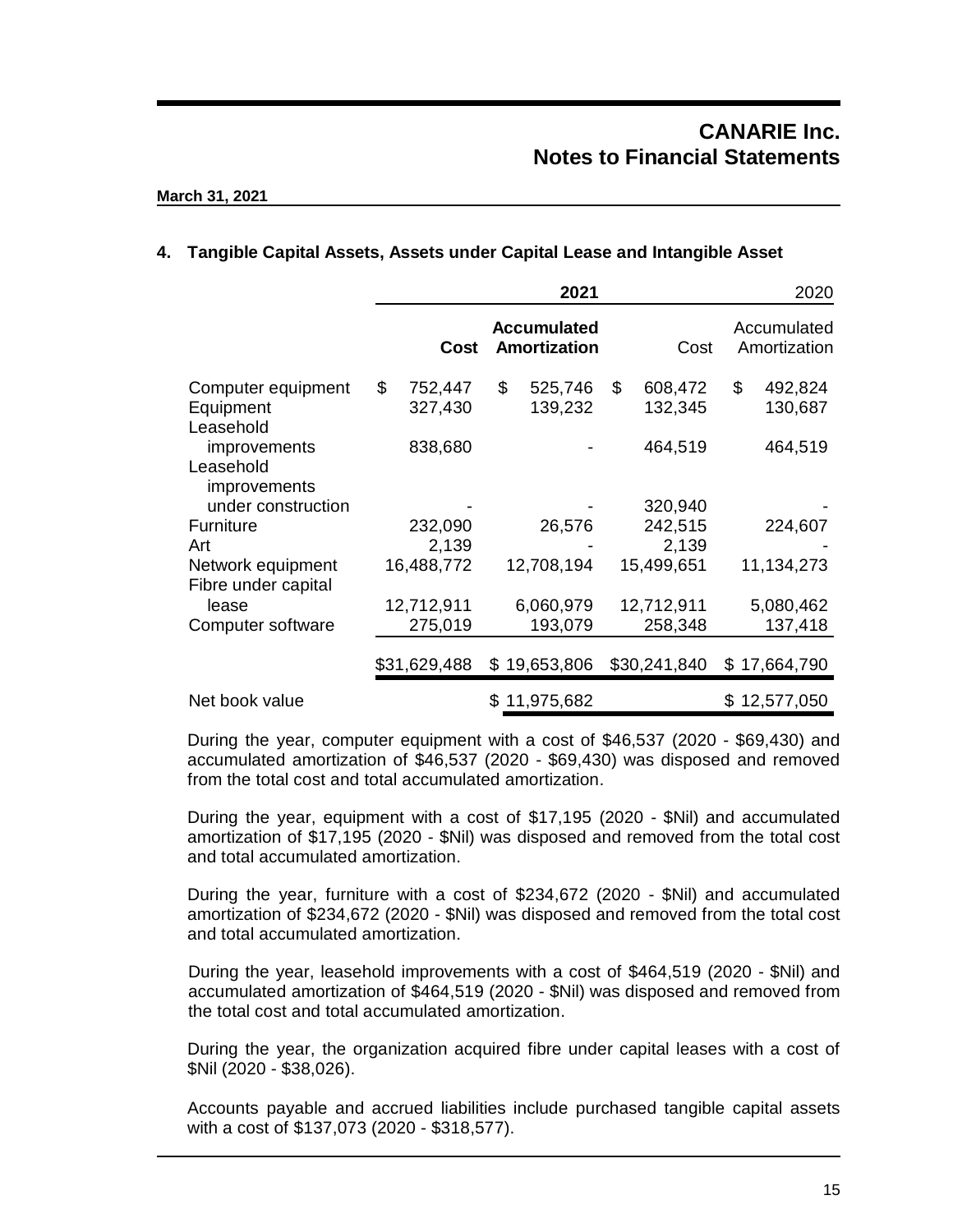# **CANARIE Inc. Notes to Financial Statements**

**March 31, 2021**

#### **5. Accounts Payable and Accrued Liabilities**

|                                                                            | 2021                                | 2020 |
|----------------------------------------------------------------------------|-------------------------------------|------|
| Accounts payable and accrued liabilities<br>Government remittances payable | $$5,515,649$ $$4,553,851$<br>32,289 |      |
|                                                                            | $$5,547,938$ $$4,553,851$           |      |

#### **6. Deferred Funding**

Pursuant to Funding Agreements signed on July 6, 2019, October 9, 2015, September 4, 2012, and March 28, 2007, the organization received funding of \$30,200,000, \$113,658,824, \$62,000,000 and \$120,000,000 respectively from Innovation, Science and Economic Development Canada ("ISED") (formerly known as Industry Canada) for the design, development, deployment, improvement and operations of the CANARIE network and programs.

The balance of the funds has been reflected as follows:

|                                                                                                                                                                                                                                                     | 2021                                                                       | 2020                                                                       |
|-----------------------------------------------------------------------------------------------------------------------------------------------------------------------------------------------------------------------------------------------------|----------------------------------------------------------------------------|----------------------------------------------------------------------------|
| Balance, beginning of year<br>Industry Canada / ISED funding received<br>Program - user fees<br>Program - interest<br>Program - service contracts<br>Direct program and operating expenses<br>Transfer to operating for the acquisition of tangible | \$14,304,395<br>30,200,000<br>671,955<br>64,605<br>7,520<br>(26, 481, 003) | \$7,842,472<br>35,958,824<br>609,906<br>293,256<br>4,157<br>(27, 429, 385) |
| capital assets, assets under capital lease and<br>intangible asset                                                                                                                                                                                  | (2, 150, 573)                                                              | (2,974,835)                                                                |
| Balance, end of year<br><b>Current portion</b>                                                                                                                                                                                                      | 16,616,899<br>10,310,545                                                   | 14,304,395<br>9,847,235                                                    |
| Long-term portion                                                                                                                                                                                                                                   | \$6,306,354                                                                | \$4,457,160                                                                |
|                                                                                                                                                                                                                                                     |                                                                            |                                                                            |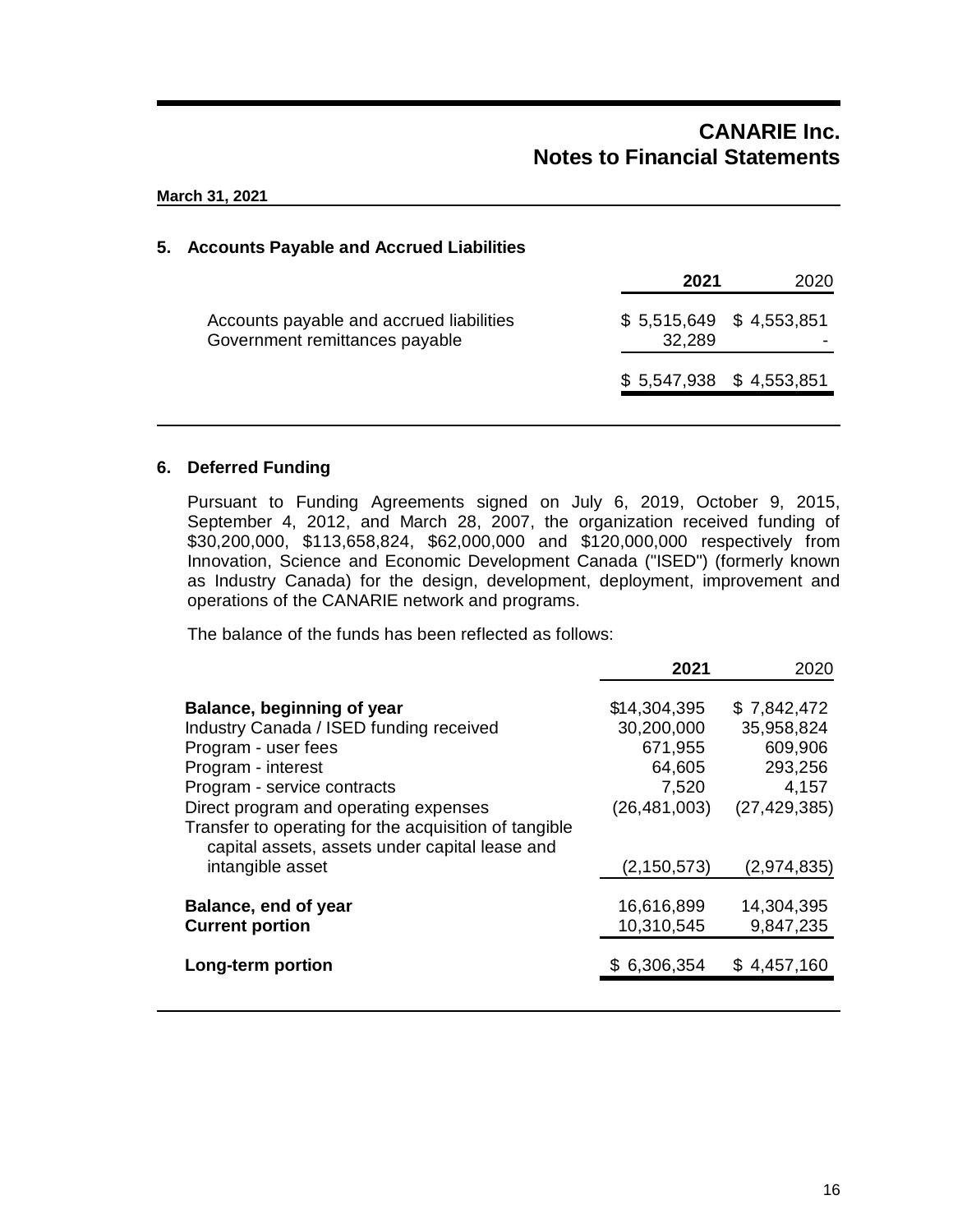## **7. Deferred Capital Funding**

Deferred capital contributions represent amounts funded by Industry Canada / ISED for the purchase of tangible capital assets, assets under capital lease and intangible asset. Deferred funding related to tangible capital assets, assets under capital lease and intangible asset is summarized below:

|                                                                                                                                         | 2021                      | 2020                     |
|-----------------------------------------------------------------------------------------------------------------------------------------|---------------------------|--------------------------|
| Balance, beginning of year<br>Funding received related to the acquisition of tangible<br>capital assets, assets under capital lease and | \$12,715,251 \$12,288,160 |                          |
| intangible asset<br>Amortization of program and operating assets                                                                        | 2,150,573<br>(2,751,826)  | 2,974,835<br>(2,547,744) |
| Balance, end of year                                                                                                                    | \$12,113,998 \$12,715,251 |                          |

## **8. Obligation Under Capital Lease**

|                                                                                                                                                             |    | 2021    |   | 2020                 |
|-------------------------------------------------------------------------------------------------------------------------------------------------------------|----|---------|---|----------------------|
| Capital lease for indefeasible rights of use of fibre,<br>4.35%, due December 2024, payable by monthly<br>installments of \$22,423, principal and interest. | S  |         |   | 697,052 \$ 1,155,116 |
| Capital lease for indefeasible rights of use of fibre,<br>3.50%, repaid April 2020.                                                                         |    |         |   | 1,672,553            |
|                                                                                                                                                             |    | 697,052 |   | 2,827,669            |
| <b>Less:</b> current portion                                                                                                                                |    | 244,082 |   | 2,130,617            |
|                                                                                                                                                             | \$ | 452,970 | S | 697,052              |

Minimum lease payments required in the next three years under the capital lease are as follows:

| 2022<br>2023                                | S | 269,081<br>269,081 |
|---------------------------------------------|---|--------------------|
| 2024                                        |   | 203,814            |
| Less: interest included in minimum payments |   | 741,976<br>44,924  |
|                                             |   | 697,052            |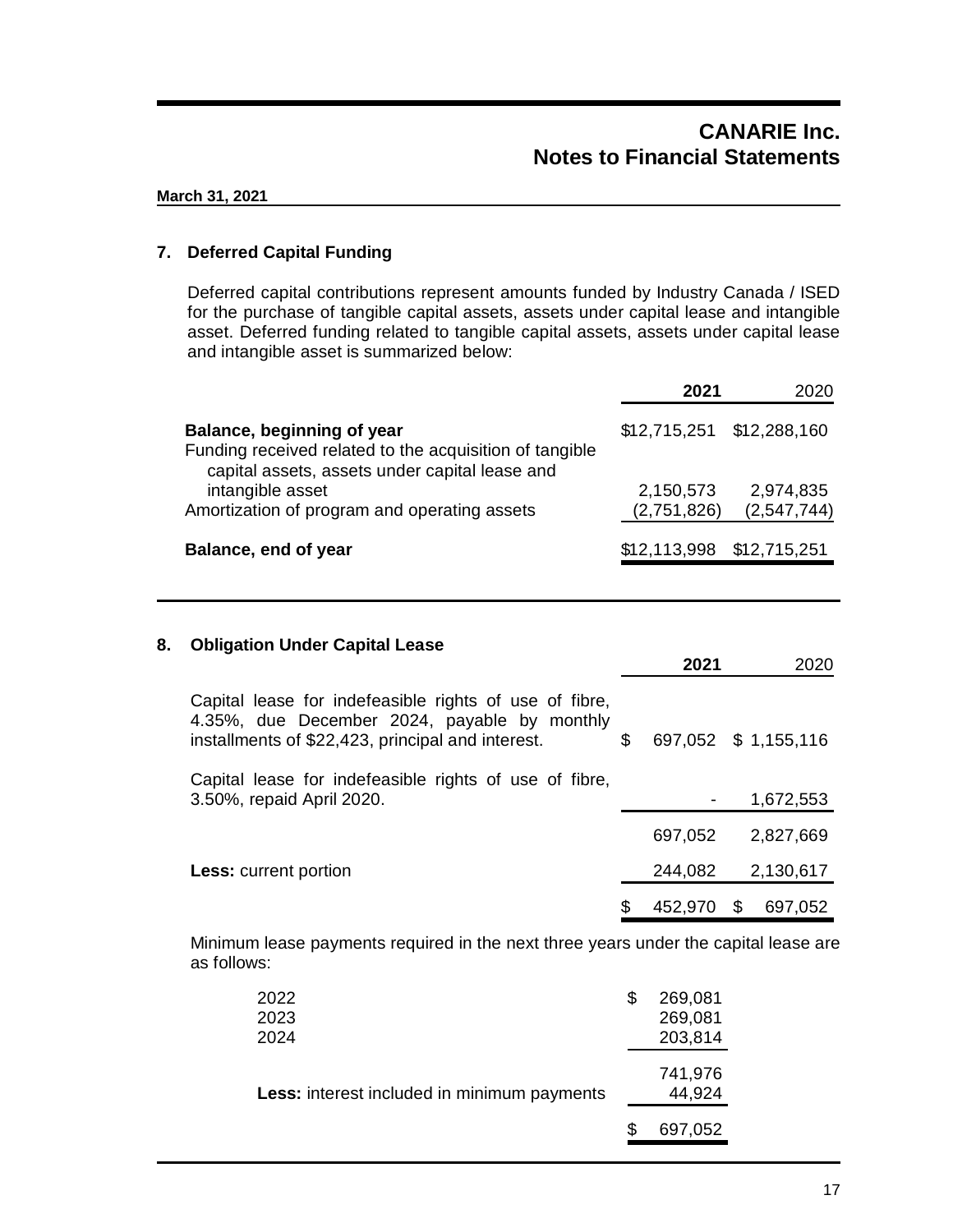#### **9. Commitments**

On November 20, 2019, the organization entered into a new lease agreement for a office space commencing on April 1, 2020, which expires March 31, 2025. Future minimum annual lease payments under this operating lease (which includes base rent and the current charge for additional rent) for the premise are due as follows:

| 2022<br>2023 | 581,442<br>S<br>591,752 |
|--------------|-------------------------|
| 2024         | 591,752                 |
| 2025         | 591,752                 |
|              | \$2,356,698             |

As at March 31, 2021, the organization had commitments of \$10,474,824 with respect to its programs.

#### **10. Internally Restricted Net Assets**

#### **Royalty Fund**

During the 2007/2008 fiscal year, Industry Canada granted the organization the authority to retain royalties collected after March 31, 2007 and to use these funds in a manner to be determined by the organization. and its legal counsel. Annual allocations to the fund include investment income of \$29,190 (2020 - \$50,353). Disbursements from the fund represent payments to approved funded projects. The fund cannot be reallocated without the approval of the Board of Directors.

#### **Windup of Operations**

During the 1998 fiscal year, the organization established a fund for the eventual wind up of its operations or for the transition to a new mode of business. In either event, the fund will be used to cover outstanding operating expenses and obligations should a wind up or transition occur. Management performs an annual review of the sufficiency of this fund. Annual allocations to the fund include investment income of \$59,213 (2020 - \$93,870). At March 31, 2021, the organization transferred \$200,000 from its unrestricted net assets to Windup of Operations to maintain the fund. The fund cannot be reallocated without the approval of the Board of Directors.